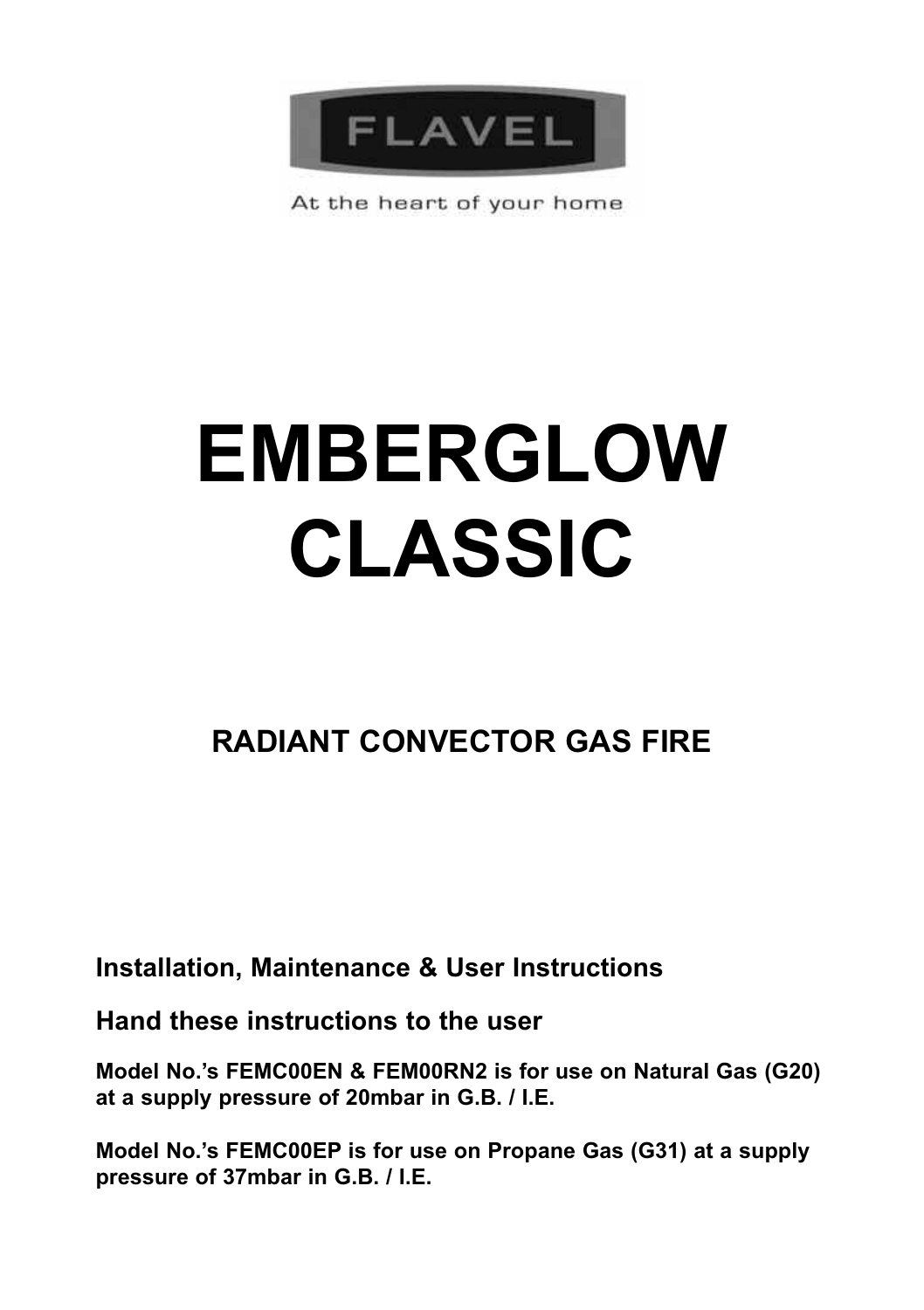# **Information Requirements for Commission Regulation (EU) 2015/1188**

| <b>Model Identifier</b>                                                        | <b>FEMC00EN / FEMC00RN2</b>                                                                      | <b>FEMC00EP</b>       |
|--------------------------------------------------------------------------------|--------------------------------------------------------------------------------------------------|-----------------------|
| <b>Indirect Heating Functionality</b>                                          | No                                                                                               | No                    |
| <b>Direct Heat Output</b>                                                      | kW                                                                                               | kW                    |
| <b>Indirect Heat Output</b>                                                    | <b>Not Applicable</b>                                                                            | <b>Not Applicable</b> |
| Fuel                                                                           | <b>NG (G20)</b>                                                                                  | <b>LPG (G31)</b>      |
| <b>NOx Emissions</b>                                                           | 130mg/kWh                                                                                        | 130mg/kWh             |
| <b>Nominal Heat Output</b>                                                     | 4.2kW / 4.4kW                                                                                    | 4.2kW                 |
| Minimum Heat Output (Indicative)                                               | 0.9kW / 1.6kW                                                                                    | 0.9kW                 |
| Useful Efficiency at Nominal Heat Output                                       | 78.7% / 81.6%                                                                                    | 82.2%                 |
| <b>Useful Efficiency at Minimum Heat Output</b><br>(Indicative)                | 50.0%                                                                                            | 50.0%                 |
| Auxilliary power consumption at nominal<br>heat output - manual control models | Not applicable                                                                                   | Not applicable        |
| Auxilliary power consumption at nominal<br>heat output - remote control models | 0.000001kW                                                                                       | Not applicable        |
| Auxilliary power consumption at minimum<br>output - manual control models      | Not applicable                                                                                   | Not applicable        |
| Auxilliary power consumption at minimum<br>output - remote control models      | 0.000001kW                                                                                       | Not applicable        |
| Auxilliary power consumption at<br>standby mode - manual control models        | Not applicable                                                                                   | Not applicable        |
| Auxilliary power consumption at<br>standby mode - remote control models        | 0.0000005kW                                                                                      | Not applicable        |
| Permanent pilot flame requirement                                              | Not applicable                                                                                   | Not applicable        |
| Type of heat output / room temperature                                         | Two or more manual control<br>stages, no room temperature<br>control - manual control<br>models. |                       |
|                                                                                | With electronic room temperature<br>control - remote control models                              |                       |

**Contact Details BFM Europe Ltd, Gordon Banks Drive, Trentham Lakes North Stoke-on-Trent, ST4 4TJ. Tel : 01782 339000**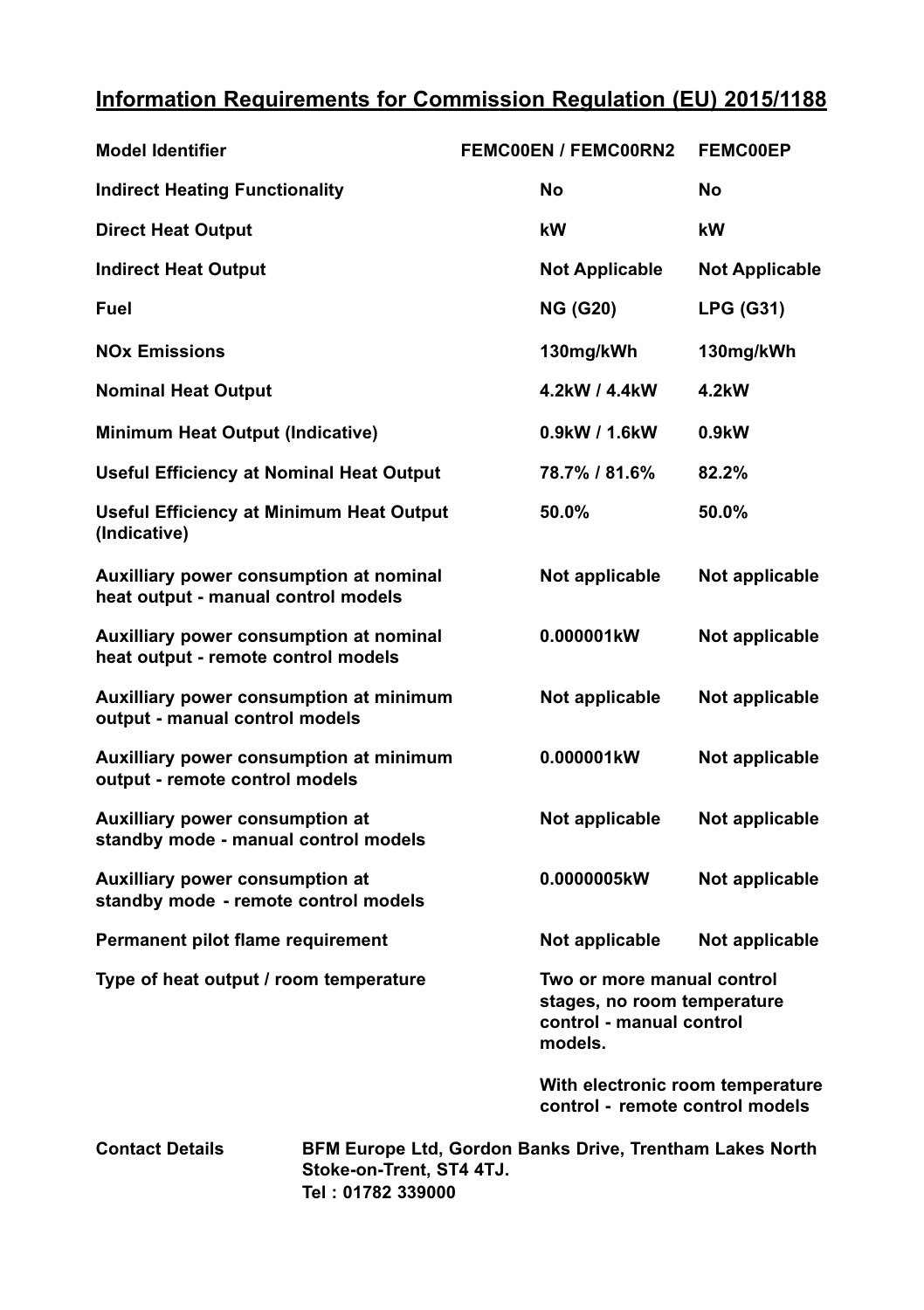# **CONTENTS**

|                                                                            |                                                                                                                                                                                                                                                                                                                                                                                                                                                 | <b>PAGE</b>                                                                  |
|----------------------------------------------------------------------------|-------------------------------------------------------------------------------------------------------------------------------------------------------------------------------------------------------------------------------------------------------------------------------------------------------------------------------------------------------------------------------------------------------------------------------------------------|------------------------------------------------------------------------------|
| Section 1                                                                  | <b>Information and Requirements</b>                                                                                                                                                                                                                                                                                                                                                                                                             |                                                                              |
| 1.0<br>1.1<br>1.2<br>1.3<br>1.4<br>1.5<br>1.6<br>1.7<br>1.8<br>1.9<br>1.10 | Appliance Information<br>Conditions of Installation<br>Flue & chimney suitability<br>Fireplace / surround suitability<br>Shelf position<br>Side clearance<br>Closure plate<br>Flue & chimney inspection<br>Chimney / flue type information<br>Hearth information<br>Spillage monitoring system                                                                                                                                                  | 3<br>4<br>$\overline{4}$<br>5<br>5<br>5<br>5<br>$5-6$<br>$6 - 7$<br>8<br>8   |
| <b>Section 2</b>                                                           | <b>Installation of Fire</b>                                                                                                                                                                                                                                                                                                                                                                                                                     |                                                                              |
| 2.1<br>2.2<br>2.3<br>2.4<br>2.5<br>2.6                                     | Packing check list<br>Installation of fire<br>Fitting the canopy rear trim<br>Fitting the canopy to the firebox<br>Fitting the spigot to the firebox<br>Gas tightness                                                                                                                                                                                                                                                                           | 9<br>$9 - 10$<br>11<br>11<br>12<br>12                                        |
| <b>Section 3</b>                                                           | Fitting the Fuel-bed, Batteries, Lighting the Fire & Commissioning                                                                                                                                                                                                                                                                                                                                                                              |                                                                              |
| 3.1<br>3.2<br>3.3<br>3.4<br>3.5<br>3.6<br>3.7<br>3.8<br>3.9<br>3.9         | Assembly of the fuel-bed<br>Fitting the batteries - remote control models<br>Fitting the battery - manual control models<br>Lighting the fire manually via the remote control valve<br>Setting the time and date on the remote handset<br>Lighting the fire - remote control models<br>Advanced settings of remote control models<br>Lighting the fire - manual control models<br>Checking for clearance of combustion products<br>Final checks | $13 - 15$<br>16<br>17<br>18<br>19-21<br>$22 - 25$<br>25-28<br>29<br>30<br>31 |
| Section 4                                                                  | <b>Maintenance</b>                                                                                                                                                                                                                                                                                                                                                                                                                              |                                                                              |
| 4.1<br>4.2<br>4.3<br>4.4<br>4.5<br>4.6<br>4.7                              | General access for servicing<br>Removal of the burner assembly (all models)<br>Removal of the remote control valve<br>Removal of the manual control valve<br>Removal of the pilot assembly - remote control models<br>Removal of the pilot assembly - manual control models<br>Parts shortlist                                                                                                                                                  | 32<br>32-33<br>33<br>33-34<br>35<br>35<br>36                                 |
| Section 5                                                                  | <b>User Instructions</b>                                                                                                                                                                                                                                                                                                                                                                                                                        |                                                                              |

| 5.1  | Installation Information / about your fire                         | 37-38 |
|------|--------------------------------------------------------------------|-------|
| 5.2  | Operating the fire - remote control models                         | 39-42 |
| 5.3  | Manual operation                                                   | 43-44 |
| 5.4  | Replacing batteries on remote control models                       | 44    |
| 5.5  | Setting the time, date & temperature on the remote control handset | 45-48 |
| 5.6  | Advanced settings menu of the remote control                       | 49-52 |
| 5.7  | Operating the fire - manual control models                         | 52    |
| 5.8  | Replacing the battery on manual control models                     | 53    |
| 5.9  | Cleaning                                                           | 53    |
| 5.10 | Removal / re-fitting the fuel-bed ceramics                         | 54.57 |
| 5.11 | User replaceable parts                                             | 58    |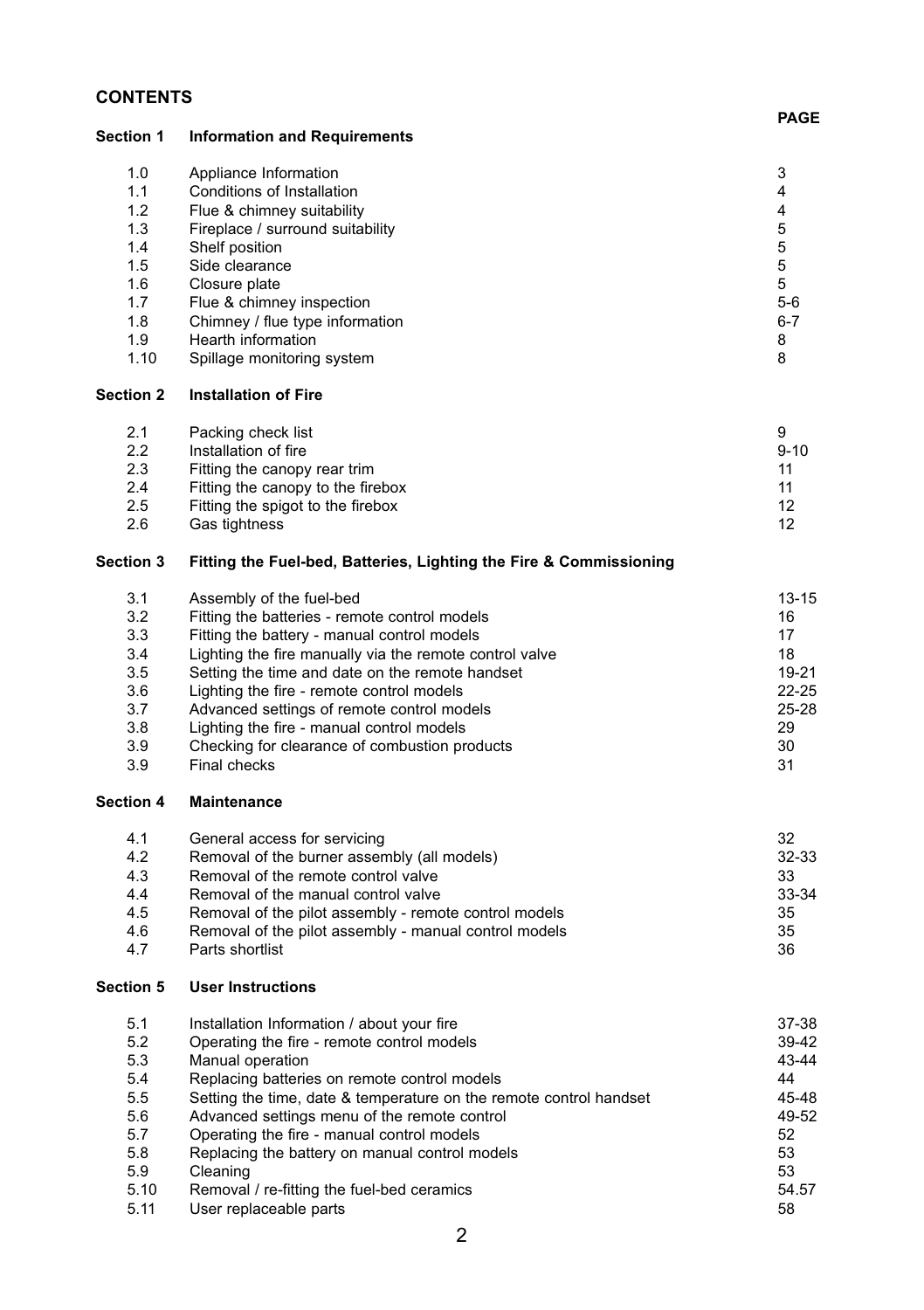# **1.0 APPLIANCE DATA**

|                                                                                | <b>NG Models</b>                                                         | <b>LPG Models</b>                            |
|--------------------------------------------------------------------------------|--------------------------------------------------------------------------|----------------------------------------------|
| Main injector (1 off) - Manual Models<br>Main injector (1 off) - Remote Models | Size 360<br>Size 380                                                     | Size 160                                     |
| Pilot type - Manual Models                                                     | Copreci<br>21100/161                                                     | Copreci<br>21100/179                         |
| Pilot type - Remote Models                                                     | <b>FRTA OXYP</b><br>PG-83-10                                             |                                              |
| Max. Gross Heat Input:<br>Min. Gross Heat Input:                               | 6.0kW<br>3.2kW (RC)<br>1.8kW (EI)                                        | 5.70kW<br>1.70 <sub>k</sub> W                |
| Cold Pressure:                                                                 | $20.0+/-1.0$ mbar $37.0+/-1.0$ mbar                                      | $(8.0+/-0.4$ in w.g.) $(14.8+/-0.4$ in w.g.) |
| Ignition - Manual Models<br>Ignition - Remote Models                           | 1.5V battery / electronic ignition<br>4.5V battery / electronic ignition |                                              |
| Electrode Spark Gap:                                                           | $4.0 \text{ mm}$                                                         | $4.0$ mm                                     |
| Weight (Packed):                                                               | 36kg                                                                     | 36kg                                         |

#### **Firebox Dimensions (with case fitted)**

| Width: (with fender fitted)       | 675mm                                   |
|-----------------------------------|-----------------------------------------|
| Height: (with feet fitted)        | 710mm                                   |
| Depth: (with fender fitted)       | 335mm                                   |
| Height to top of the flue spigot: | 490mm (with feet fitted)                |
| Gas Connection:                   | 8mm compression<br>(Supplied with fire) |
|                                   |                                         |

#### **EFFICIENCY DECLARATION**

The efficiency of this appliance has been measured as specified in BS 7977-1 : 2009 + A1 2013 and the result is 73.5% for NG remote control models, 71.6% for NG manual control models and 74.7% for LPG manual control models The Gross calorific value of the fuel has been used for this efficiency calculation.

The test data from which it has been calculated has been certified by BSI. The efficiency value may be used in the UK Government's Standard Assessment Procedure (SAP) for energy rating of dwellings.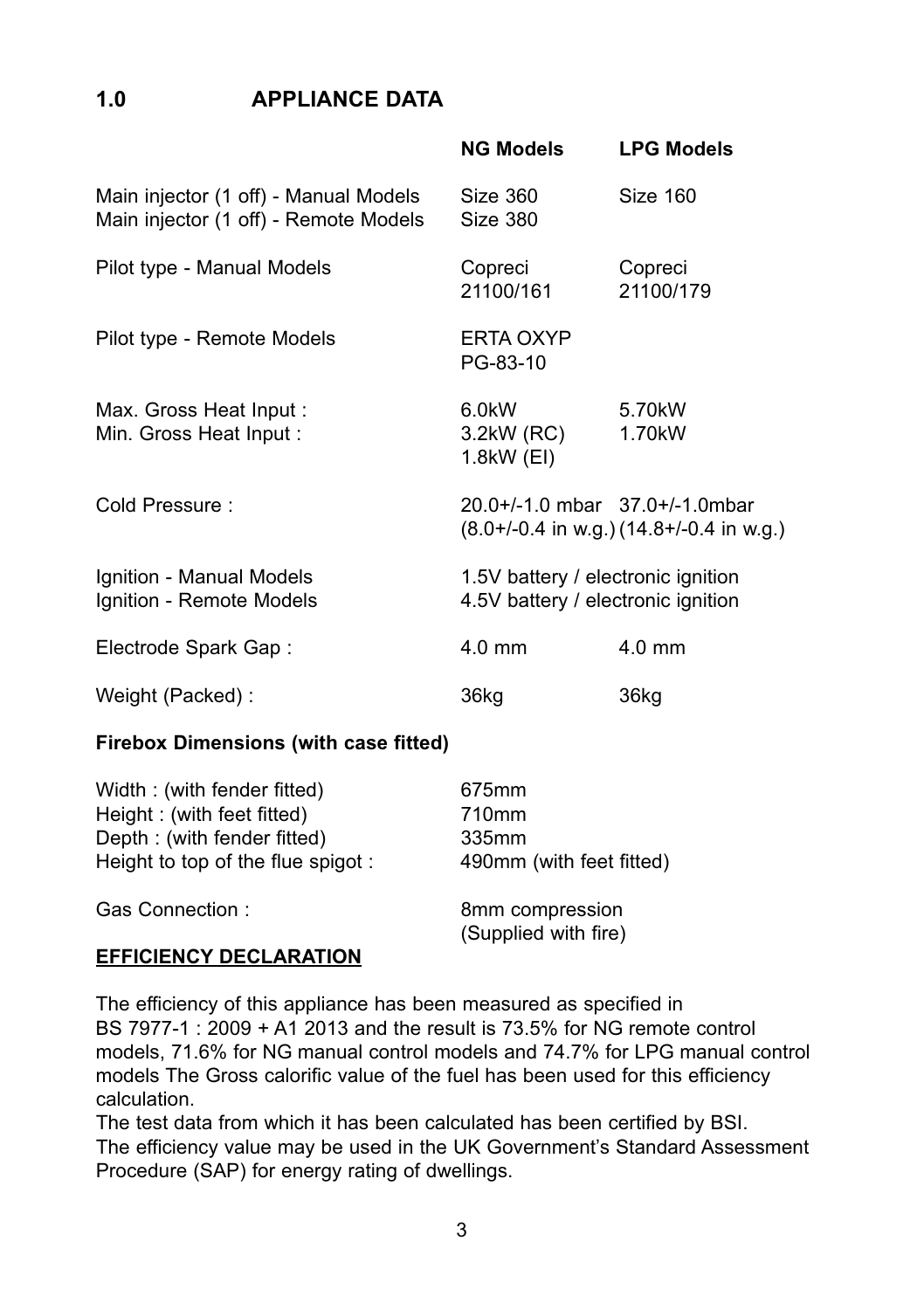# **1.1 CONDITIONS OF INSTALLATION**

# **In Great Britain :-**

It is law that all gas appliances are installed only by a GAS SAFE registered installer in GB, in accordance with these installation instructions and the Gas Safety (Installation and use) Regulations 1998. Failure to install appliances correctly could lead to prosecution. It is in your own interest and that of safety to comply with the law.

The installation must also be in accordance with all relevant parts of the Local and National Building regulations where appropriate, the Building Regulations (Scotland Consolidation) issued by the Scottish Development Department, and all relevant recommendations of the following British Standard Code of Practice.

- 1. B.S. 5871. Part 1. Installation of Gas Fires.
- 2. B.S. 5440.: 2000 Parts 1 & 2. Installation of Flues & Ventilation.
- 3. B.S. 6891. Installation of Gas Pipework.
- 4. B.S. 6461. Part 1. Installation of Chimneys & Flues.
- 5. B.S. 1251. Open Fireplace Components.
- 6. B.S. 715. Metal Flue pipes for Gas Appliances.
- 7. B.S. E.N. 1858 Chinmeys Components & Concrete Flue Blocks
- 8. B.S. 7566 Installation of factory-made Chimneys.

# **Ventilation Requirements**

**For use in G.B. purpose built ventilation is not normally required for this appliance.**

# **In Republic of Ireland :-**

**For use in I.E. this appliance must be installed in accordance with the rules in force by a competent person and used only in a sufficiently ventilated space. Please consult document** *I.S. 813 : 1996 Domestic Gas Installation***, issued by the National Standards Authority of Ireland.**

# **1.2 FLUE AND CHIMNEY SUITABILITY**

The appliance is designed for use with conventional brick built chimneys or lined chimneys and pre – fabricated flues. It is also suitable for use with pre-cast flue blocks conforming to BS EN 1858 and metal flue boxes conforming to BS 715. All flues must conform to the following minimum dimensions.

| Minimum diameter of circular flues                    | $125 \text{ mm}$       |
|-------------------------------------------------------|------------------------|
| Minimum effective height of all flue types            | 3 metres               |
| <b>Minimum cross sectional area of Pre-cast Flues</b> | 16,500 mm <sup>2</sup> |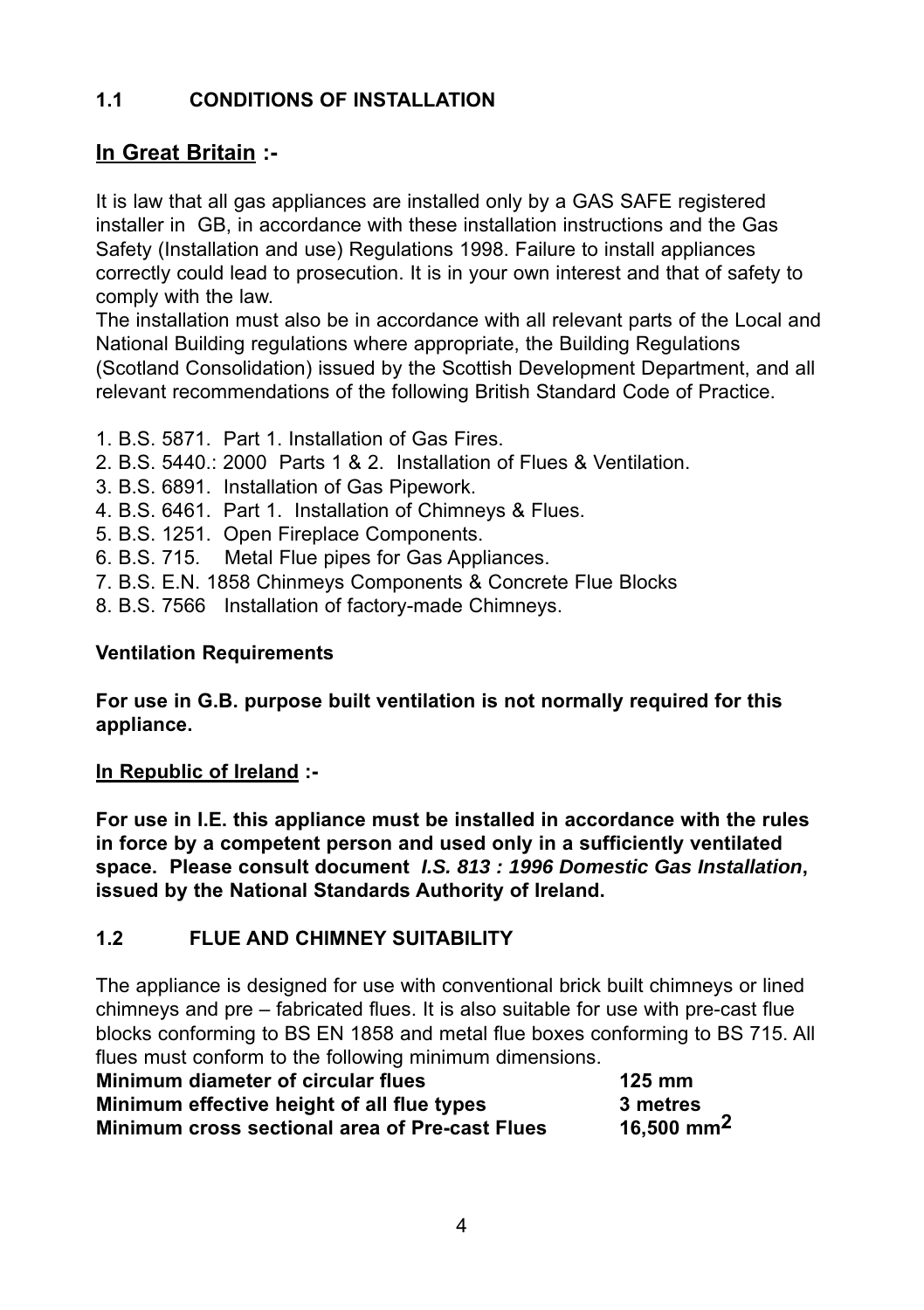# **1.3 FIREPLACE / SURROUND SUITABILITY**

The fire is suitable for hearth mounting or wall mounting. It must **not** be fitted directly onto a carpet or other combustible material. It must **not** be fitted to combustible walls.

This fire is suitable for the following hearth / surround types:

Non-combustible hearths / surrounds.

Purpose made proprietary hearths / surrounds with a minimum temperature rating of  $150^{\circ}$ C.

**If a heating appliance is fitted directly against a wall without the use of a fireplace or fire surround, soft wall coverings such as wallpaper, blown vinyl, etc. could be affected by the heat and may, therefore scorch or become discoloured. Please bear this in mind when installing or decorating.**

# **1.4 SHELF POSITION**

The fire may be fitted below a combustible shelf providing there is a minimum distance of 200 mm above the top of the fire and the shelf does not project more than 150 mm. If the shelf overhangs more than 150 mm the distance between the fire and the shelf must be increased by 25 mm for every 25 mm of additional overhang over 150 mm.

# **1.5 SIDE CLEARANCE**

A minimum clearance of 100mm should be allowed on either side of the fire for servicing. Any fire surround uprights should not project forward by more than 100mm.

NOTE. The fire must be installed so that no part of a combustible side wall when measured laterally is less than 500mm from the glass side panels.

# **1.6 CLOSURE PLATE**

A closure plate is supplied with this fire and **must** be fitted. The closure plate must be sealed to the fireplace or surround opening with suitable adhesive tape. See section 2.2.2.

# **1.7 FLUE / CHIMNEY INSPECTION**

Before commencing installation, a flue or chimney should be inspected to ensure that all the following conditions are satisfied.

1.7.1 Check that the chimney / flue only serves one fireplace and is clear of any obstruction. Any obstruction. Any dampers or register plates must be removed or locked in the open position.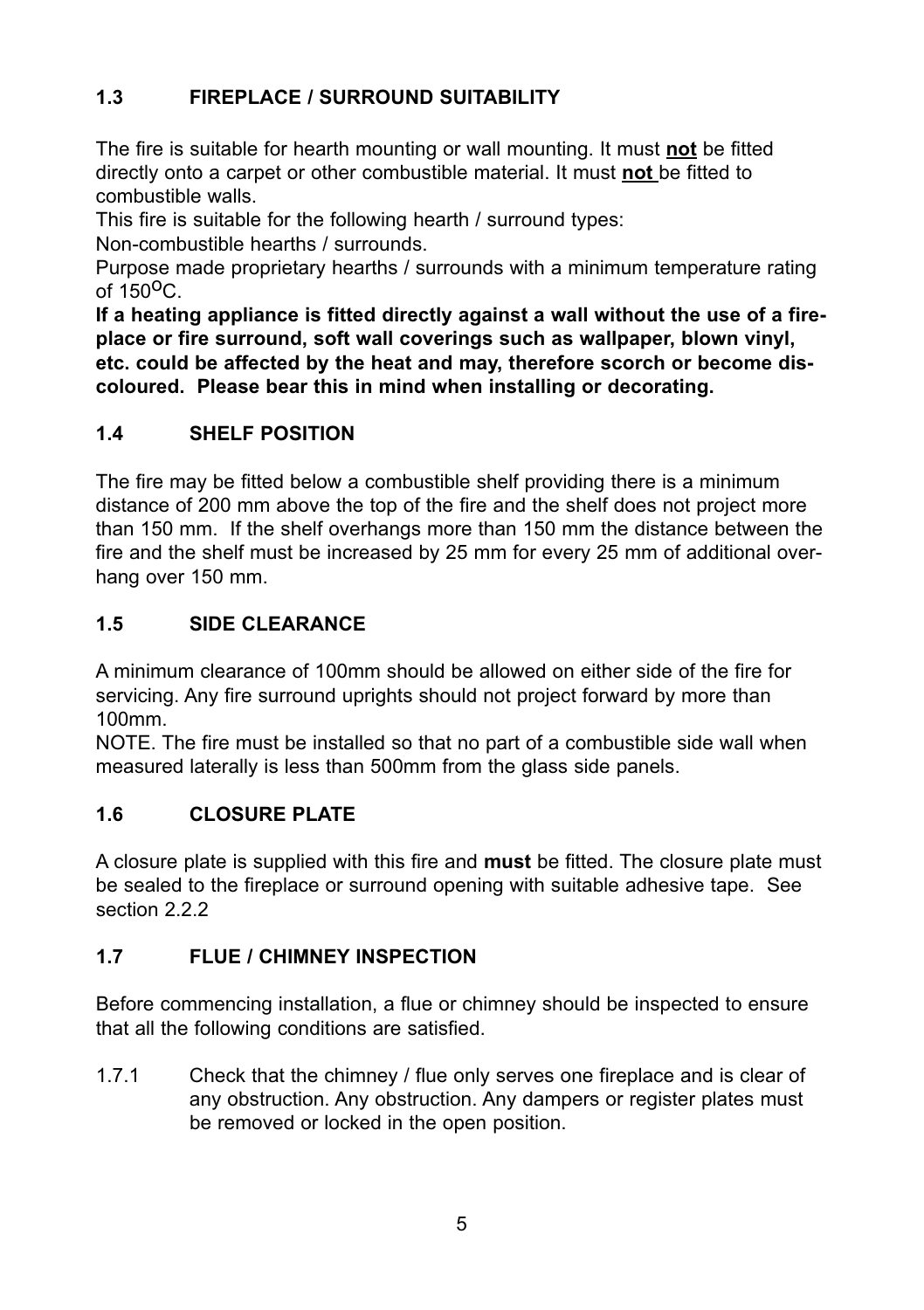1.7.2 Brick / stone built chimneys and any chimney or flue which has been used for an appliance burning fuel other than gas must be thoroughly swept. The base of the chimney / flue must also be thoroughly cleared of debris etc.

Any under floor air supply to the fireplace must be completely sealed off.

Ensure that the inside of the chimney/flue is in good condition along its length and check that there is no leakage of smoke through the structure of the chimney during and after the smoke pellet test.

# **With pre-cast flues it is especially important to check the inside of the flue for extruded cement / sealant protruding from the joints between the flue blocks. If present, these should be removed by rodding the flue before proceeding with the installation.**

Using a smoke pellet, check that there is a positive up draught present in the chimney / flue and that the smoke can be seen issuing from the terminal / chimney pot outside. There must be no leakage of smoke through the structure of the chimney during or after the smoke pellet test and it is important to check inside upstairs rooms adjacent to the chimney / flue. Check the chimney pot / terminal and general condition of the chimney brickwork or masonry. If the chimney or flue is in poor condition or if there is no up draught do not proceed with the installation. If there is a history of down draught conditions with the chimney / flue, a tested and certified flue terminal or cowl suitable for the relevant flue type should be considered.

# **A spillage test must always be carried out during commissioning of the appliance.**

# **1.8 FLUE / CHIMNEY INFORMATION**

#### 1.8.1 Brick Built Chimneys.

The catchment space below the flue spigot should be as deep as possible, and must not be less than 250mm measured from the bottom of the flue spigot to the bottom of the catchment space, or to the top of any "bricking-up" of the fireplace, whichever is the least. See figure 1.

The flue spigot must pass through the closure plate at least 25mm and have a minimum clearance of 50mm between its open end and the nearest obstruction. There must be a minimum clearance of 165mm between the back of the closure plate and the back of the catchment space. See figure 1 overpage.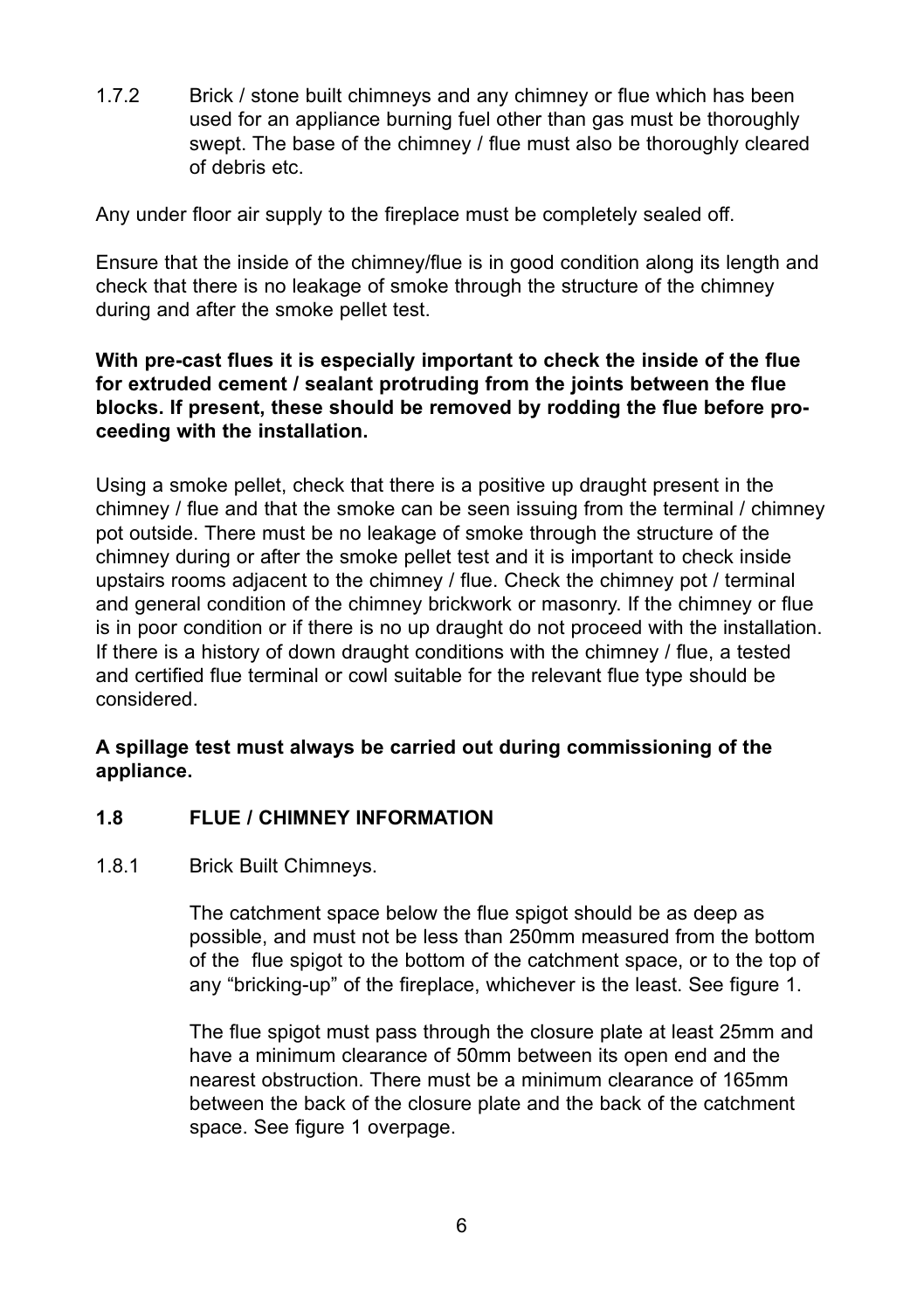The front opening of the fireplace must be between 305mm and 440mm wide, and between 500mm and 650mm high. If the opening is larger than this, then a surround must be constructed in a suitable non-com bustible material to create an opening to these limits. Allow a minimum flat surface of 20mm around the opening to ensure that the closure plate can be sealed to the fireplace.

Any surround must be sealed to the fireplace to prevent leakage. The operation of the chimney should be tested a detailed as in section 1.7.

#### **Fig.1. Chimney Catchment Space.**



1.8.2 Fitting to Pre-Fabricated twin wall metal Flue Boxes.

The appliance may be fitted to a twin wall metal flue box conforming to the constructional requirements of BS 715, (for example the Selkirk LFE 125 box). The box must have a minimum flue diameter of 125mm internal and minimum internal dimensions of 160mm deep by 580mm high by 350mm wide. There are no maximum dimensional requirements for the box. The top face of the box must be insulated with a minimum thickness of 50mm of non-combustible mineral wool insulation or similar material. The flue box must stand on a non-combustible base of minimum thickness 12mm.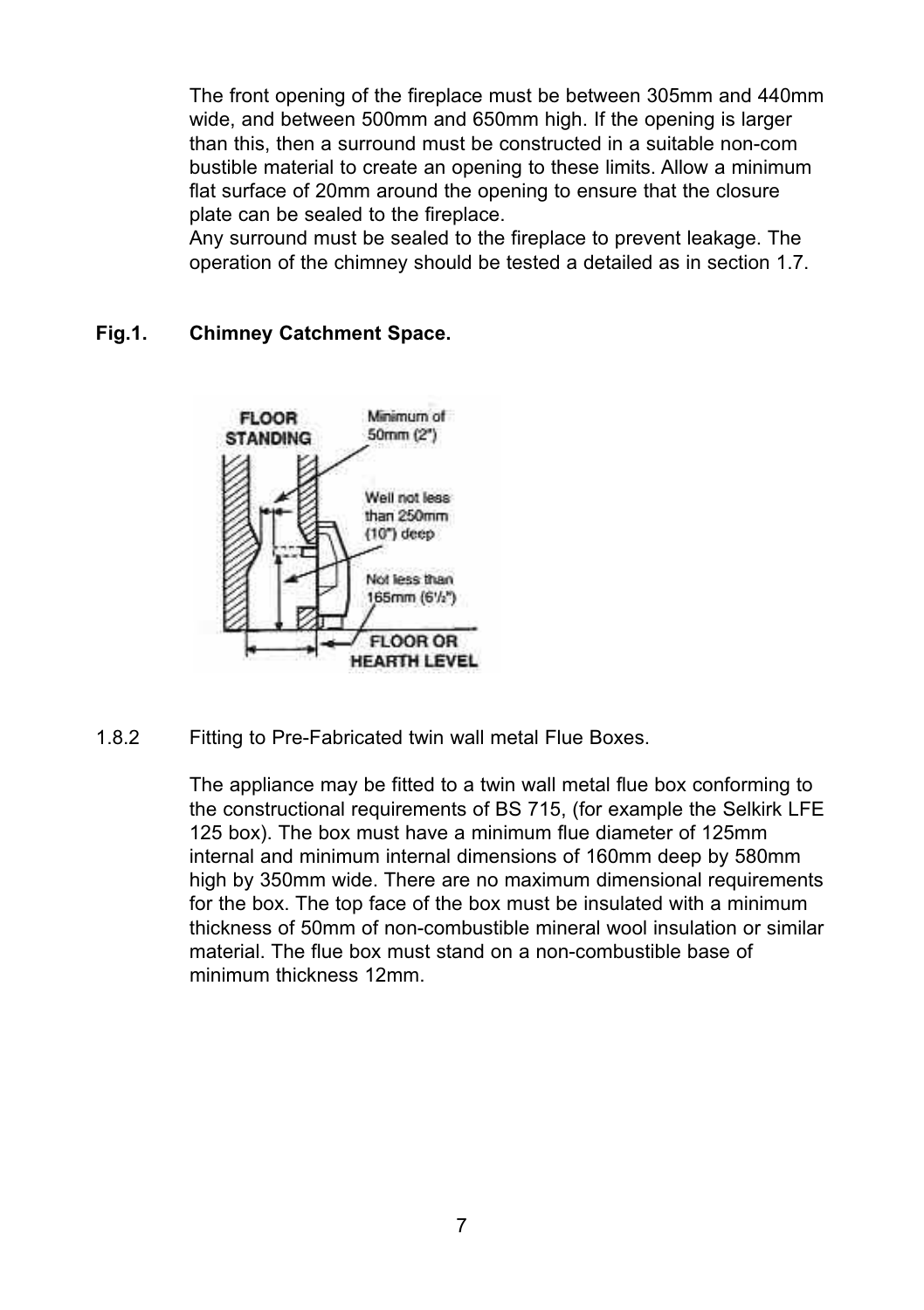#### 1.8.3 Fitting to Pre-Cast Flue Installations.

The pre-cast opening must be a minimum of 122.7cm<sup>2</sup> or equivalent cross-sectional area and have a minimum effective flue height of 3 metres. **This appliance has been tested for use in a pre-cast flue block complying with BS EN 1858. In accordance with BS EN 1858, pre-cast flues built with directly plastered faces (front or rear) are not correctly installed as to ensure proper operation with any type of gas fire. In some instances of this flue construction, temperature cracking of surface plaster may occur through no fault of the appliance. An air gap or some form of insulation material should be installed to prevent normal flue temperatures from damaging wall surfaces.**

# **1.9 HEARTH FITTING**

This appliance must only be installed on to a level concrete or noncombustible hearth. The feet must not be removed when installing directly onto a hearth.The hearth material must be a minimum thickness of 13 mm with the outer perimeter of the hearth panel at least 50 mm above the floor level, to discourage the placing of carpet or other floor coverings over it. The hearth **must** be fitted symmetrically about the fire opening and have a minimum width of 760 mm and a minimum projection of 350 mm forwards from the fire opening.

#### **1.10 SPILLAGE MONITORING SYSTEM**

This appliance is fitted with an atmosphere sensing spillage monitoring system in the form of an oxygen sensing pilot. This is designed to shut the fire off in the event of partial or complete blockage of the flue causing a build up of combustion products in the room in which the fire is operating. **The following are important warnings relating to the spillage monitoring system:** 

The spillage monitoring system must not be adjusted by the Installer. The spillage monitoring system must not be put out of action. When the spillage monitoring system is exchanged, only a complete original manufacturers part may be fitted. It is not possible to replace individual parts on the pilot system on the appliance, only a complete pilot assembly (including thermocouple) may be fitted.

**IMPORTANT NOTE : All LPG product installations must be fitted with an Over Pressure Shut Off (OPSO) device to guard against failure of the primary regulator.**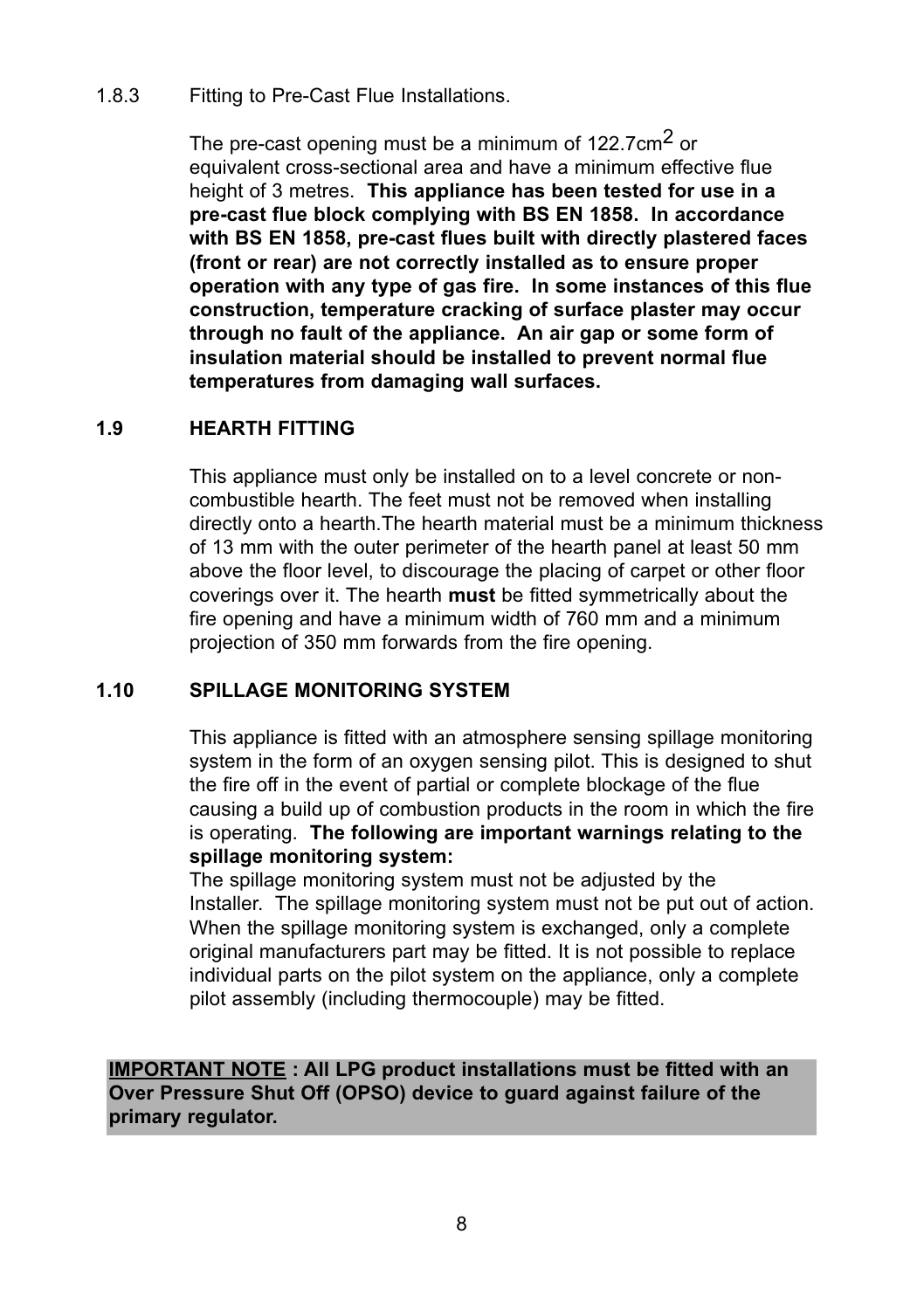# **2.1 PACKING CHECK LIST**

- 
- 1 off Firebox / burner assembly
- 
- 1 off Flue spigot<br>
1 off DD cover (attached to rear of fire)<br>
2 off M6 puts 1 off DD cover (attached to rear of fire)
- 1 off Closure plate (attached to rear of fire) 4 off M5 x 10mm screw<br>1 off Installation & user manual (combined) 4 off 8G x 3/8" pozi screws
- 1 off Installation & user manual (combined)
- 1 off Guarantee card
- 1 off Fuelbed
- 1 off Coal pack
- 1 off Cast fender
- 1 off Thermostatic remote handset (RC models only)
- 5 off AA batteries (RC models only) 1 off AA battery (MC models only)

# 2.2 **INSTALLATION OF FIRE**

- 2.2.1 Preparation.<br>2.2.2 Remove the
- Remove the glass panel by rotating the latch to release. Lift the glass panel upwards and lift away. See figure 2.

# **Fig. 2 Remove the Glass Panel**



- 2.2.3 Grasp sides of the of the glass panel and pull lower edge forward.
- 2.2.4 Remove the coal / fuelbed packs that have been retained by the glass panel (not shown in figure 2 above)
- 2.2.5 To re-fit the glass panel, engage the 2 side glasses in the sealing channels, with the projecting glass edge uppermost. Slide the panel up until the top edge enters the slot, then push the lower edge in and turn the latch to secure it.

1 off Cast canopy Loose items pack :-

- 
- 
- 
-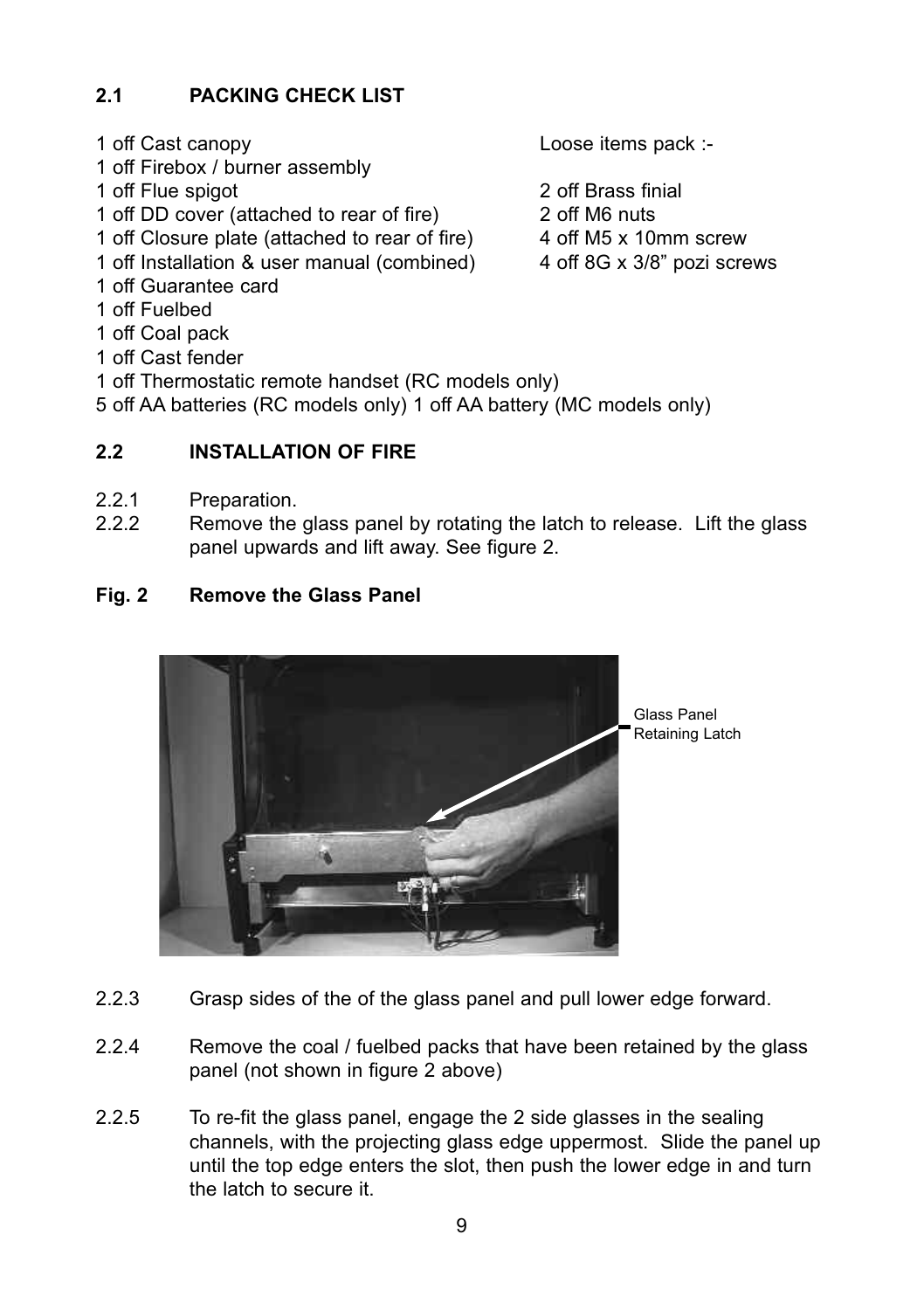# 2.2.6 Closure plate fitting

2.2.7 Fit the closure plate to the fireplace opening and ensure that it has a flat sealing area of at least 10mm sealed on all sides. See figure 3 below Dimensions stated are for closure plate supplied Check the operation of the chimney as follows:-



**Fig. 3**

Apply a smoke match to the flue spigot opening in the closure plate and observe the smoke. If there is a definite flow into the opening then proceed with the installation. If there is not a definite flow into the opening, pre-heat the chimney for about two minutes and retest for flow. If there still is no definite flow into the opening, the chimney may require attention. DO NOT FIT THE FIRE-SEEK EXPERT **ADVICE**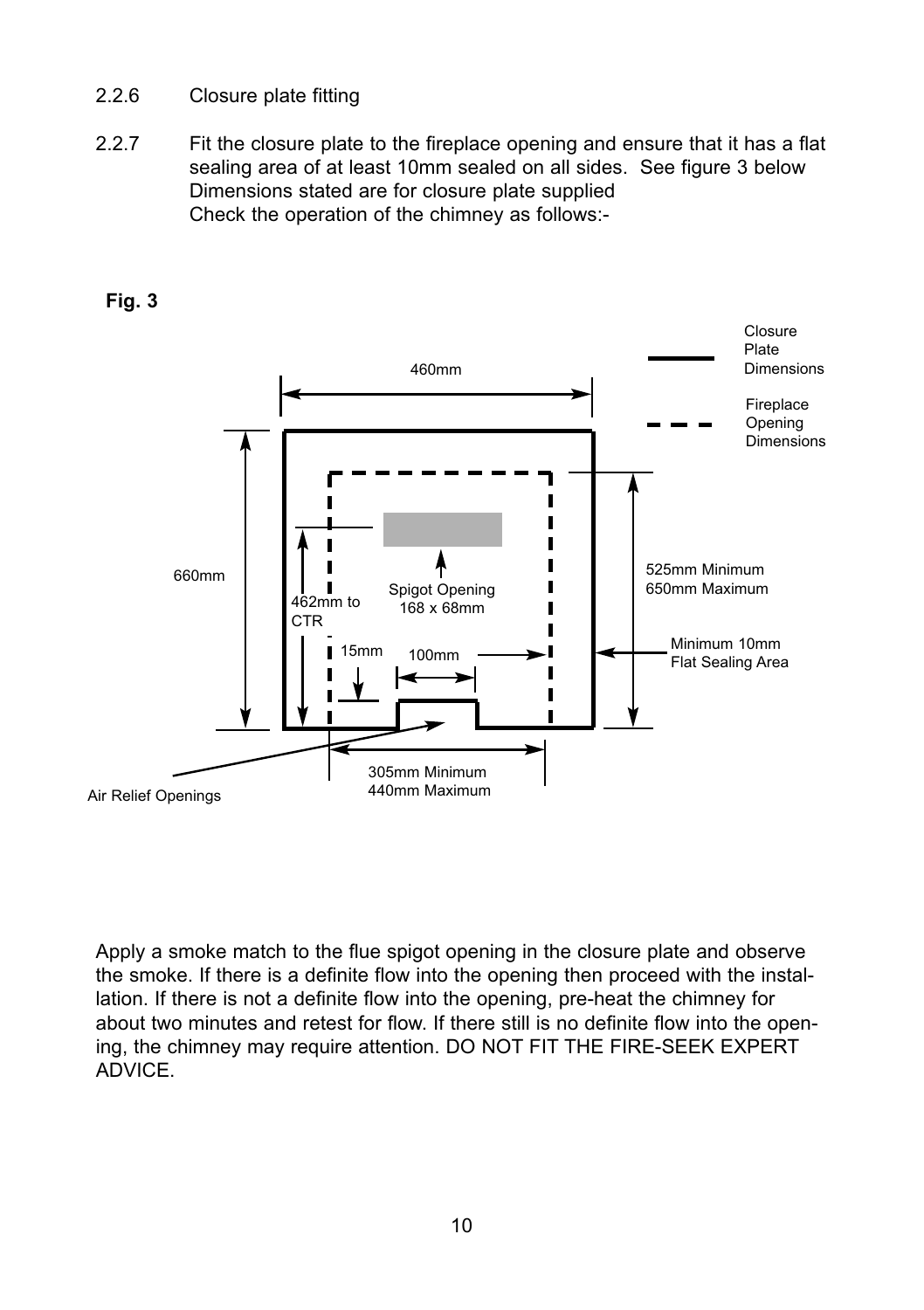# **2.3 FITTING THE CANOPY REAR TRIM**

2.3.1 Secure the canopy rear trim to the canopy via the four fixings screws (2 off L/H & 2 off R/H) as shown below in figure 4.

# **Fig. 4**



# **2.4 FITTING THE CANOPY TO THE FIREBOX**

2.4.1 Secure the canopy to the firebox with the four screws (2 off L/H & 2 off R/H) as shown below in figure 5.

**Fig. 5**



2 off R/H Canopy fixing screws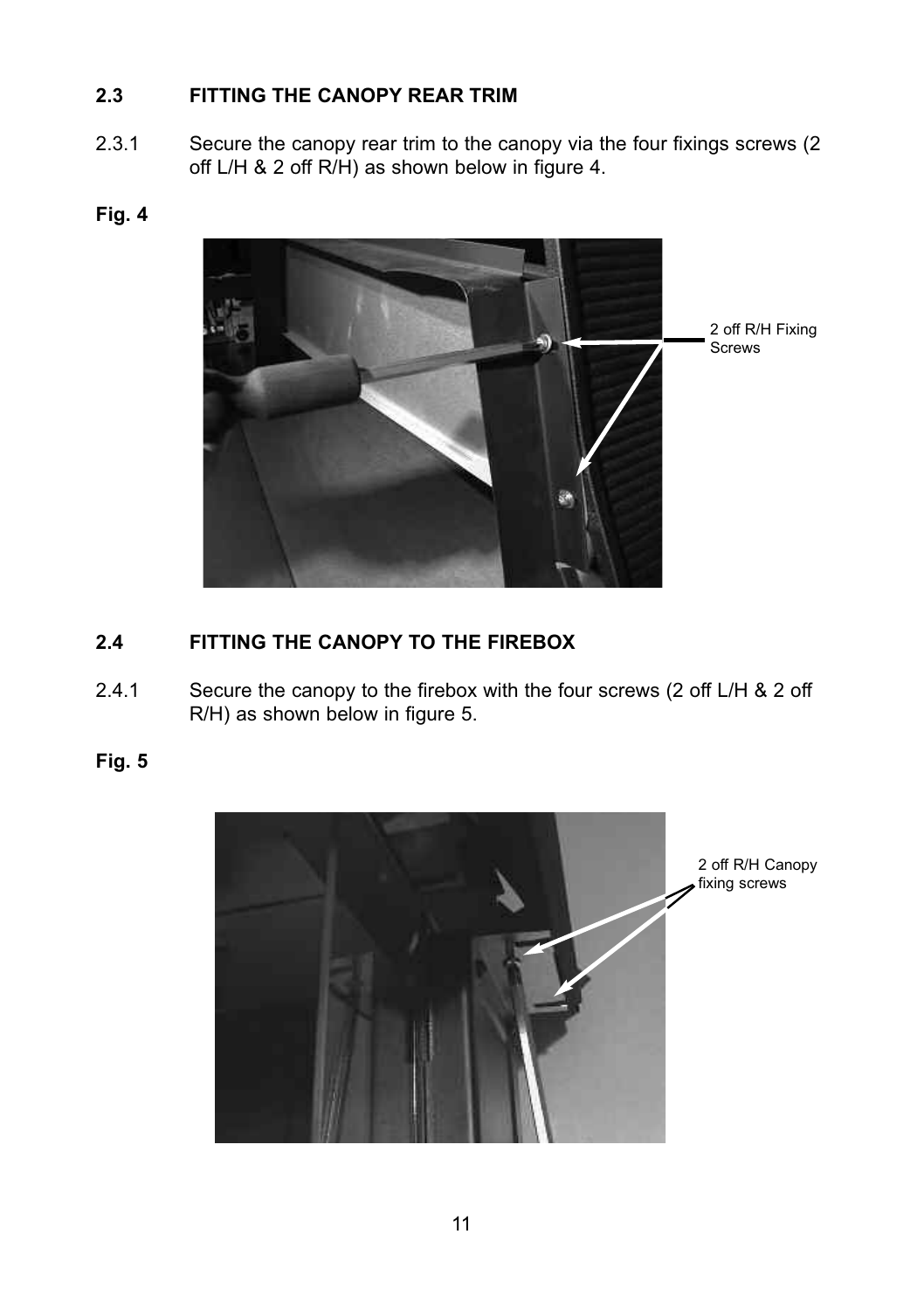# **2.5 FITTING THE SPIGOT TO THE FIREBOX**

2.5.1 Screw the firebox spigot to the draught diverter with the four screws, 2 off upper (as shown below in figure 6) & 2 off lower screws





**Note :** A means of isolation must be provided near to the appliance to facilitate servicing.

Ensure that the gas supply is turned off before commencing.

The gas connection should be made to the appliance inlet elbow using 8 mm rigid tubing. The gas connection can be made left hand, right hand or rear. In line with current installation regulations, a restrictor should be fitted to the inlet pipework to isolate the appliance for servicing and repair purposes.

**Before making the final gas connection, thoroughly purge the gas supply pipe work to remove all foreign matter, otherwise serious damage may be caused to the gas control valve on the fire.**

# **2.6 GAS TIGHTNESS**

- 2.6.1 Remove the pressure test point screw from the inlet elbow and fit a manometer.
- 2.6.2 Turn on the main gas supply and light the fire as described in section 3.4 / 3.8 and carry out a gas tightness test.
- 2.6.3 Check that the gas pressure is 20.0 mbar  $(\pm 1.0$  mbar), for NG models or 37.0 mbar( $\pm$  1.0 mbar) for LPG models.
- 2.6.4 Turn off the fire, remove the manometer and refit the pressure test point screw. Check the pressure test point screw for gas tightness with the appliance turned on using a suitable leak detection fluid or detector.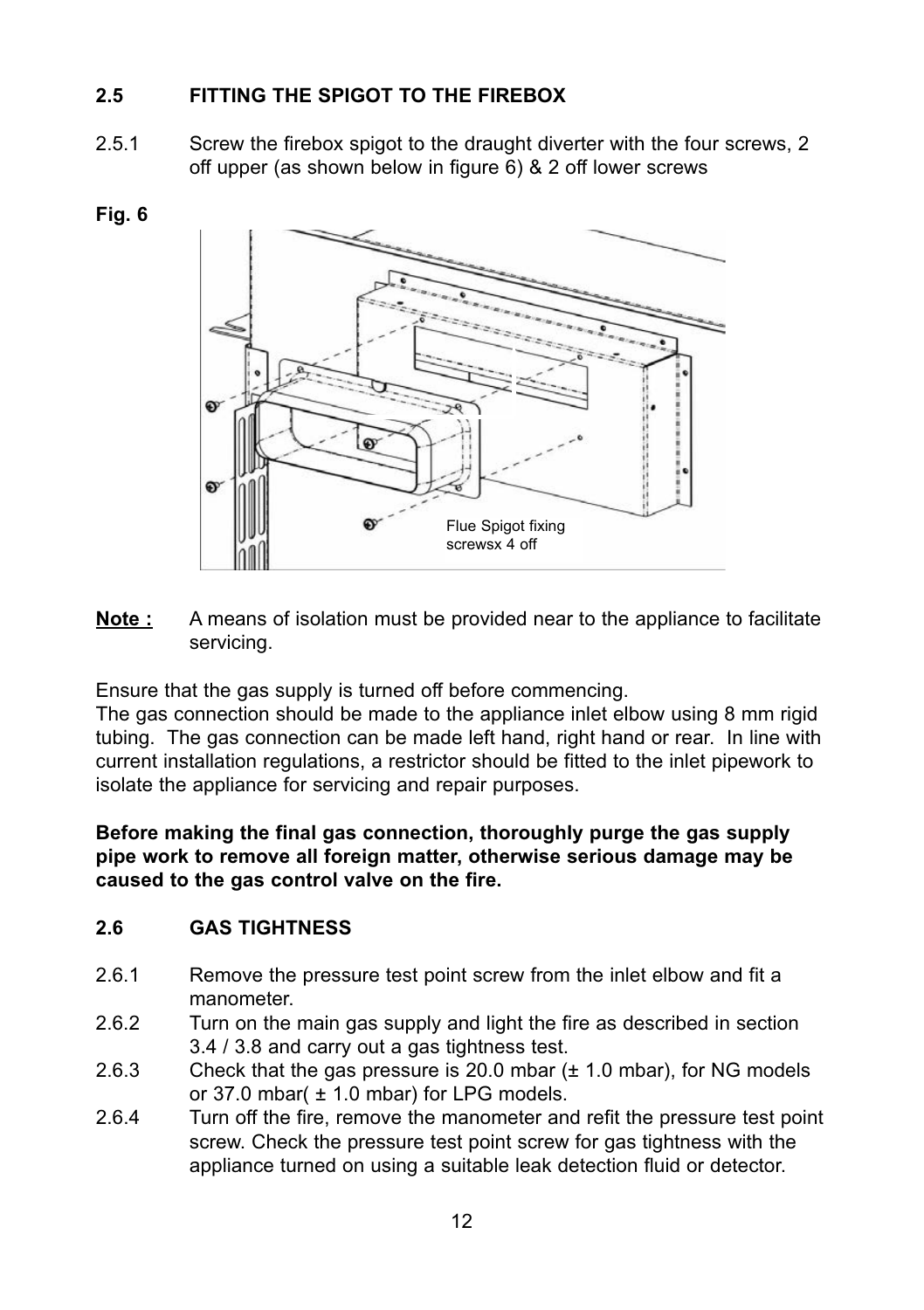# **3.1 ASSEMBLY OF THE FUELBED**

**NOTE : The position of the fuel-bed components are critical to the performance of the product. Therefore please ensure that the fuel-bed components are positioned as described in the following section prior to requesting a service call due to soot build up, poor flame pattern etc.**

3.1.1 Fit the fuelbed base into the combustion chamber as shown below in figure 7. Ensure that the slot in the fuel-bed is located onto the lip on the fuel-bed base support.









3.1.2 Fit coal "A" onto the fuelbed base in the position as shown below in figure 8. The coal form has the individual placement letters stamped on the bottom face.

**Fig. 8**

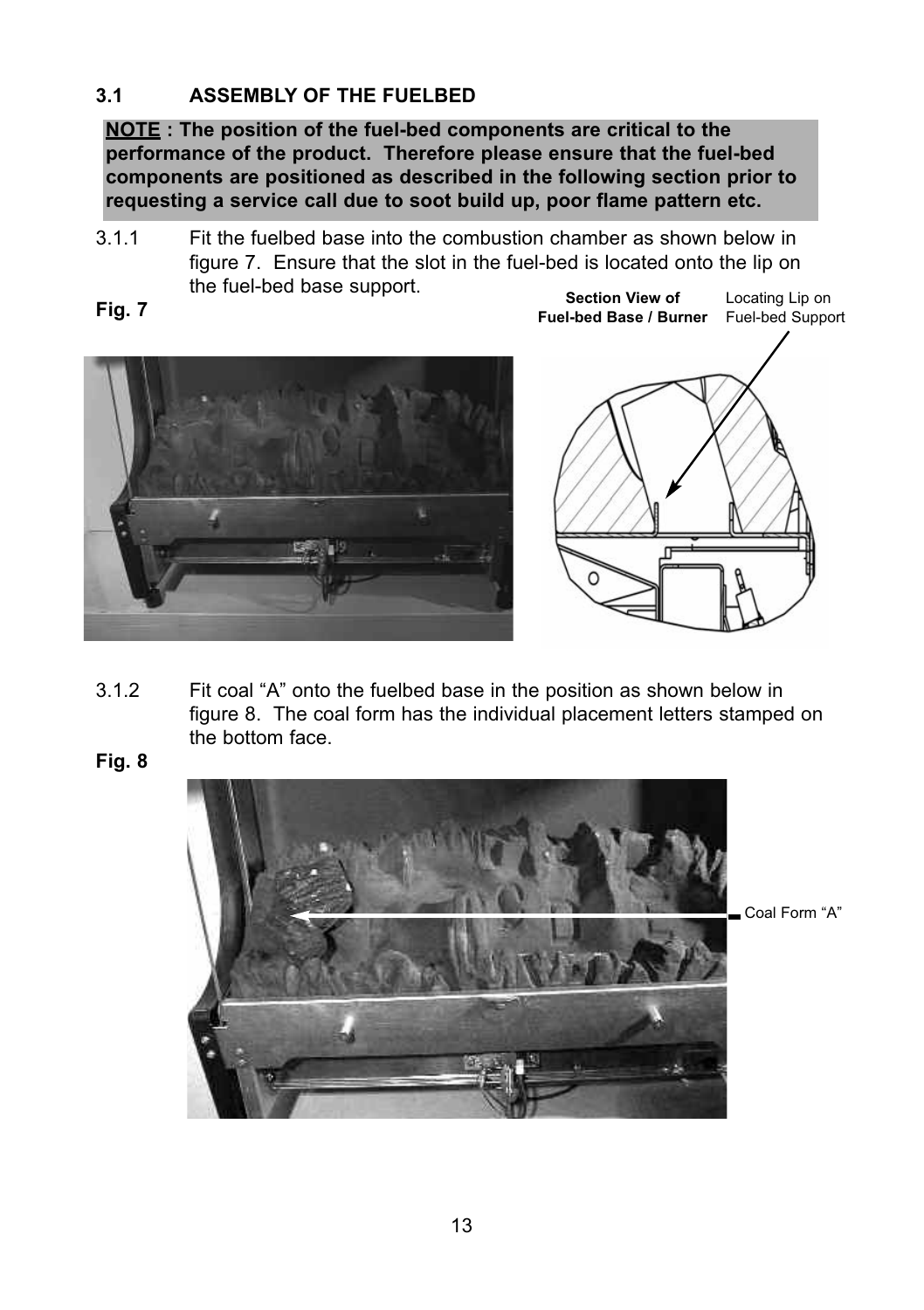- 3.1.3 Fit coal "B" onto the fuelbed base in the position as shown below in figure 9. The coal form has the individual placement letters stamped on the bottom face.
- **Fig. 9**



3.1.4 Fit coal "C" onto the fuelbed base in the position as shown below in figure 10. The coal form has the individual placement letters stamped on the bottom face.

# **Fig. 10**



3.1.5 Fit coal "D" onto the fuelbed base in the position as shown overpage in figure 11. The coal form has the individual placement letters stamped on the bottom face.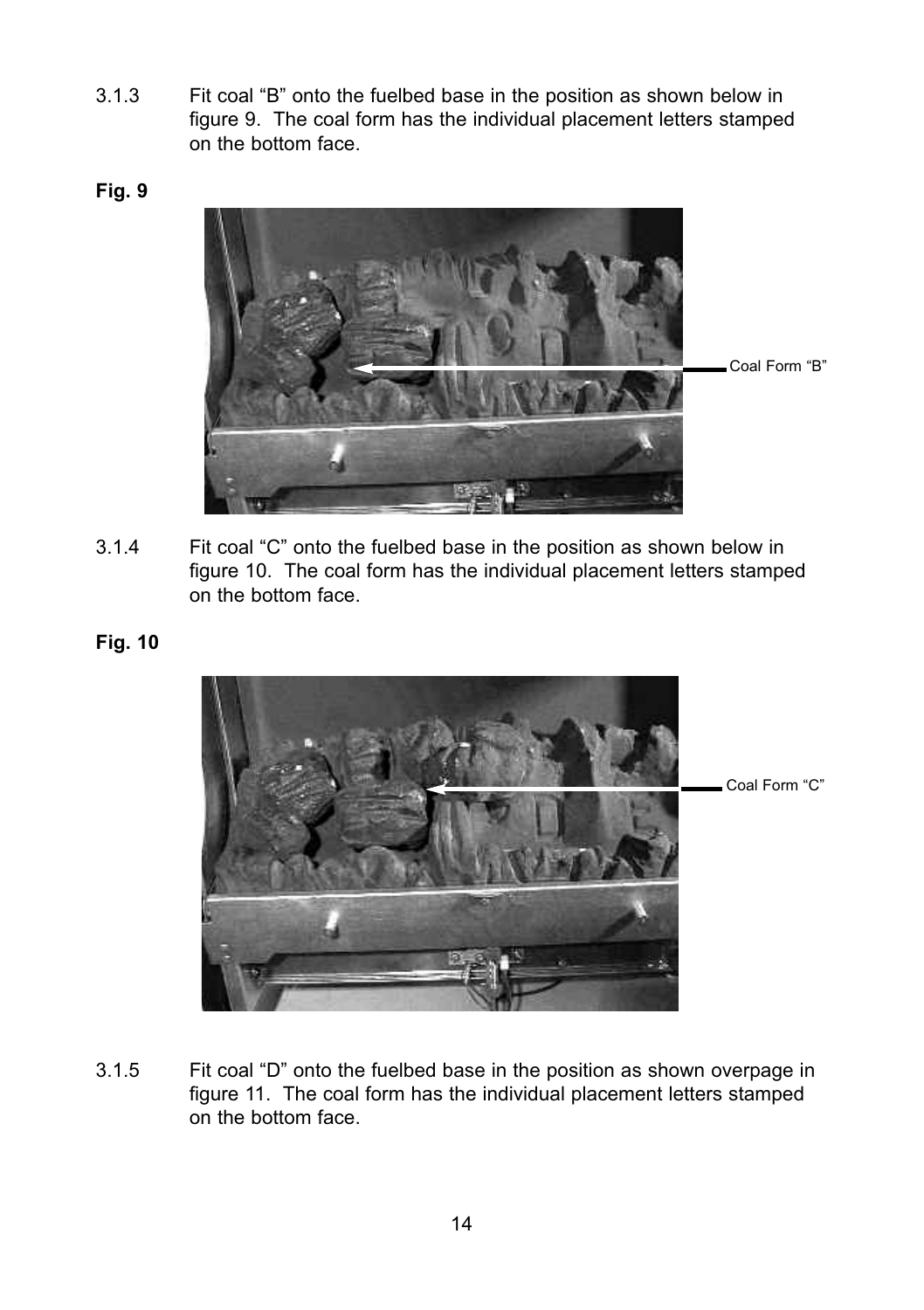#### **Fig. 11**

- 3.1.6 Fit coal "E" onto the fuelbed base in the position as shown below in figure 12. The coal from has the individual placement letters stamped on the bottom face.
- **Fig. 12**

**To ensure that the release of fibres from these R.C.F (Refractory Ceramic Fibre) articles is kept to a minimum, during installation and servicing we recommend that you use a HEPA filtered vacuum to remove any dust accumulated in and around the appliance before and after working on the appliance. When replacing these articles we recommend that the replaced items are not broken up, but are sealed within heavy duty polythene bags, clearly labelled as "RCF waste". RCF waste is classed as a "stable", non reactive hazardous waste and may be disposed of at a landfill licensed to accept such waste Protective clothing is not required when handling these articles, but we recommend you follow the normal hygiene rules of not smoking, eating or drinking in the work area, and always wash your hands before eating or drinking.**



Coal Form "E"

Coal Form "D"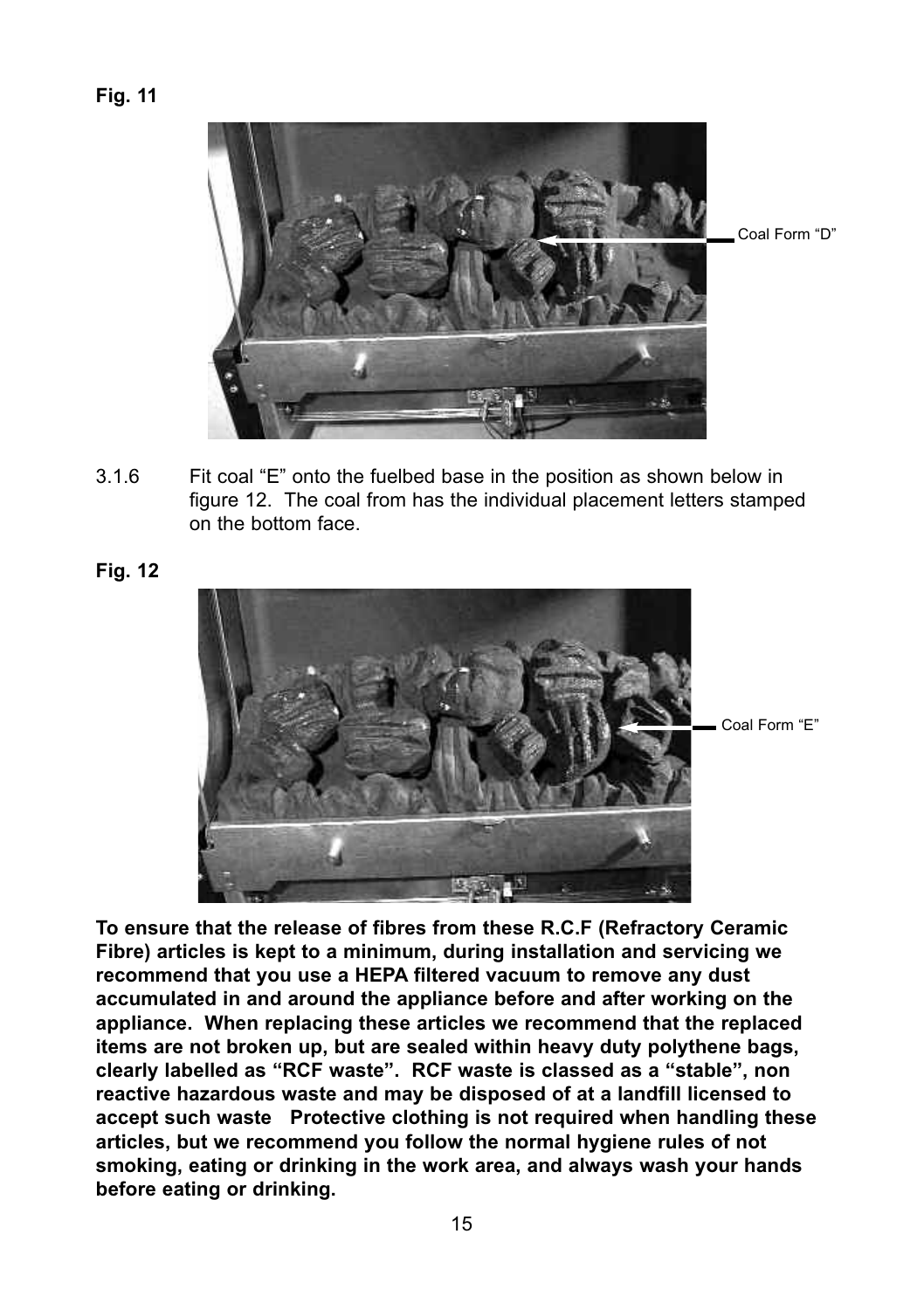# **3.2 FITTING THE BATTERIES - REMOTE CONTROL MODELS ONLY**

3.2.1 The control valve is located at the base right hand side of the fire, remove the fender if necessary for access by lifting it clear.



- 3.2.2 Remove the battery compartment cover from the control valve as indicated below in figure 14 and fit the 3 off AA sized alkaline batteries supplied to the control valve unit.
- 3.2.3 Ensure that the power isolation switch is in position "1" and the power indicator light is illuminated (red) after the batteries have been fitted as shown in figure 14 below.
- **Fig. 14**



**IMPORTANT NOTE : THE BATTERIES SHOULD BE REPLACED WITH GOOD QUALITY ALKALINE BATTERIES WHEN REQUIRED, THE BATTERY LIFE IS EXPECTED TO BE A MINIMUM OF 12 MONTHS WITH NORMAL USAGE. FOR BEST PERFORMANCE BFM EUROPE RECOMMEND THE USE OF ENERGIZER BATTERIES WITH IT'S PRODUCTS.**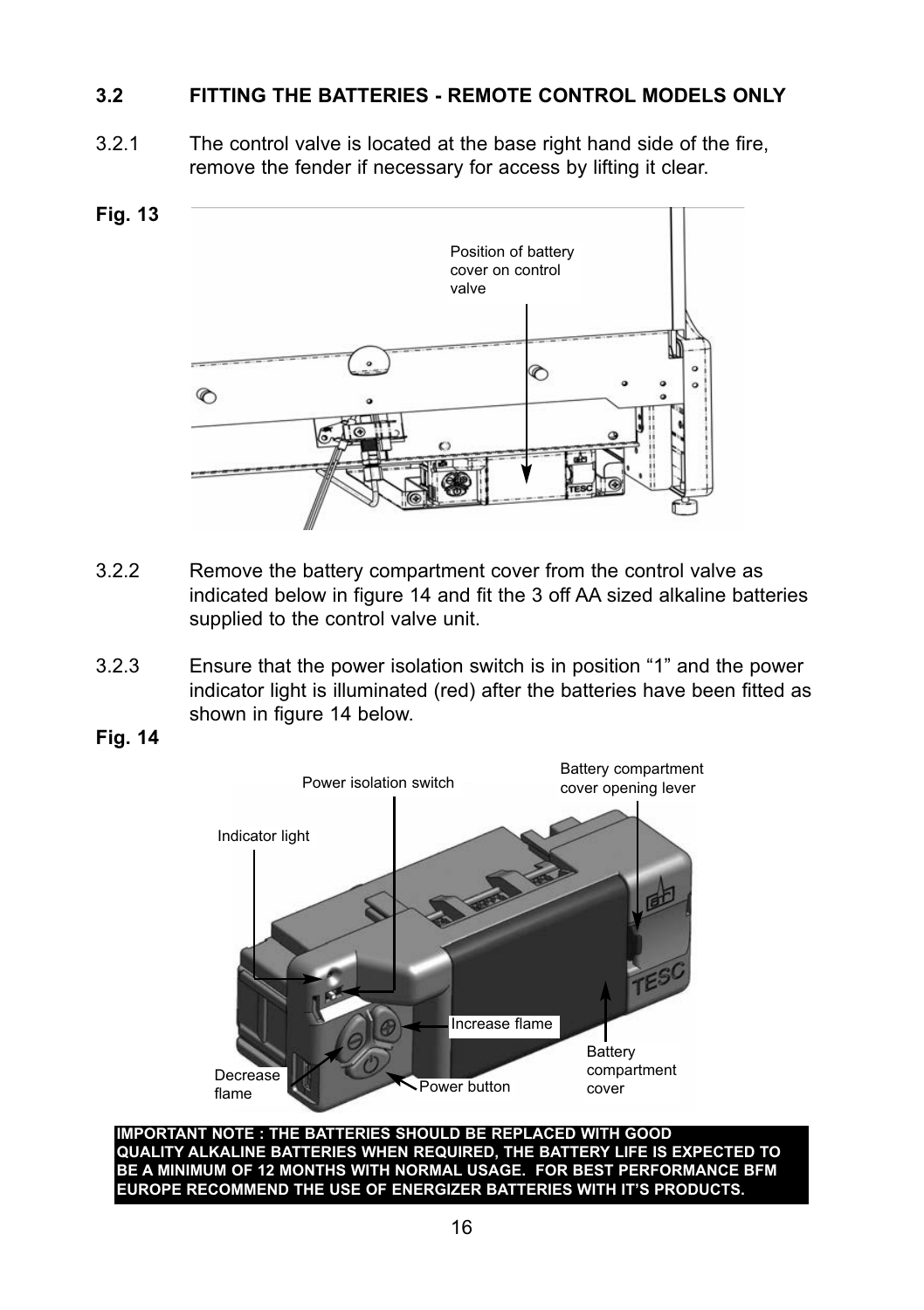# **3.3 FITTING THE BATTERY - ELECTRONIC IGNITION MODELS ONLY**

3.3.1 The battery holder is located at the bottom R/H/S of the fire, unscrew the cap, fit the AA battery supplied in the loose items pack and re-fit the cap, see figure 15 below.

# **Fig, 15**

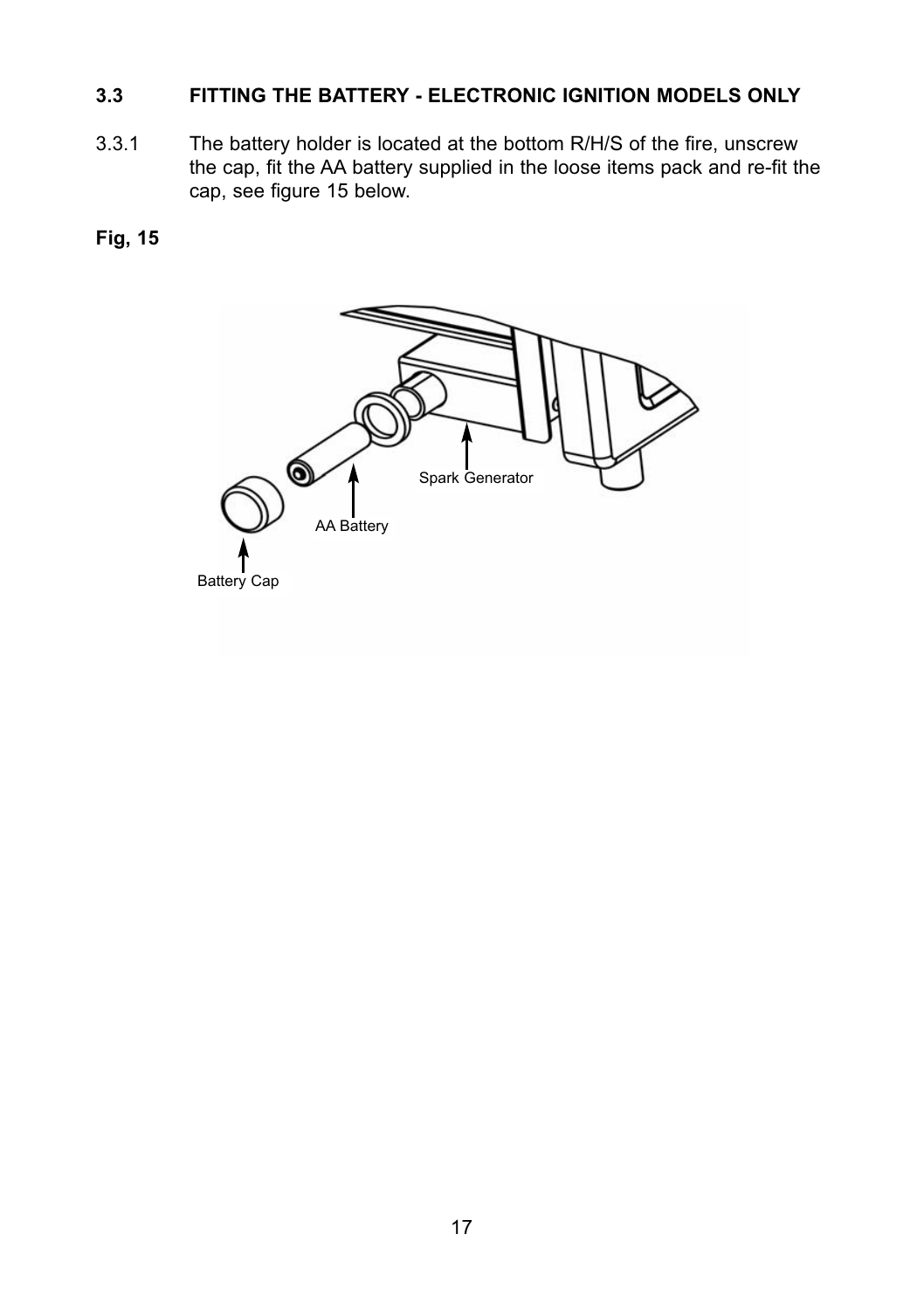# **3.4 LIGHTING THE FIRE MANUALLY VIA THE REMOTE CONTROL VALVE**

- 3.4.1 These products can be operated manually by using the buttons directly on the fire control in addition to the handset (should the need arise).
- 3.4.2 To operate the fire press and hold the "power" button as shown below in figure 16 for two seconds, release as soon as the red indicator light shown in figure 16 illuminates. The burner will then start its ignition sequence and light to the maximum heat input level. **For most efficient performance leave the fire on high when lighting from cold for ten minutes.**



**Fig. 16**

- 3.4.3 To reduce the heat input, press and release the (-) button to lower the heat input level one step at a time. Pressing the (-) button continuously will move the heat input level to the minimum.
- 3.4.4 To increase the heat input level, press then release the (+) button to increase the heat input level one step at a time. Pressing the (+) button continuously will move the heat input level to the maximum.
- 3.4.5 To turn the fire off, press the power button and the burner will stop.
- **If you are not intending to use the fire for a long period (i.e.**
- **3.4.6 over the summer months) the battery life can be extended by sliding the power isolator switch to the left (to the "0" position away from the "1" position) on the valve itself, which is located behind the ashpan cover on the fire.**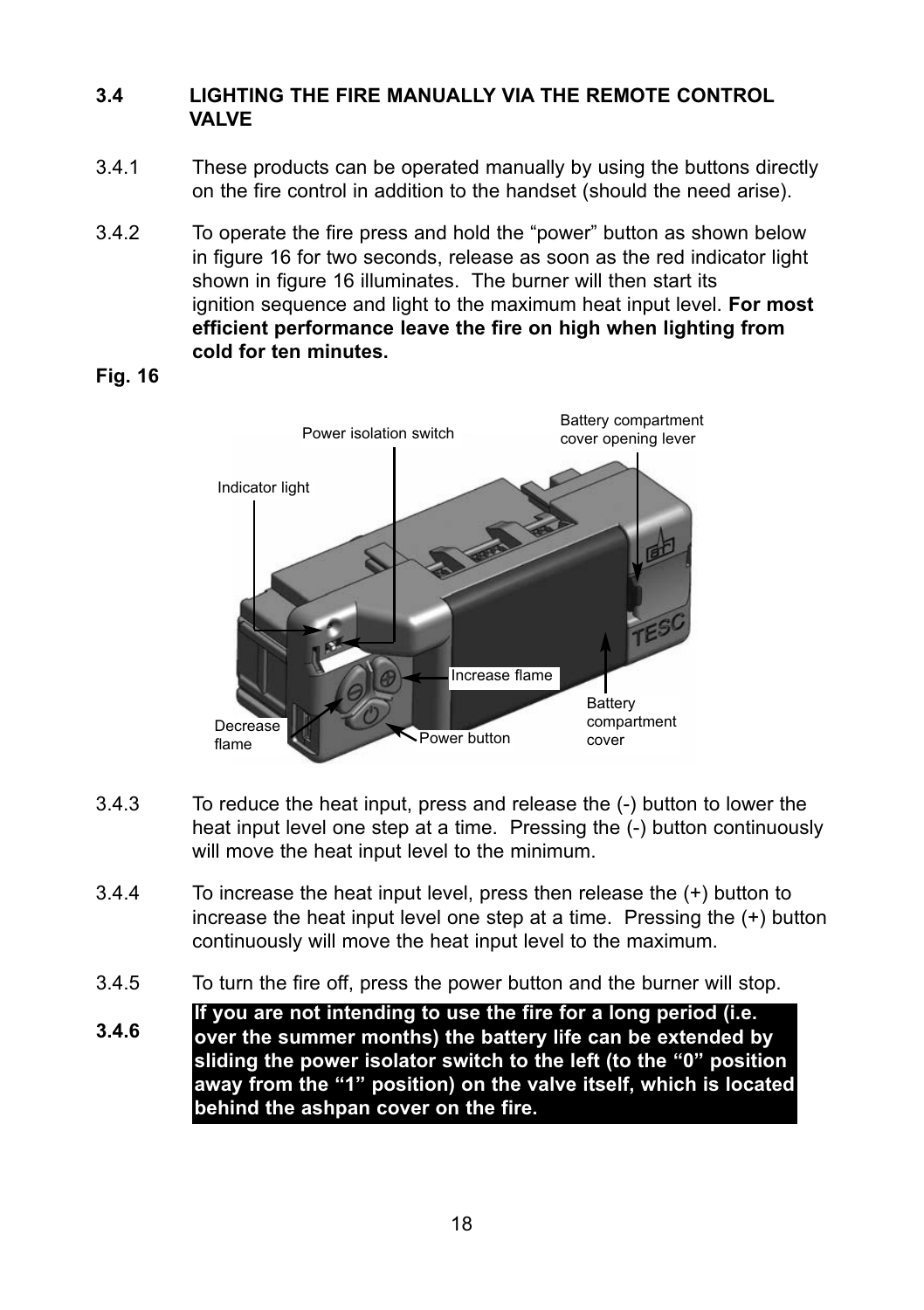# **3.5 SETTING THE TIME, DATE & TEMPERATURE ON THE REMOTE HANDSET**

3.5.1 Fit the 2 off AA batteries to the handset by removing the cover on the rear of the handset and inserting the batteries, ensure the correct +/ polarity is observed. Following insertion of the batteries the screen displayed will be as shown below in figure 17.



| <b>MAN</b><br><b>OFF</b> |                                |
|--------------------------|--------------------------------|
| $\tilde{z}$              | <b>55-</b><br>RC <b>WWA</b> FC |
| <b>MODE</b>              | <b>SET</b><br>⊕                |
|                          | ധ                              |

- 3.5.2 Hold the handset with one hand ensuring your hand is wrapped around the back and that your hand is in contact with both sides of the handset. The green light of the "unlock" symbol should light and the screen displayed will be as shown overpage in figure 18.
- 3.5.3 The "H" symbol as indicated in figure 18 overpage indicates that the timer can now be set in either 24hr or 12hr mode. Press the + or buttons on the handset to toggle between the two settings, figure 18 overpage displays the 24hr mode.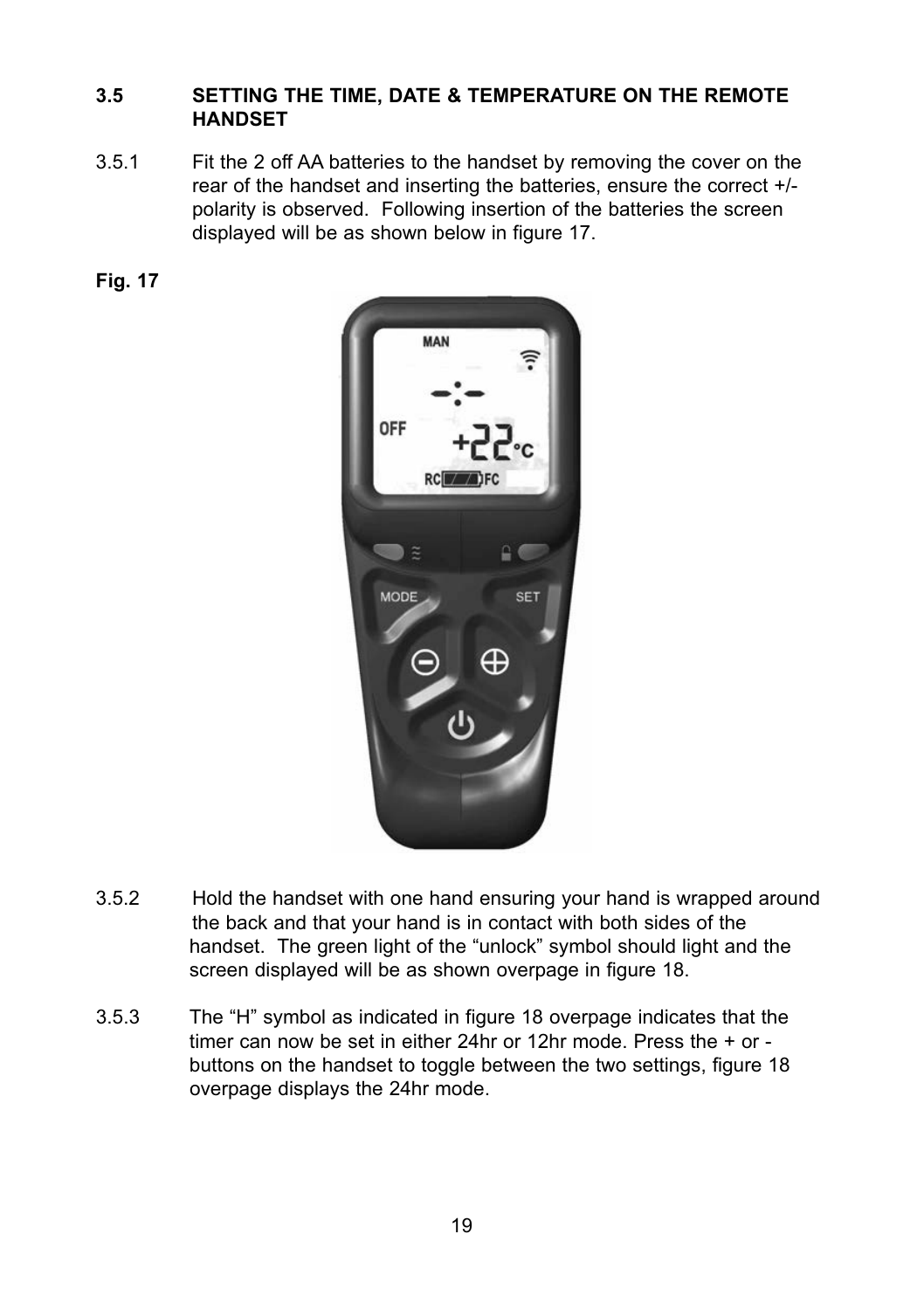

- 3.5.4 When the 24hr or 12hr time display option has been chosen and you are ready to confirm the setting you want press the SET button on the handset to progress to setting the day of the week as shown overpage in figure 19.
- 3.5.5 Press and release the + and buttons on the handset until the correct day of the week is shown on the handset display

Mo = Monday  $Tu = Tu$ esday We = Wednesdav Th = Thursday Fr = Friday Sa = Saturday Su = Sunday

3.5.6 Press SET to accept the day of the week and progress to setting the hour of the day.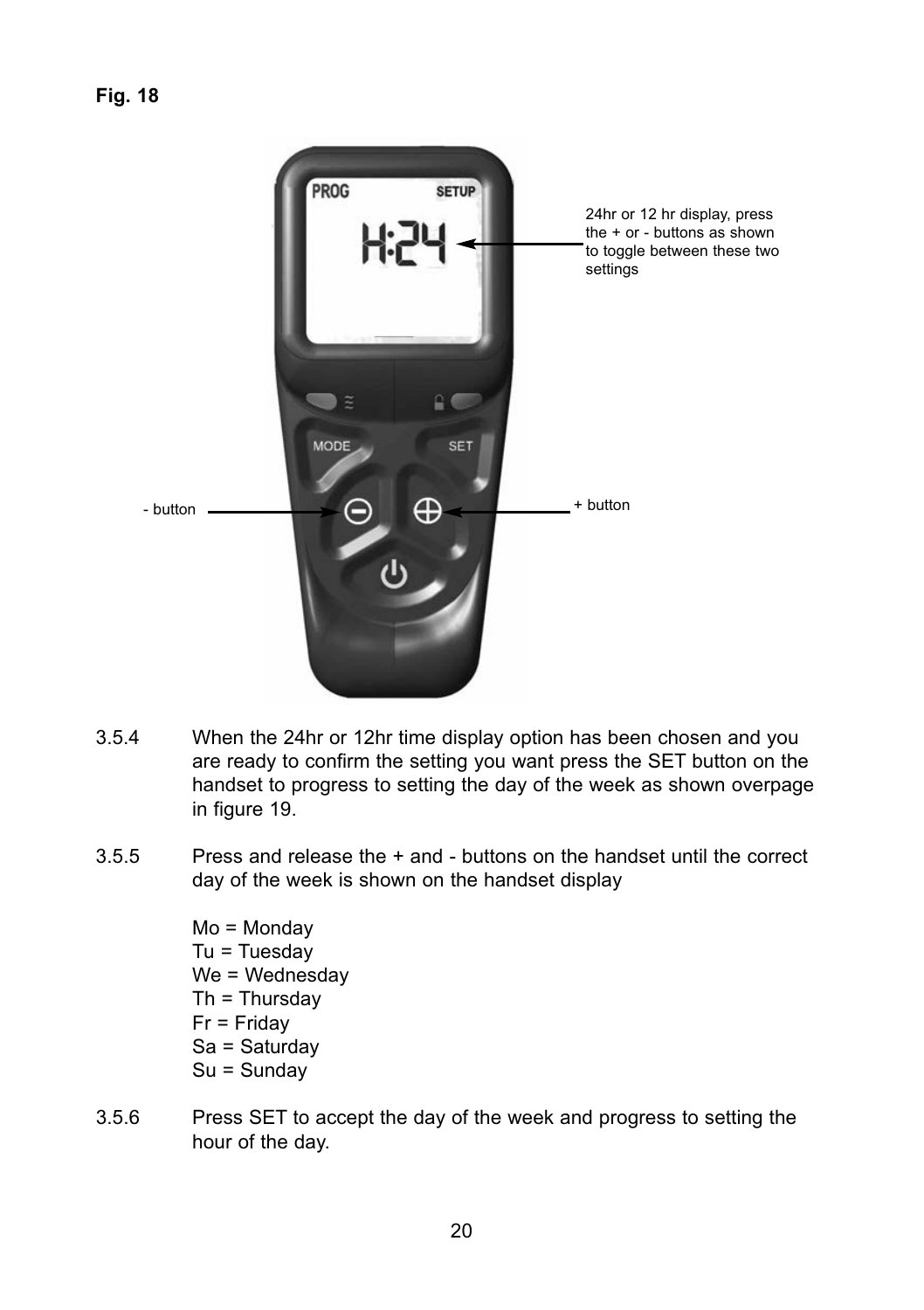

- 3.5.7 As shown above in figure 18 the time on the handset can now be set by using the + and - buttons to change the hour to the correct hour then press SET to store and to move to setting the minute. Repeat this process for setting the minute to the correct minute then press SET to store.
- 3.5.8 The handset will then display the temperature setting screen as shown overpage in figure 20, the option to choose either Celsius or Fahrenheit can be chosen, these settings are shown as either C or F. Use the + and - buttons to toggle between these two options then press SET to store. The important settings have now been completed so press and hold the SET button for a few seconds and this will exit the set-up menu.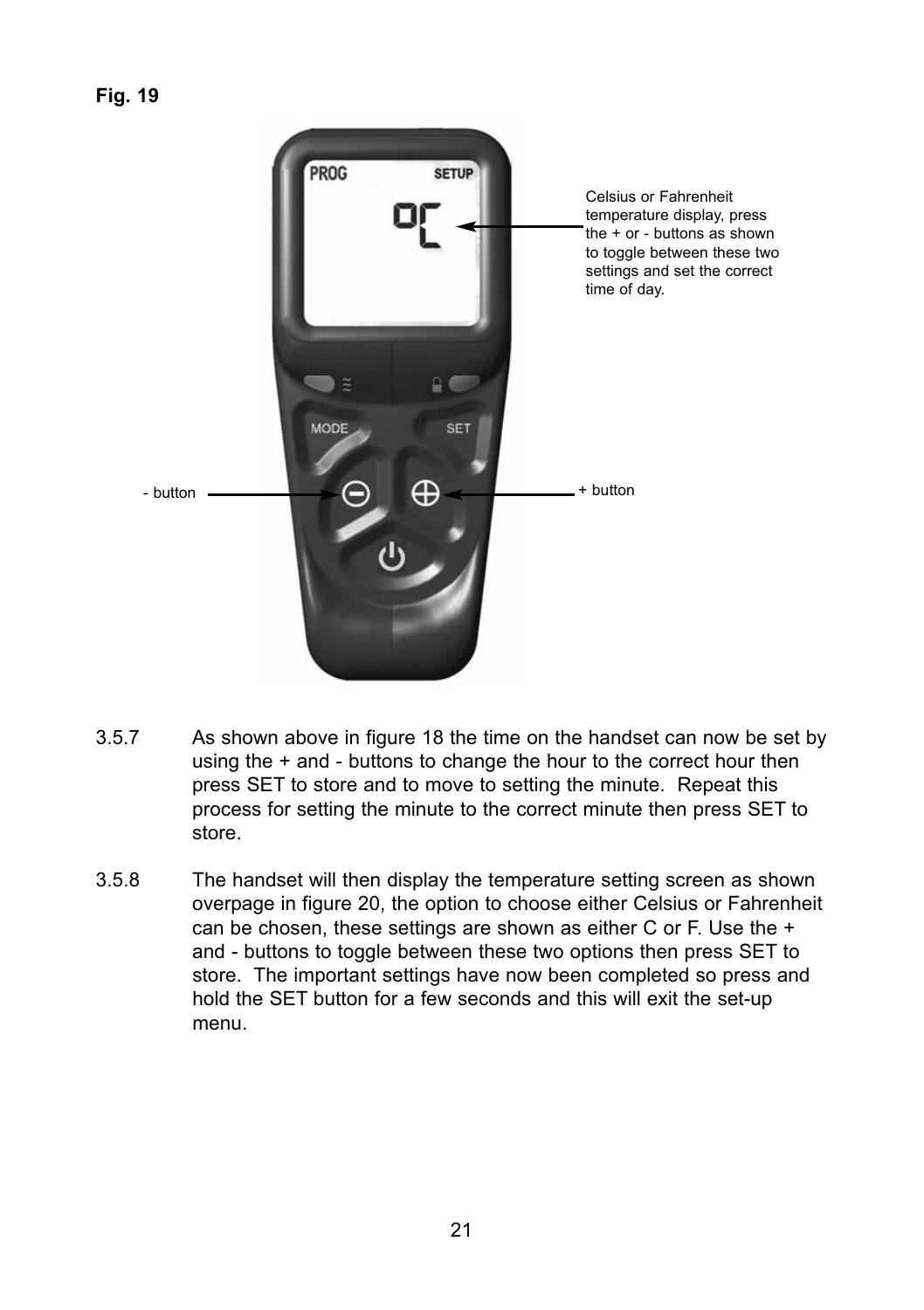# **3.6 LIGHTING THE FIRE - REMOTE CONTROL MODELS**

3.6.1 Ensure valve power isolation switch is in the on position - see figure 15 and that the time, date & temperature display settings as shown in section 3.4 have been completed. Hold the handset with one hand ensuring your hand is wrapped around the back and that your hand is in contact with both sides of the handset. The green light of the "unlock" symbol should light. See figure 20 below.



3.6.2 Press and hold the power button continuously until the word "PILOT" appears at the bottom left of the display as shown overpage in figure 21, (this typically takes two seconds). The burner will now light at maximum heat input level and will display "MAX" in the bottom left hand side of the display as shown in figure 22 overpage.

> NOTE : If the power button is pressed for too long or too short a time or the grip on the handset is not firm or is released too soon, the lighting sequence will be interrupted and not complete. The reason for the remote control having this strict start sequence is for safety reasons so that the starting operation of the fire will be most unlikely to be done other than intentionally by an adult.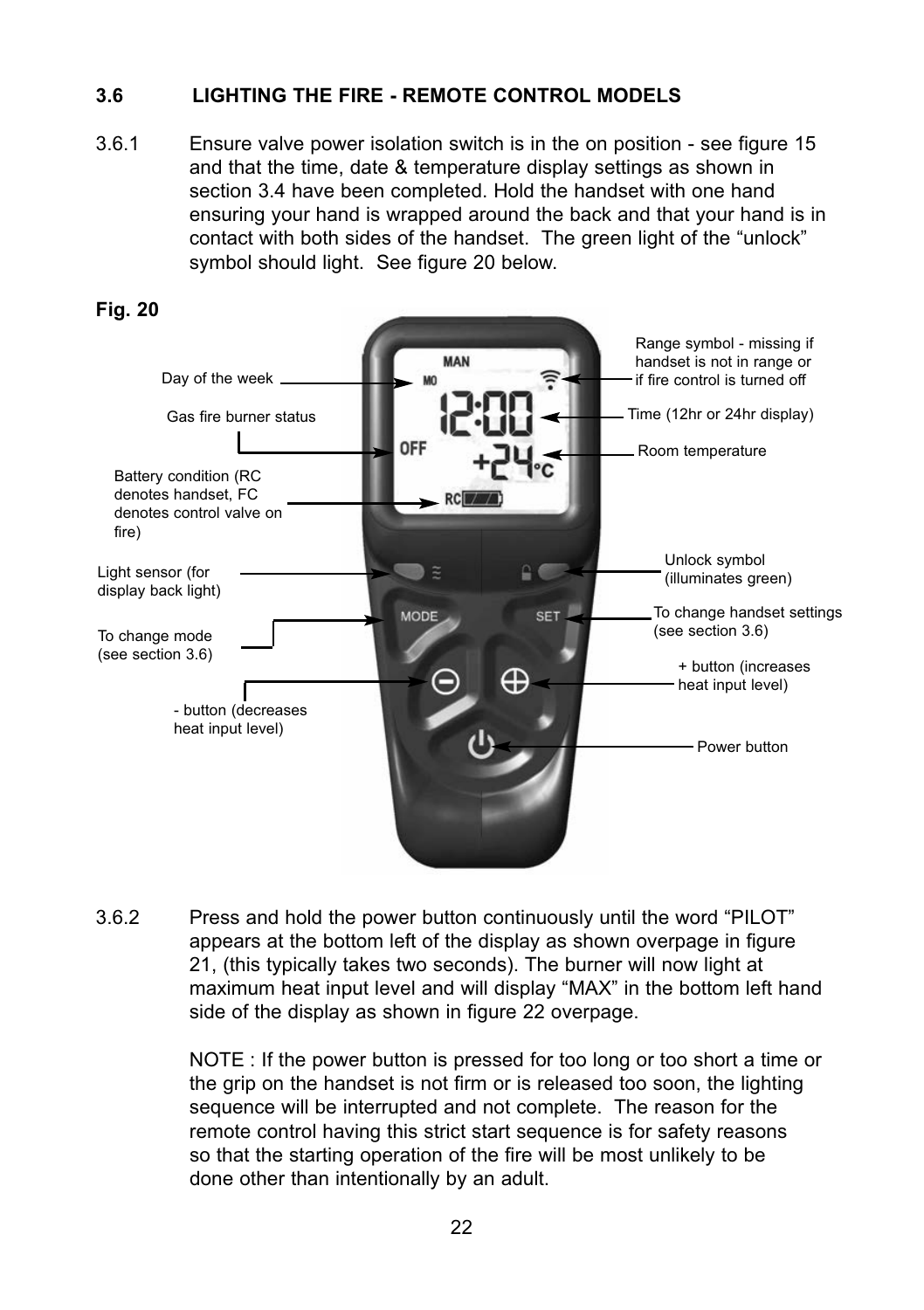# **Fig. 21 - "PILOT" displayed**



"MAX FLAME" displayed on handset when burner is lit to maximum rate

"PILOT" displayed on handset during ignition sequence (typically takes two seconds)

# **Fig. 22 - "MAX" & large flame symbol displayed**

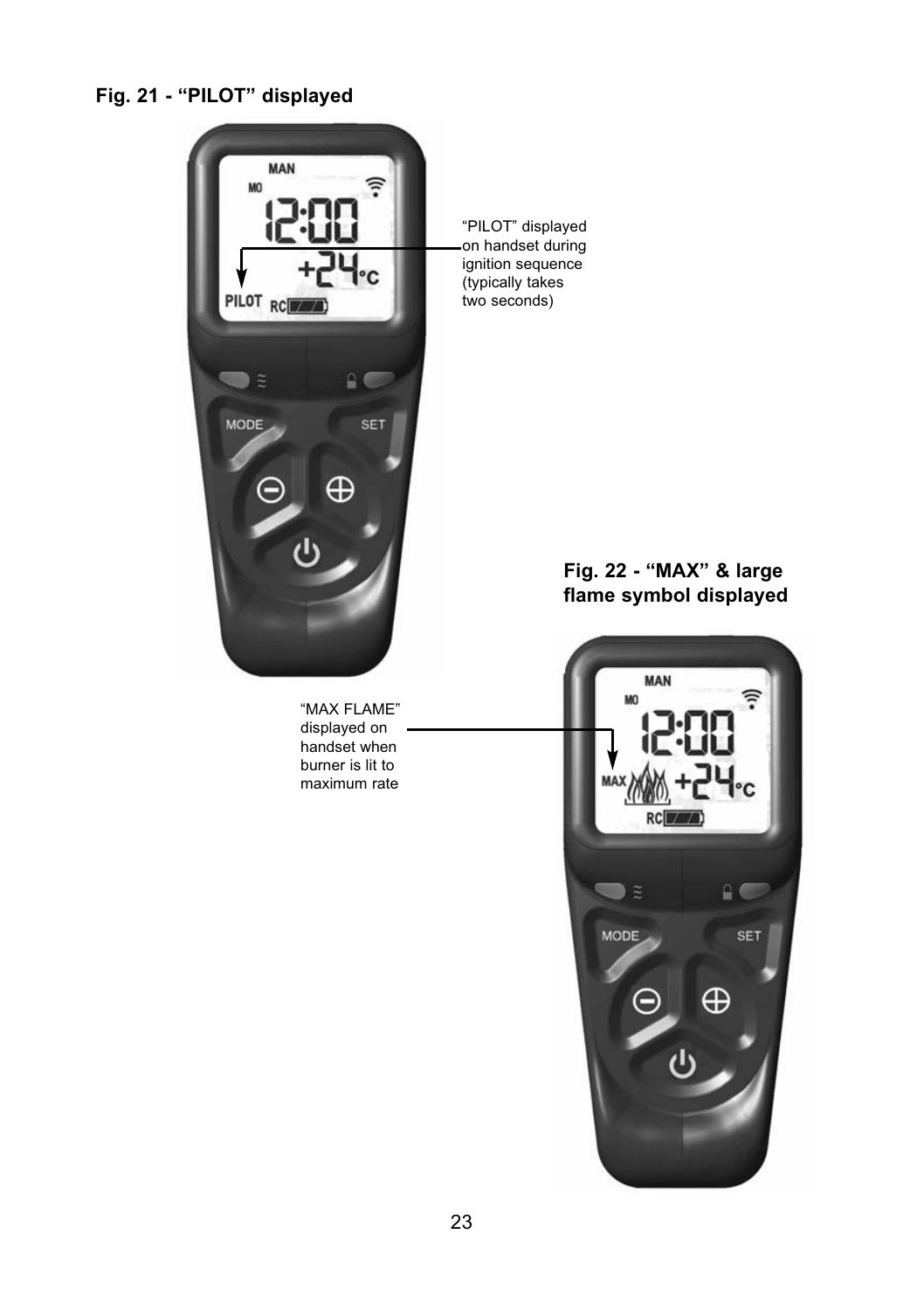# **3.6 LIGHTING THE APPLIANCE - REMOTE CONTROL MODELS  (CONTINUED)**

3.6.3 To decrease the heat input level of the burner hold the handset as described in section 3.6.1 to unlock the keypad then press and release the - button. Pressing and releasing the - button will lower the heat input level one step at a time. Pressing the - button continuously will move the heat input level to the minimum, see figure 23 below.





- 3.6.4 To increase the heat input level of the fire's burner hold the handset as described in section 3.5.1 to unlock the keypad then press and release the + button. Pressing and releasing the + button will increase the heat input level one step at a time. Pressing the + button continuously will move the heat input level to the maximum.
- 3.6.5 To turn the fire off hold the handset as described in section 3.5.1 to unlock the keypad then press and release the power button. The burner will go out.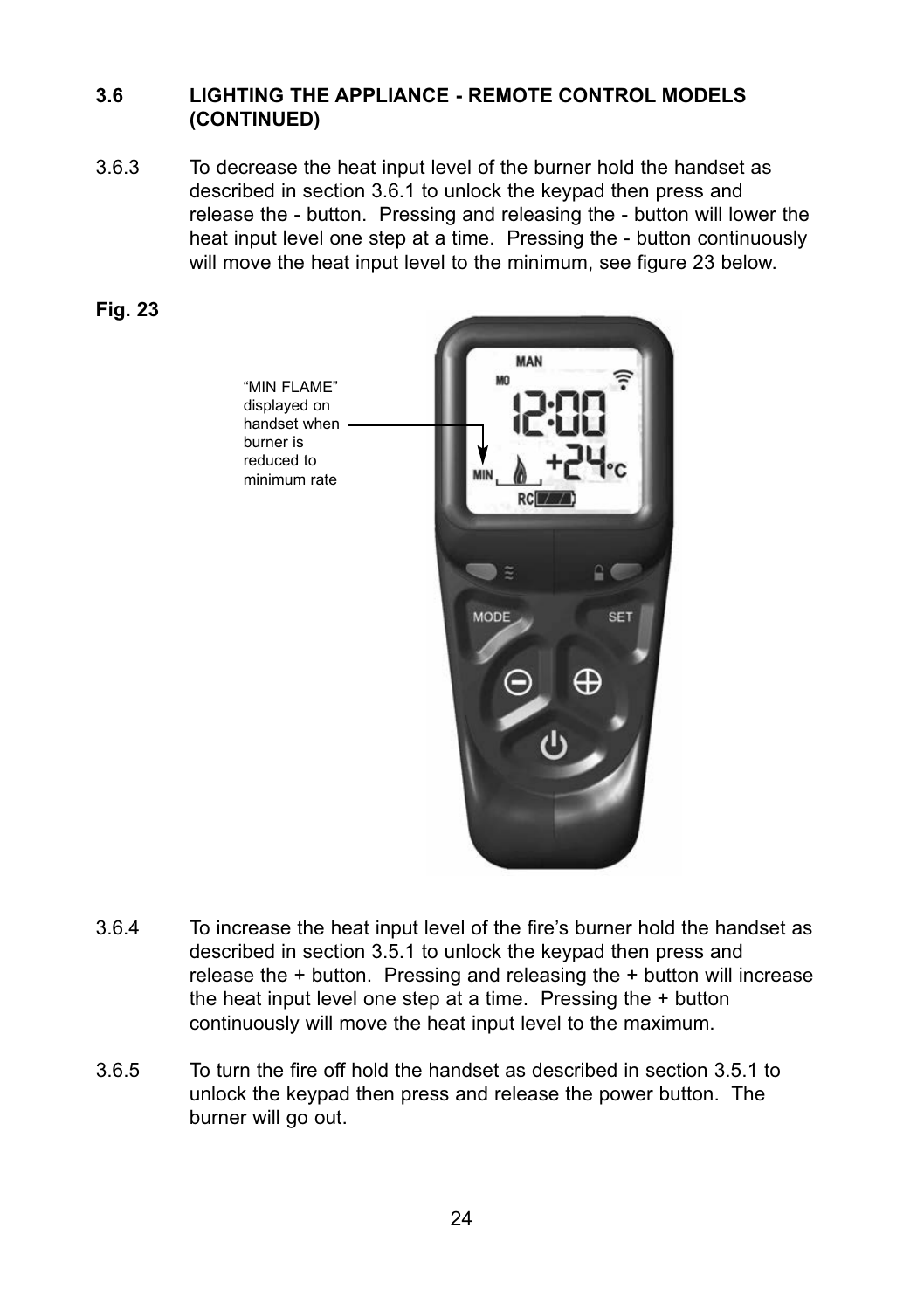- **3.6.6 If you are not intending to use the fire for a long period (i.e. over the summer months) the battery life can be extended by sliding the power isolator switch to the left (to the "0" position away from the "1" position) on the valve itself, which is located behind the ashpan cover on the fire.**
- **3.6.7 In the event of loss of the remote handset, as a backup the fire can be controlled from the valve, which is located behind the ashpan cover on the fire, see section 3.4 for full manual operating instructions. If your fire does not operate manually please consult the troubleshooting chart on the rear page of this manual.**
- 3.6.8 If the handset is misplaced you can "page it" by pressing the (+) button only on the control valve on the fire for a period of 5 seconds. The handset will flash and make an audible noise to help you locate it. Once you find the handset with one hand ensure your hand is wrapped around the back and that your hand is in contact with both sides of the handset then the audible noise will cease. The flashing and sound will last for 60 seconds each time the handset is paged as described. If not found in 60 seconds page the handset again until located.

# **3.7 ADVANCED SETTINGS MENU OF THE REMOTE CONTROL**

### **3.7.1 Snooze mode in manual operation**

- 3.7.1.1 Snooze mode is a time period which can be set which will turn the fire automatically off after a certain time period has elapsed.
- 3.7.1.2 Hold the handset with one hand ensuring your hand is wrapped around the back and that your hand is in contact with both sides of the handset. The green light of the "unlock" symbol should light. The snooze time period can be set either before or during manual operation of the fire.
- 3.7.1.3 With the handset held as described above, press the mode button to scroll through the functions until the symbols MAN and Zzz are flashing at the top of the display as shown overpage in figure 24.
- 3.7.1.4 Press and release the set button and this will put the control into the manual snooze mode.
- 3.7.1.5 The default time period in snooze mode is 1:00 hour.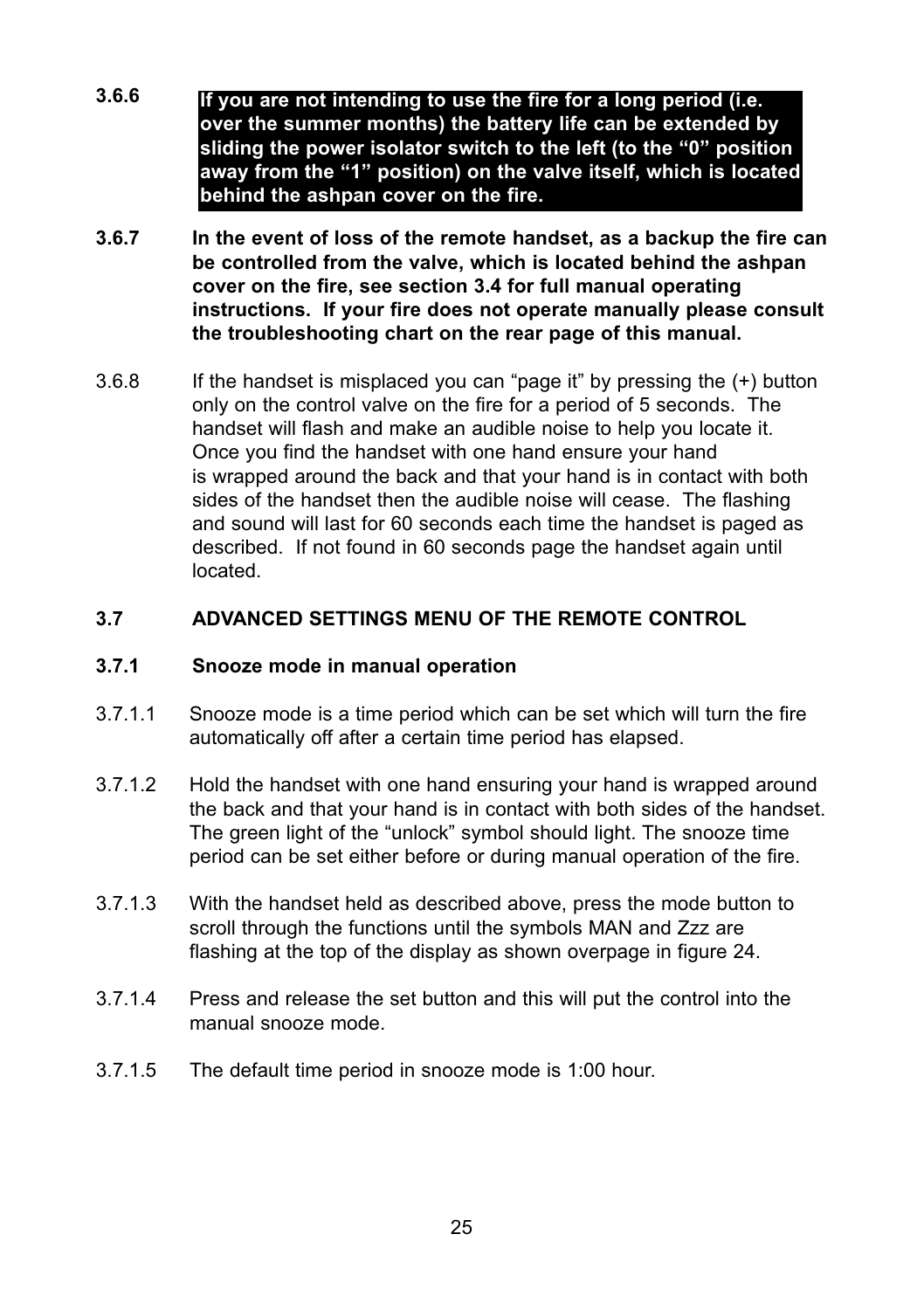

- 3.7.1.6 Pressing the set button again will now show you the snooze time period remaining. The snooze time period can be adjusted by pressing the + or - buttons on the handset. This time period can be set ranging from 1 minute to 4:00 hours.
- 3.7.1.7 To adjust the snooze period, hold the handset with one hand ensuring your hand is wrapped around the back and that your hand is in contact with both sides of the handset. The green light of the "unlock" symbol should light. Press the set button and the screen will show how long is left of the snooze period as shown overpage in figure 25.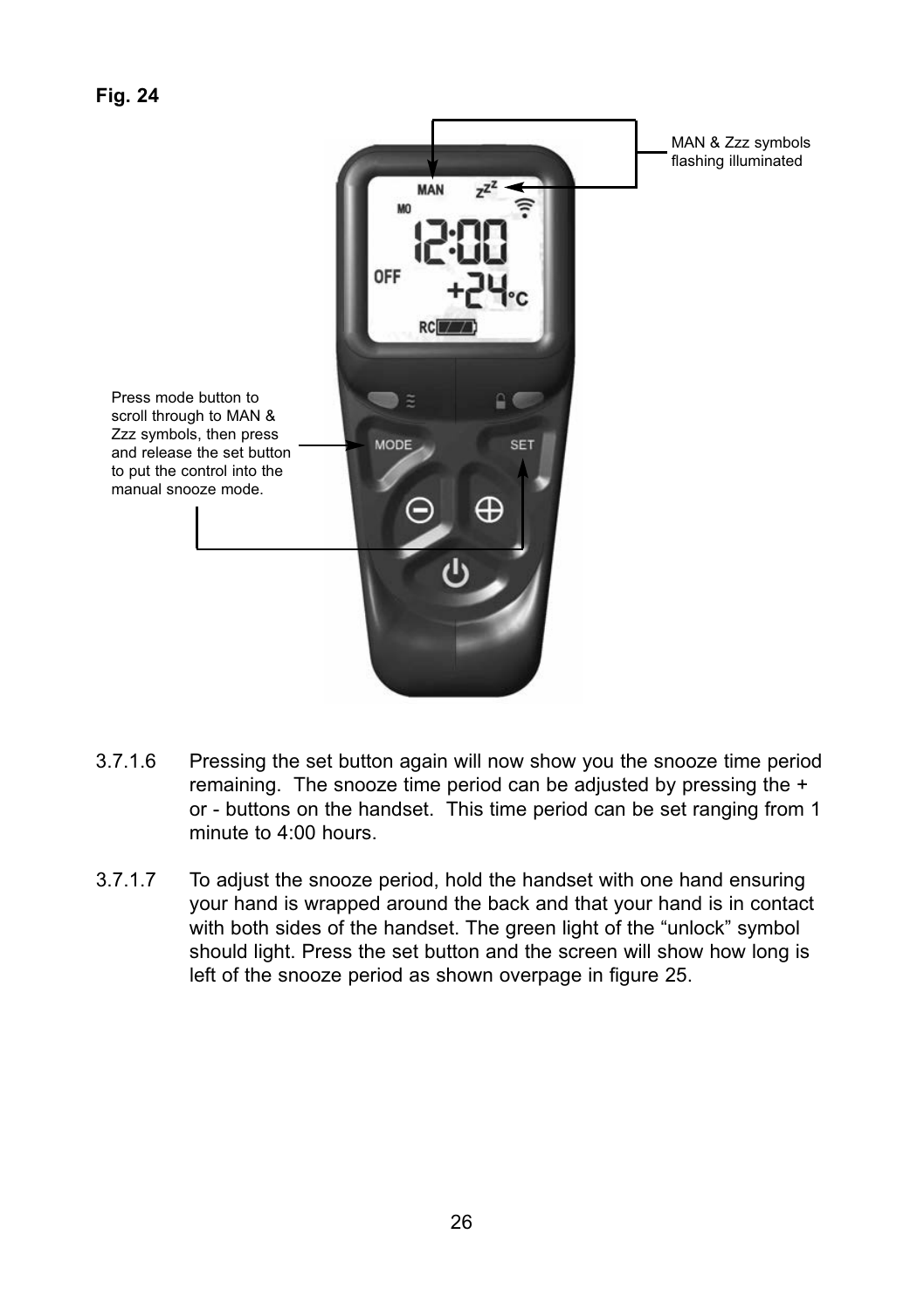

- 3.7.1.8 To adjust the snooze period use the + and - buttons to increase or decrease the snooze period for any period between 1 minute and 4:00 hours.
- 3.7.1.9 When the correct snooze period is indicated on the handset, press the set button to store the required time period, or alternatively the handset can be left for a few seconds and the period will be stored automatically.
- 3.7.1.10 When the countdown timer for the snooze period has reached zero the fire will turn off (as if you had turned the fire off manually).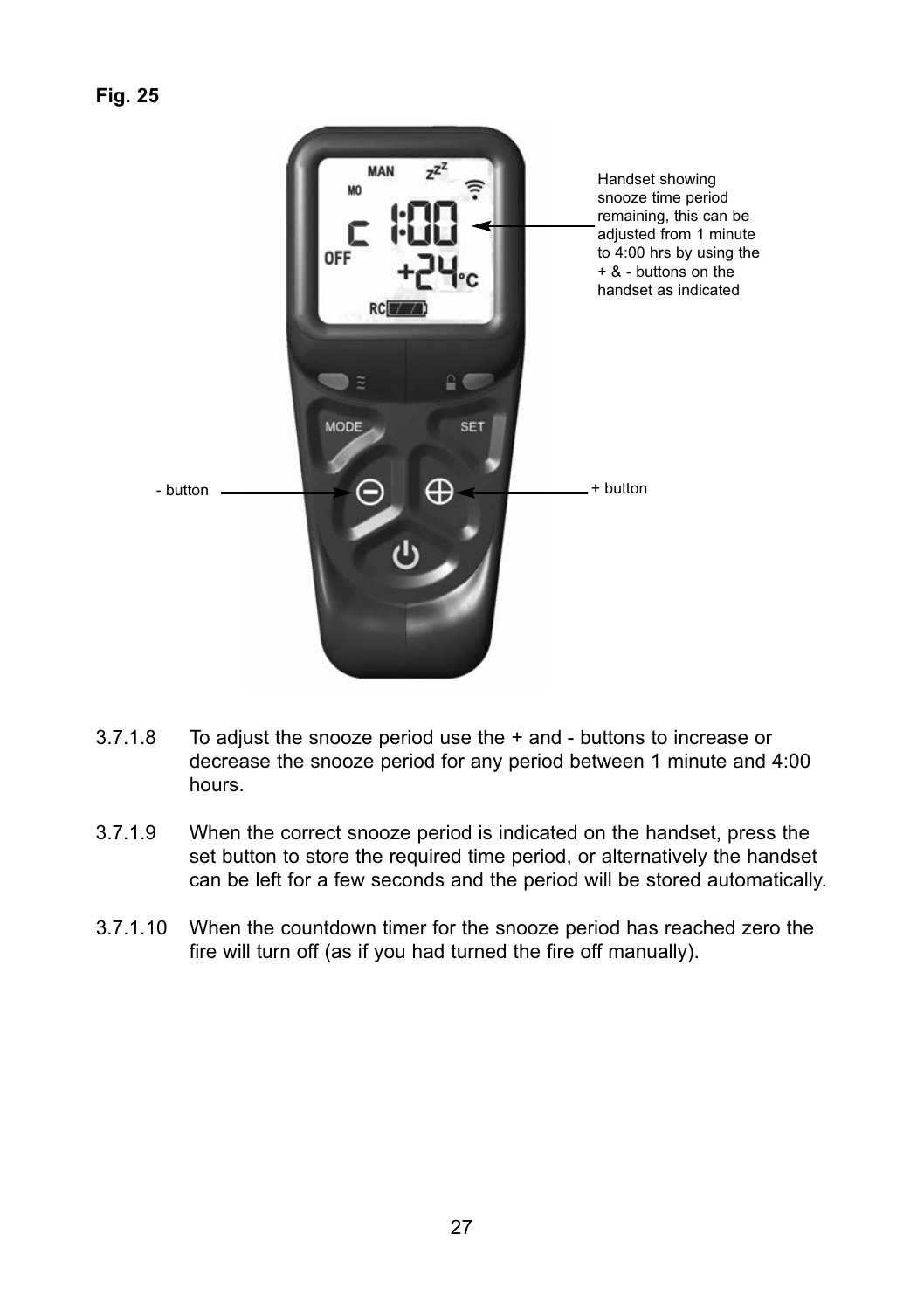# **3.7.2 Thermostatic mode**

**PLEASE NOTE : Thermostatic mode of this fire will only allow regulation of the room temperature by the fire when it has been already lit via manual operation of the handset. It will not allow the fire to light automatically due to low ambient room temperature and should therefore not be relied upon for frost protection purposes.**

- 3.7.2.1 Hold the handset with one hand ensuring your hand is wrapped around the back and that your hand is in contact with both sides of the handset. The green light of the "unlock" symbol should light.
- 3.7.2.2 With the handset held as described above, press and release the mode button several times as necessary until the display has the thermometer symbol flashing at the top of the display. Press the set button to enter this mode, as shown below in figure 26.

**Fig. 26**



3.7.2.3 Press the set button again to see the temperature setting that is set (the default is 24 degrees celsius). If a different set temperature is required, whilst the display is showing this set temperature, press the + and buttons to alter this setting, press the set button to store the required temperature, or alternatively the handset can be left for a few seconds and the temperature will be stored automatically.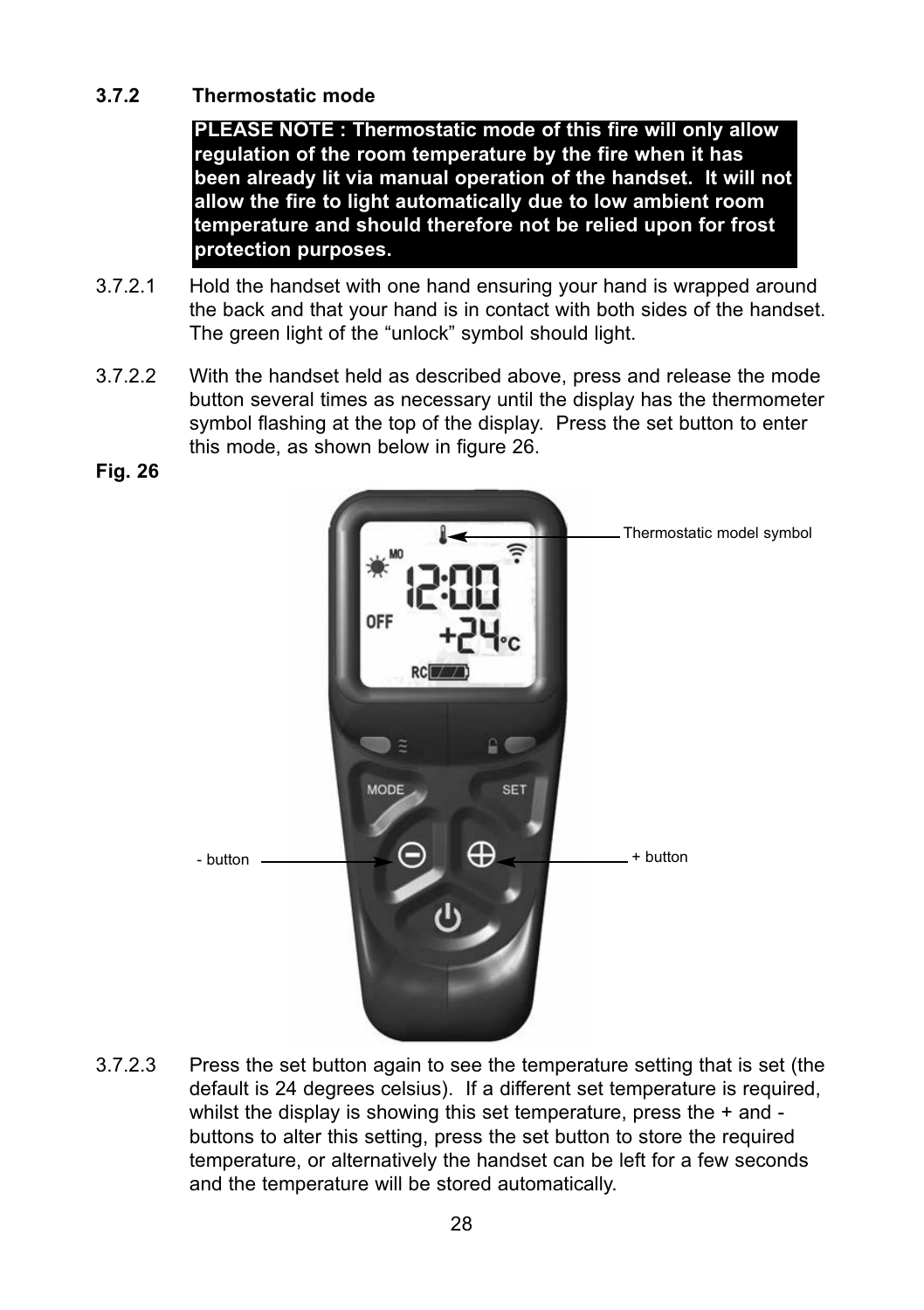- 3.7.2.4 If at any time the power button is operated during thermostat mode the control will cancel any thermostat operation and return the control to manual mode.
- 3.7.2.5 **IMPORTANT NOTE : Thermostat mode will not light the fire automatically and will only regulate between the maximum and minimum burner setting. The fire must be lit manually via the handset and then you enter thermostat mode as described in this section and set the temperature. When no longer requiring thermostat mode turn off the burner and the handset will return to manual mode.**

#### **3.8 LIGHTING THE APPLIANCE - MANUAL CONTROL MODELS**

#### **NOTE ENSURE THAT THE FRONT FENDER IS RE-FITTED BEFORE ATTEMPTING TO USE THE FIRE**

- 3.8.1 Light the pilot by depressing the control knob at the "OFF" position and turn anti-clockwise (with the control depressed) to the second position marked \*
- 3.8.2 When the pilot lights (pilot can be seen through the right hand side window, between the fuel-bed base and coals) hold the control knob down for 10 seconds.
- 3.8.3 If the pilot fails to light, repeat the ignition sequence and hold in the control knob for slightly longer.
- 3.8.4 When the pilot has lit, release the contro knob from the depress position, depress slightly again and turn the control knob anti-clockwise to the high position.
- 3.8.5 Proceed to section 3.9 to check for clearance of products of combustion.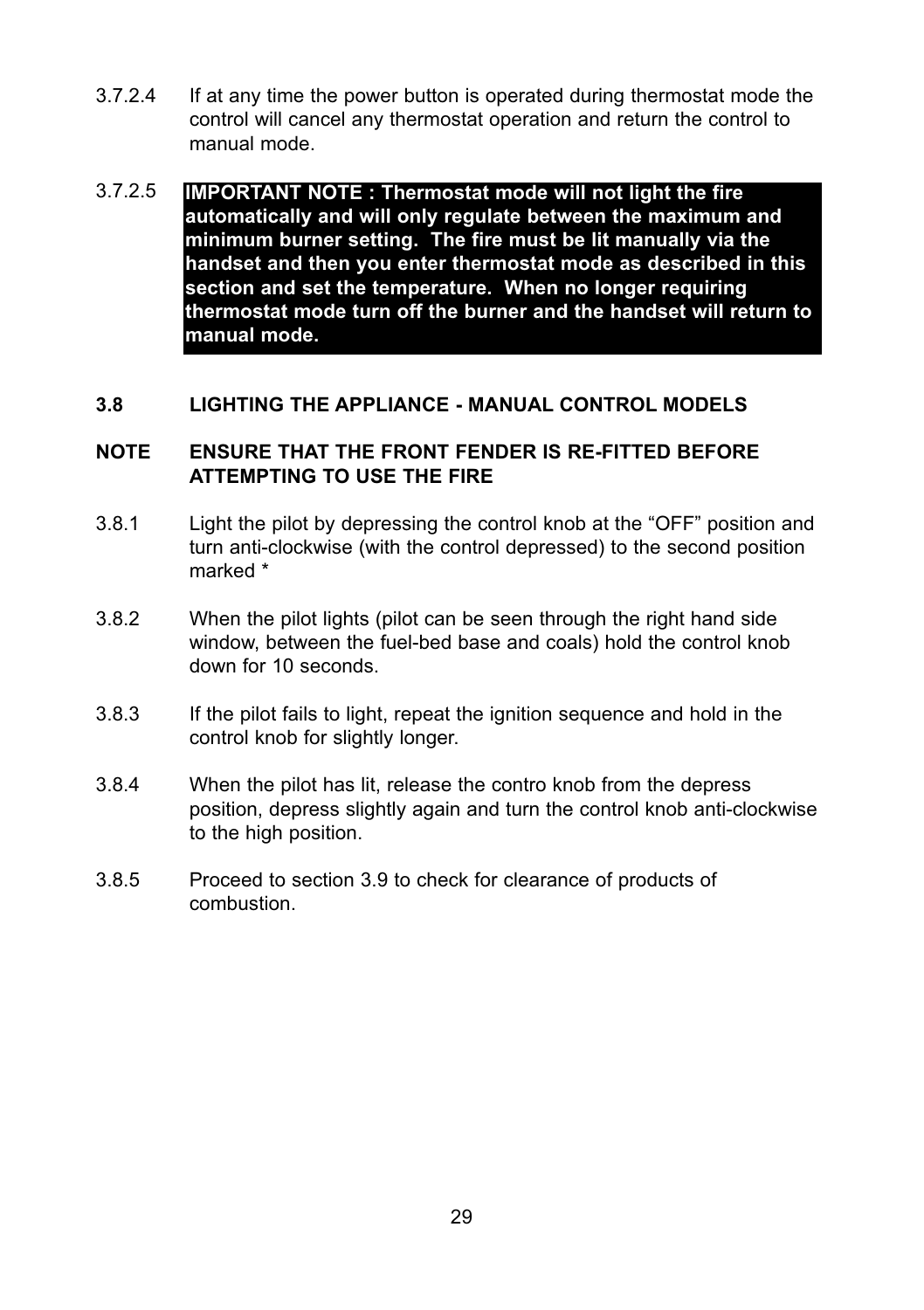# **IMPORTANT: THE FIRE MUST ONLY BE OPERATED WITH THE FRONT  FENDER CASTING IN PLACE**

# **3.9 CHECKING FOR CLEARANCE OF COMBUSTION PRODUCTS**

- 3.9.1 Close all doors and windows in the room.
- 3.9.2 Light the fire and turn to the maximum position. After 5 minutes hold the smoke match as shown in figure 27 below. Whilst holding the smoke match in the correct position, approximately 25mm below the lower edge of the draught diverter, ensure that most of the smoke is drawn into the flue aperture. If in doubt repeat the exercise after a further 5/10 minutes.
- **Note:-** It is recommended that the smoke match is fitted into an approved smoke match holder, when checking for clearance of combustion products.



Smoke Match position - Approximately 25mm below and from left hand edge of draught diverter (viewed from rear for clarity of image)

Smoke match holder to be inserted at approximely 45 degree angle below side<br>trim

If there is an extractor fan fitted in a joining room, then the spillage test must be repeated with the fan switched on and running at maximum speed. All interconnecting doors must be opened in accordance with the latest issue of BS 5440.

# **IF SPILLAGE IS DETECTED**

The cause must be discovered and the fault corrected. If the fault cannot be corrected disconnect the appliance from the gas supply and seek expert advice. Possible causes of spillage from the appliance are:- chimney restriction, down draught or insufficient air supply to the room.

3.9.3 After ensuring that the fire is safe to use it should be left on "High" position to fully warm up. During this time a slight odour may be noticed, this is due to the "newness" of the fire and will soon disappear.

**Fig. 27**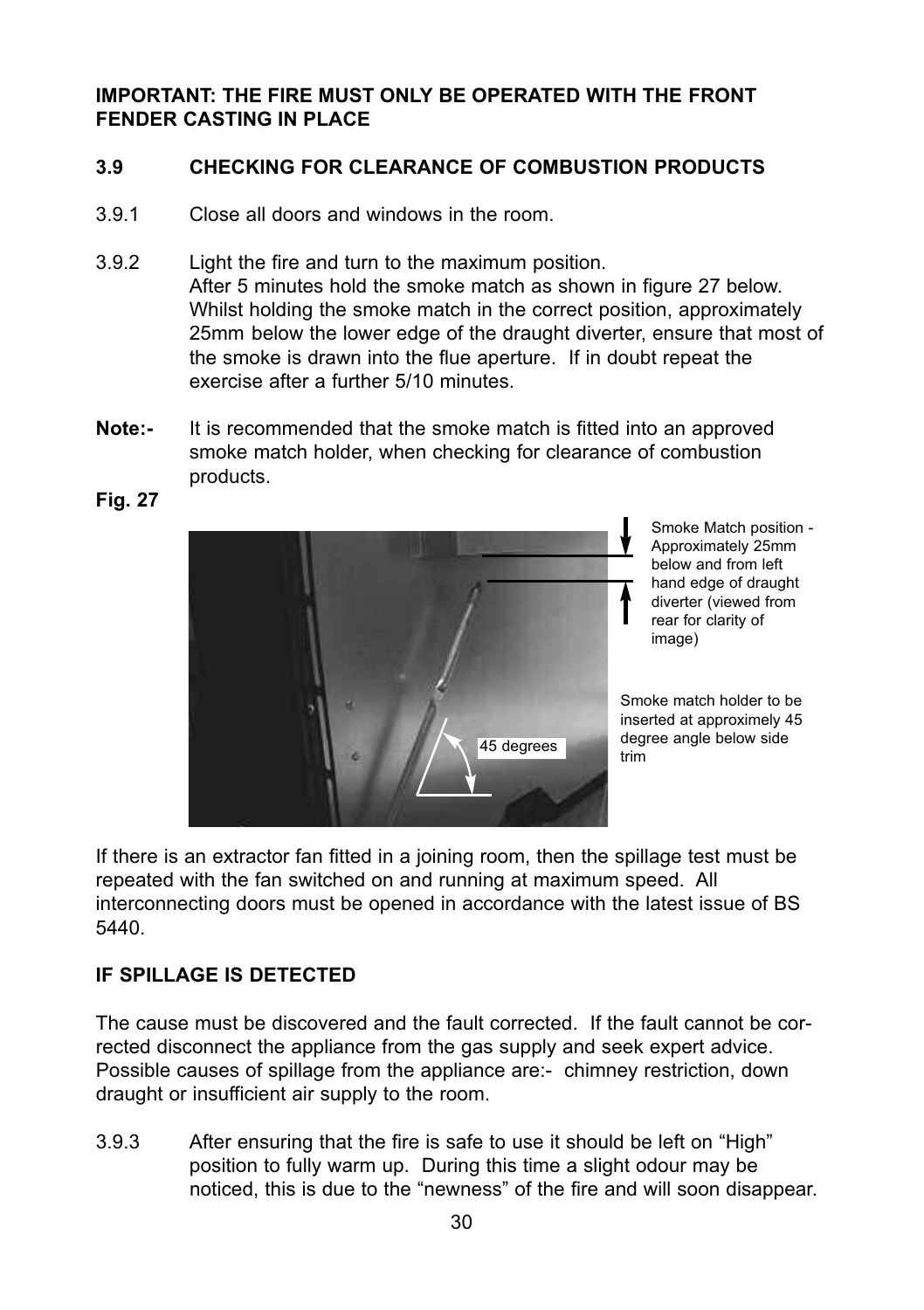#### **3.10 FINAL CHECKS**

- 3.10.1 Recheck the operation of the fire on all settings.
- 3.10.2 Make sure that the user knows how to operate the fire and refer them to the user book.
- 3.10.3 Inform the user that the model number for ordering parts is shown on the rating plate. This is located on the back plate of the fire and can be viewed by looking underneath the burner assembly. Inform the user the fire should be serviced annually for continued safe operation.
- 3.10.4 Hand this instruction booklet to the customer.

**IMPORTANT NOTE : All LPG product installations must be fitted with an Over Pressure Shut Off (OPSO) device to guard against failure of the primary regulator.**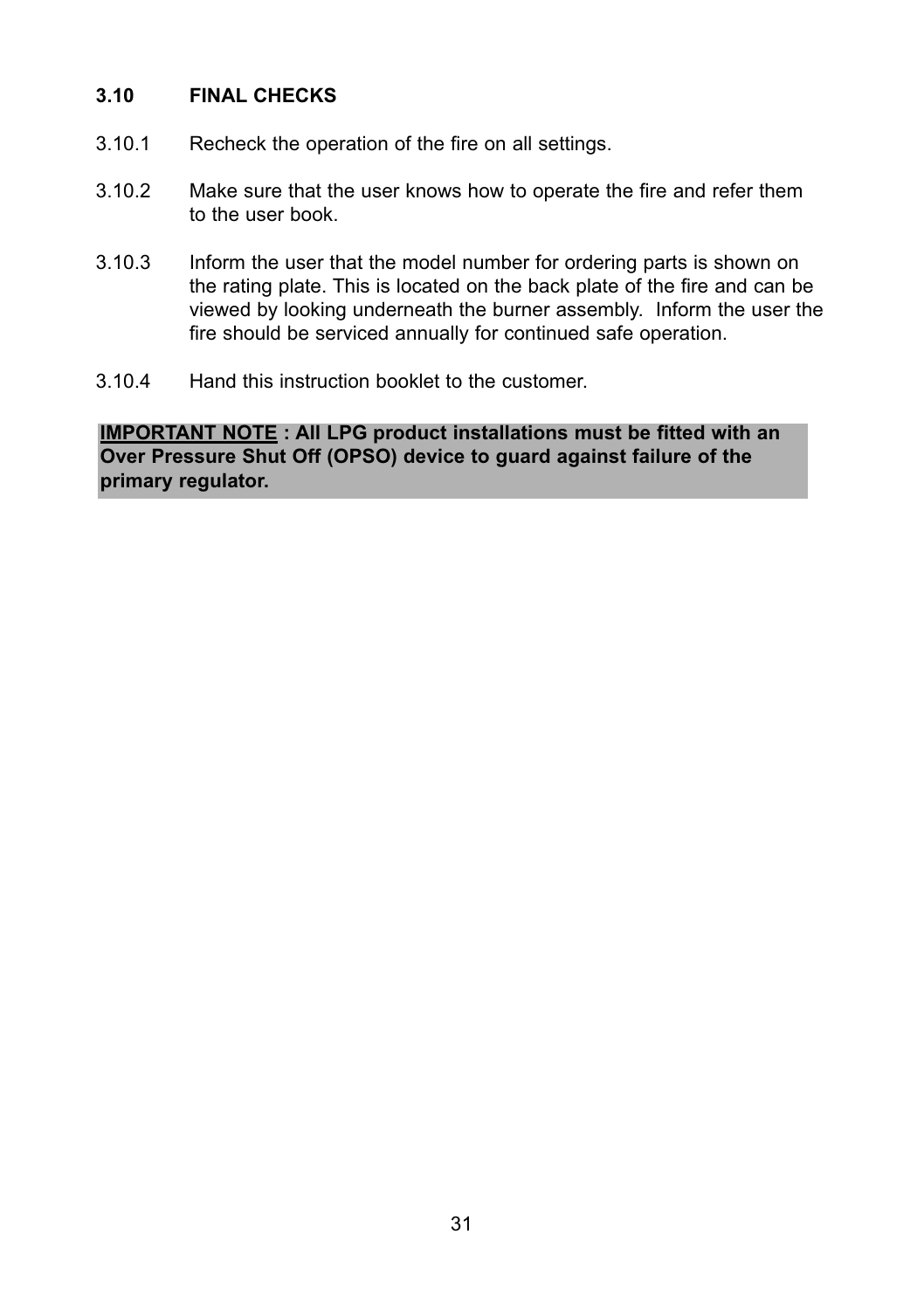# **MAINTENANCE INSTRUCTIONS**

#### **Servicing Notes**

**Servicing should be carried out annually by a competent person such as a registered engineer, and must include changing the oxypilot. This is a condition of the manufacturers guarantee.**

**The service should include visually checking the chimney and fire opening for accumulations of debris and a smoke test to check for positive up-draught in the chimney. The condition of the fuelbed ceramics & coals should be checked and if necessary the whole set should be replaced with a genuine replacement set.After any servicing work a gas tightness check must always be carried out.**

# **4.1 GENERAL ACCESS FOR SERVICING**

- 4.1.1 TO REMOVE THE UPPER CANOPY / GLASS PANEL (ALL MODELS)
- 4.1.2 Prepare work area (lay down dustsheets etc.), Disconnect the appliance from the gas supply.
- 4.1.3 Remove the four canopy rear fixing screws, as decribed on page 11  $(fiaure 5)$
- 4.1.4 Remove the glass front panel as descibed on page 9, (figure 2)<br>4.1.5 Re-assemble in the reverse order.
- Re-assemble in the reverse order.

# **4.2 REMOVING THE BURNER ASSEMBLY FROM THE FIRE (ALL MODELS)**

- 4.2.1 Prepare work area (lay down dustsheets etc.), Disconnect the appliance from the gas supply.
- 4.2.2 Remove the four canopy rear fixing screws, as decribed on page 11  $(fiaure 5)$
- 4.2.3 Remove the glass front panel and coals.<br>4.2.4 Remove the pilot retaining screws as sho
- Remove the pilot retaining screws as shown below in figure 28



**Fig. 28**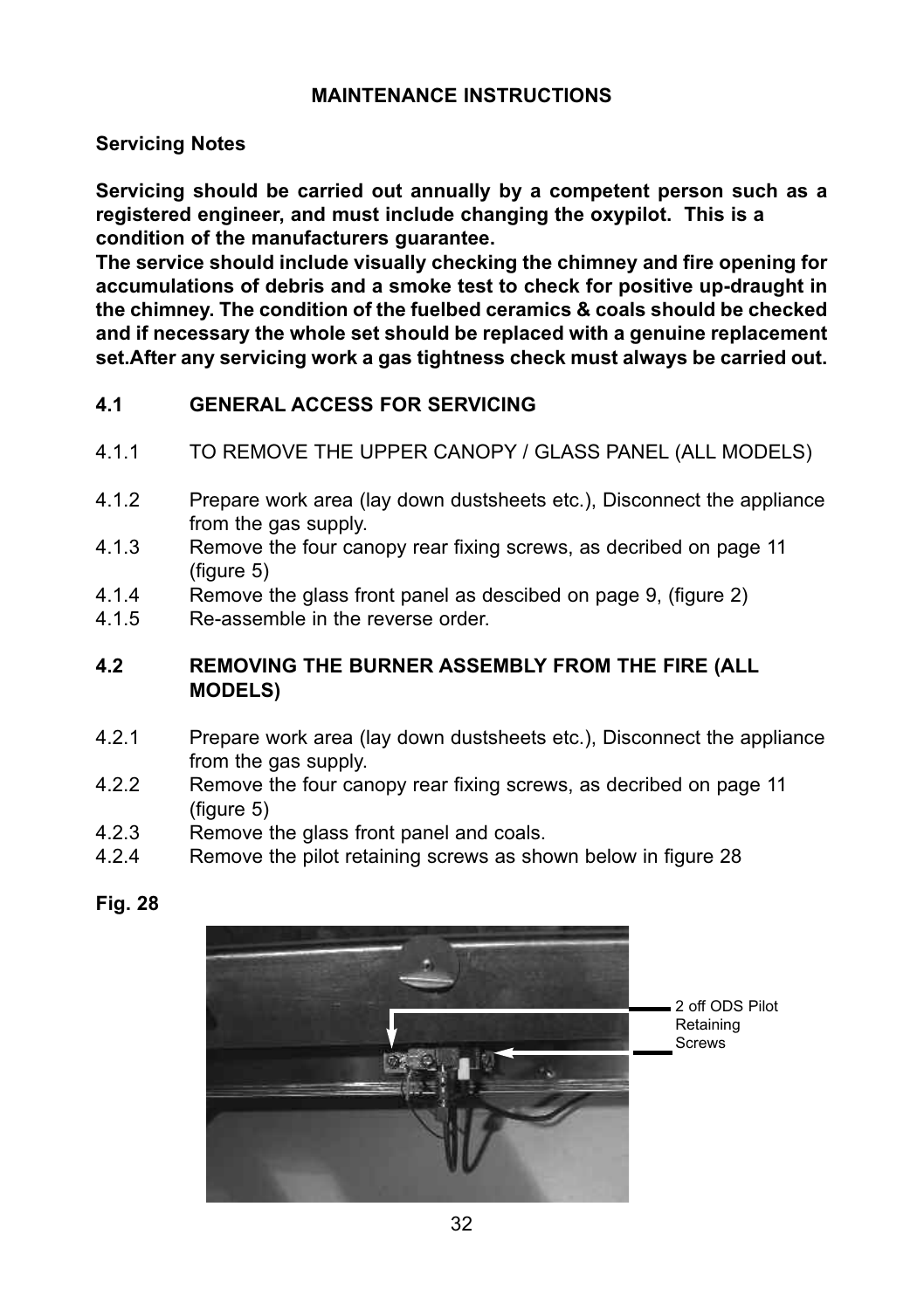**Fig. 29**

2 off L/H Burner Retaining Screws



2 off R/H Burner Retaining Screws

- 4.2.5 Remove the four burner retaining screws as indicated in figure 28 above
- 4.26 Slide the burner assembly to the right, off the injector and remove the from the firebox.

#### **4.3 REMOVING THE REMOTE CONTROL VALVE FROM THE FIRE**

- 4.3.1 Disconnect the appliance from the gas supply.
- 4.3.2 Remove the glass front panel as descibed on page 9, (figure 2).
- 4.3.3 Remove the coals and fuel-bed matrix. Pull the fire forwards and tilt fire onto its back to allow access to valve underneath (situated on R/H/S).
- 4.3.4 Disconnect the pilot pipe, inlet pipe,valve to injector pipe and thermocouple wires from the valve. Unscrew the two bracket retaing screws, the bracket can then be removed and the valve slid forward off the bracket.
- 4.3.5 Replace in reverse order and carry out a gas tightness test

# **4.4 REMOVING THE MANUAL CONTROL VALVE FROM  THE FIRE**

- 4.4.1 Disconnect the appliance from the gas supply.
- 4.4.2 Remove the burner assembly as shown in section 4.2.
- 4.4.3 Disconnect the pilot pipe, inlet pipe,valve to injector pipe and push fit thermocouple as shown overpage in figure 30.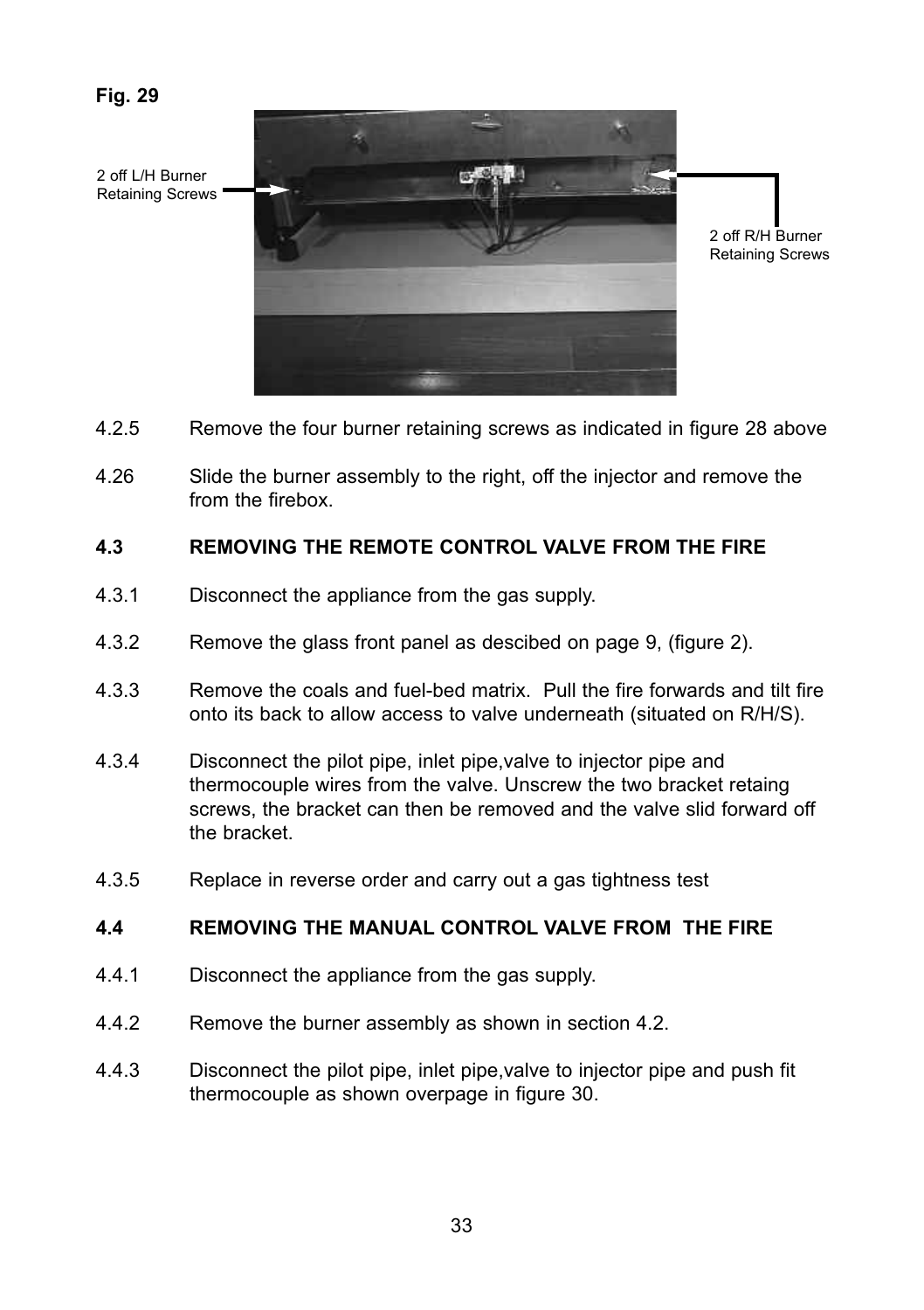

- 4.4.4 Remove the valve retaining nut as shown below and disconnect the wires to the microswitch as shown below in figure 31
- **Fig. 31**



4.4.5 Remove the thermocouple, which is a push fit into the rear of the control valve.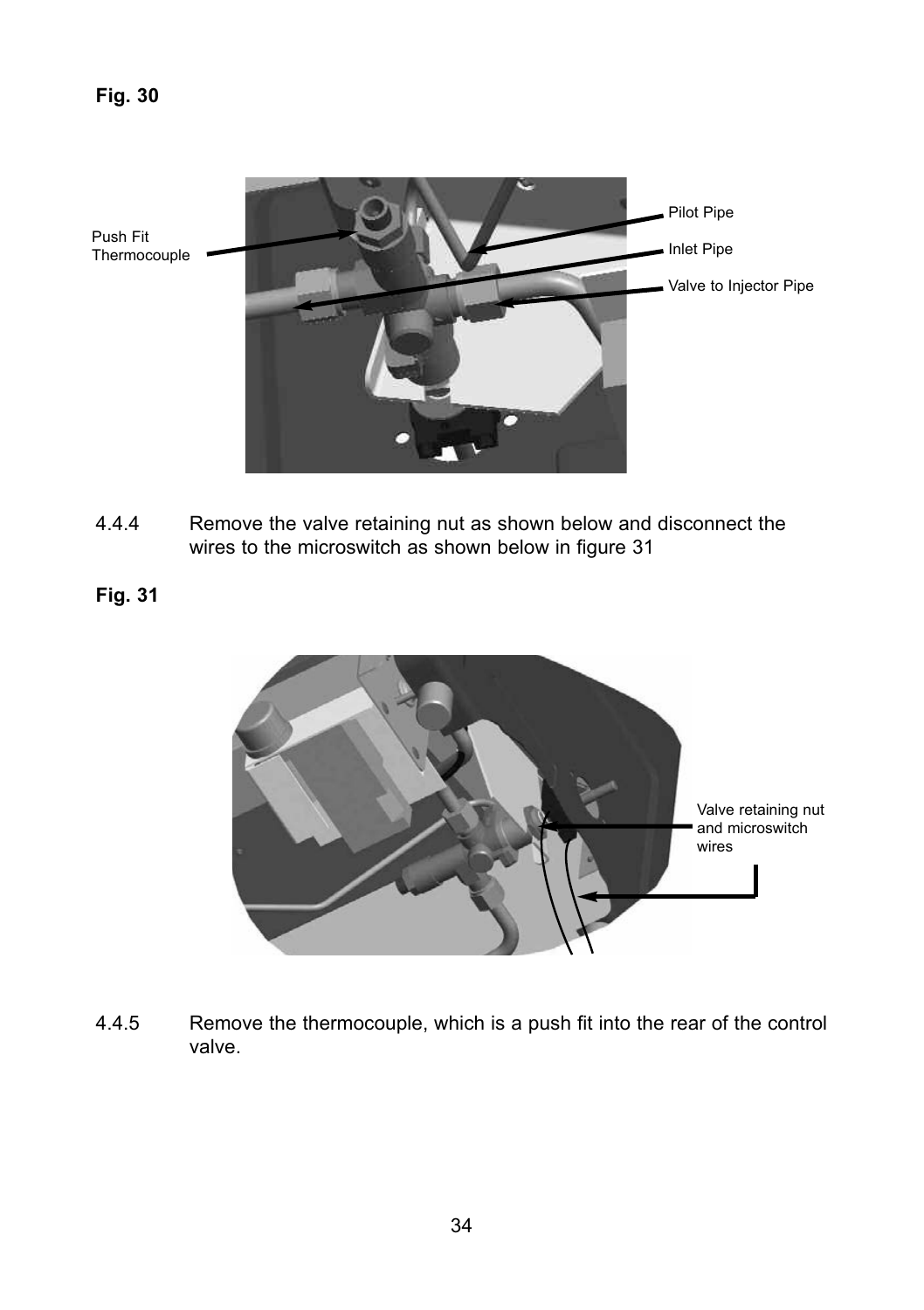#### **4.5 REMOVING THE ODS- PILOT ASSEMBLY - REMOTE CONTROL  MODELS**

**Note : Because this appliance is fitted with an atmosphere sensing ODS-pilot it is not possible to replace the thermocouple separately, because the thermocouple position is factory set to a tight tolerance. Any replacement of parts on the pilot requires a complete new pilot assembly.**

- 4.5.1 Remove the pilot retaining screws as described in section 4.2.4 & figure 29.
- 4.5.2 Disconnect the pipe pipe, ignition lead and thermocouple wires from the valve.
- 4.5.3 Replacement new ODS in reverse order, and carry out a gas tightness test.

**Note : Prior to replacing the oxy-pilot on this product due to suspected failure of the component, it is advisable to remove all debris that has collected on the lint guard of the oxy-pilot itself.**

### **4.6 REMOVING THE ODS- PILOT ASSEMBLY - MANUAL CONTROL MODELS**

**Note : Because this appliance is fitted with an atmosphere sensing ODS-pilot it is not possible to replace the thermocouple separately, because the thermocouple position is factory set to a tight tolerance. Any replacement of parts on the pilot requires a complete new pilot assembly.**

- 4.6.1 Remove the pilot retaining screws as described in section 4.2.4 & figure 29
- 4.6.2 Disconnect the pipe pipe and push fit ignition lead
- 4.6.3 Replacement new ODS in reverse order, and carry out a gas tightness test.

**Note : Prior to replacing the oxy-pilot on this product due to suspected failure of the component, it is advisable to remove all debris that has collected on the lint guard of the oxy-pilot itself.**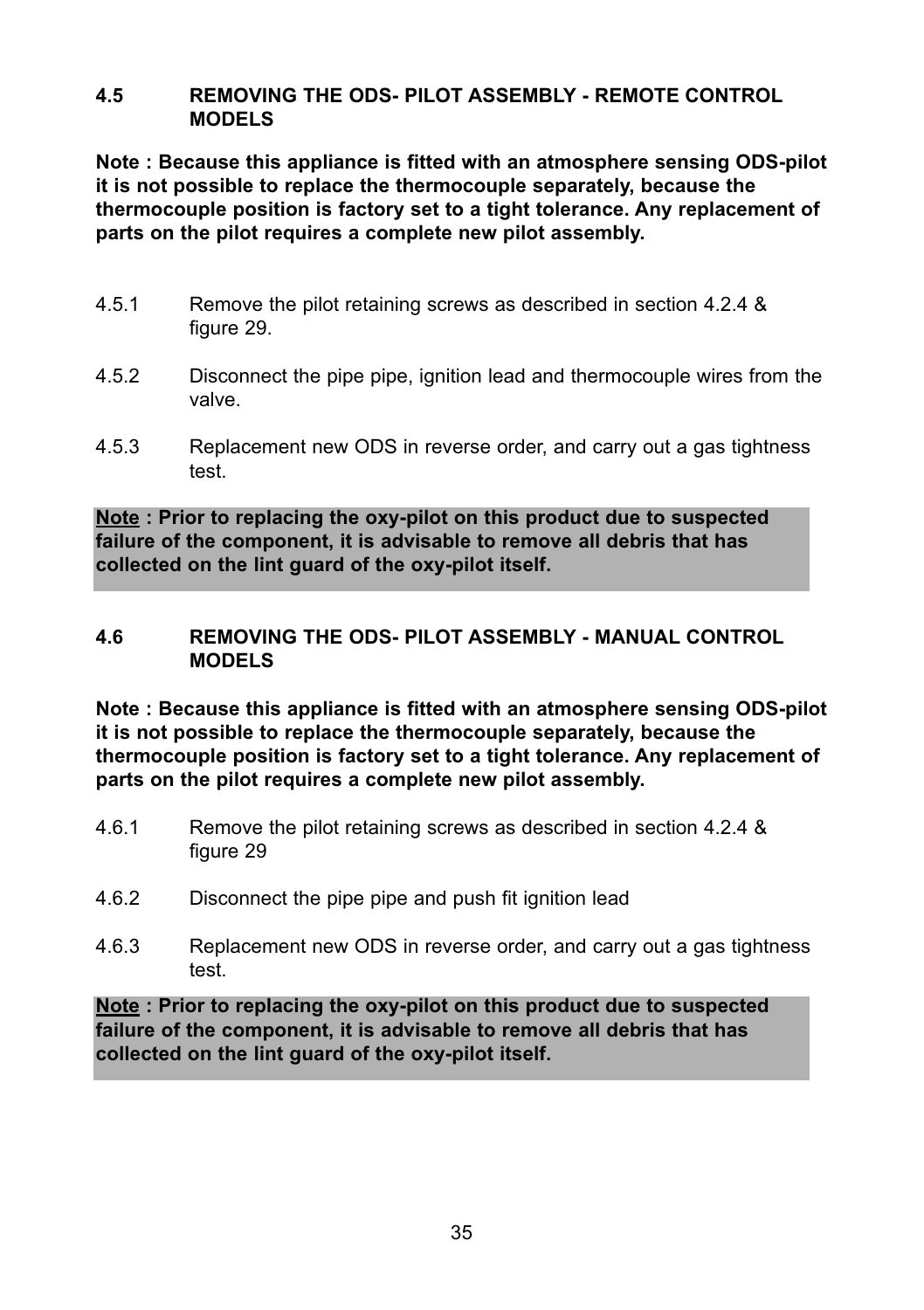# **4.7 PARTS SHORTLIST**

Replacement of parts must be carried out by a competent person such as a GAS SAFE registered gas installer. The part numbers of the replaceable parts are as follows, these are available from your local Flavel stockist, whose details may be found on the BFM Europe website, address as shown on the back page of this book.

| FC-P085332 |
|------------|
| B-123570   |
| B-34690    |
| B-170240   |
| B-160780   |
| B-168970   |
| SP-10677   |
| FC-P085332 |
| B-48360    |
| B-66920    |
| B-135670   |
| B-137770   |
| B-43040    |
|            |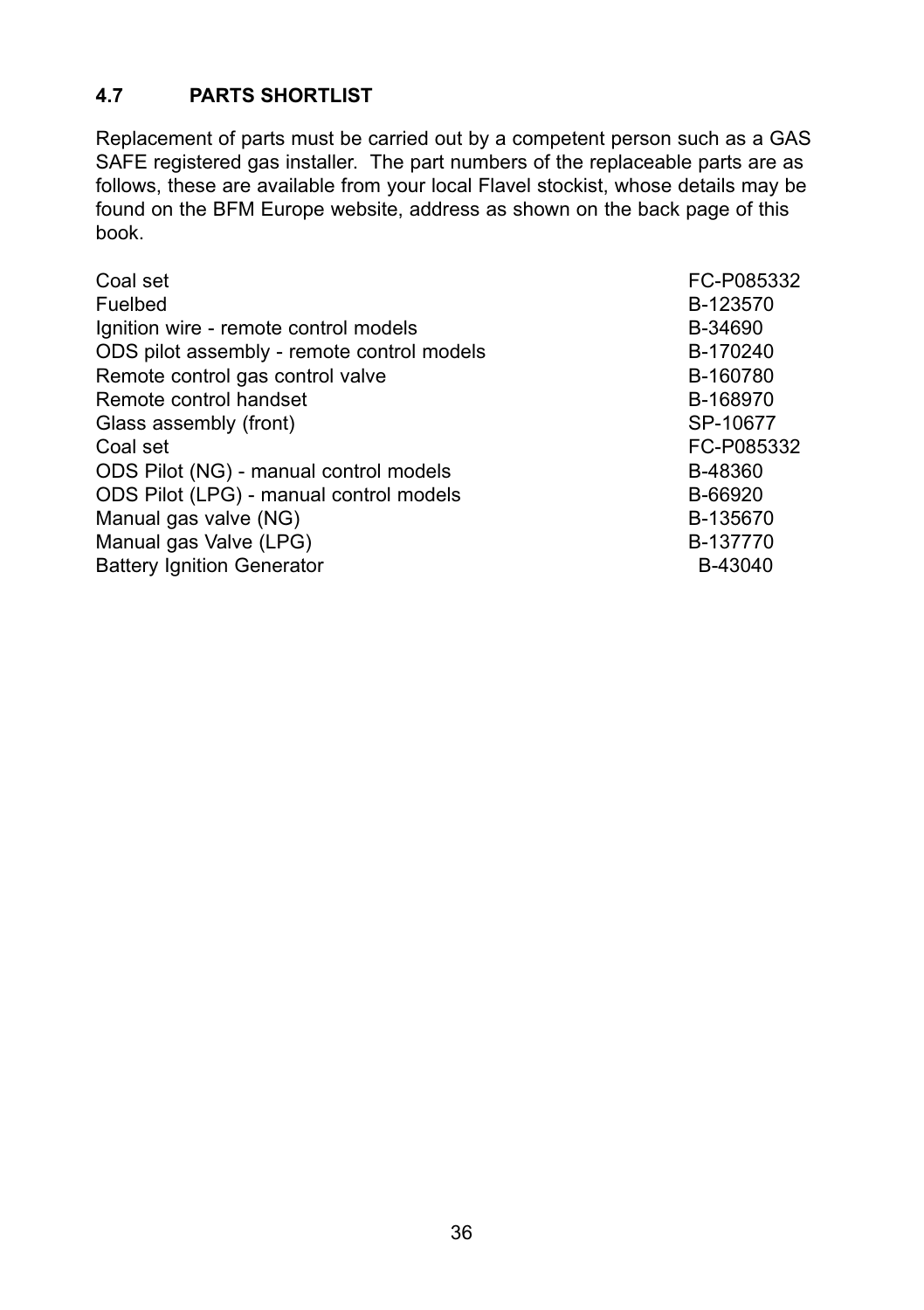# **SECTION FIVE - USER INSTRUCTIONS**

# **5.1 INSTALLATION INFORMATION**

# **CONDITIONS OF INSTALLATION**

It is the law that all gas appliances are installed only by a competent (e.g. GAS SAFE registered) Installer, in G.B. in accordance with the installation instructions and the Gas Safety (Installation and Use) Regulations 1998. Failure to install appliances correctly could lead to prosecution. It is in your own interest and that of safety to comply with the law.

The fire may be fitted below a combustible shelf provided that the shelf is at least 200mm above the top of the appliance and the depth of the shelf does not exceed 150mm.

The fire may be installed below combustible shelves which exceed 150mm deep providing that the clearance above the fire is increased by 15mm for each 25mm of additional overhang in excess of 150mm.

**No purpose made additional ventilation is normally required for this appliance when installed in G.B. When installed I.E. please consult document I.S. 813 : 1996 Domestic Gas Installation which is issued by the National Standards Authority of Ireland. Any purpose made ventilation should be checked periodically to ensure that it is free from obstruction.**

If the chimney or flue has been previously used by appliances burning fuels other than gas they must be swept prior to the installation of this fire.

If this appliance is fitted directly on to a wall without the use of a fireplace or surround, soft wall coverings such as wallpaper, blown vinyl etc. could be affected by the heat and hot air and may discolour or scorch. This should be considered when installing or decorating.

# **THIS APPLIANCE MUST NOT BE USED IF THE GLASS PANELS ARE  BROKEN OR NOT IN PLACE.**

The Model number of this appliance is as stated on the rating plate affixed to the inner rear panel of the fire and the appliance is manufactured by:-

BFM Europe Ltd Trentham Lakes Stoke on Trent ST<sub>4</sub>  $ATJ$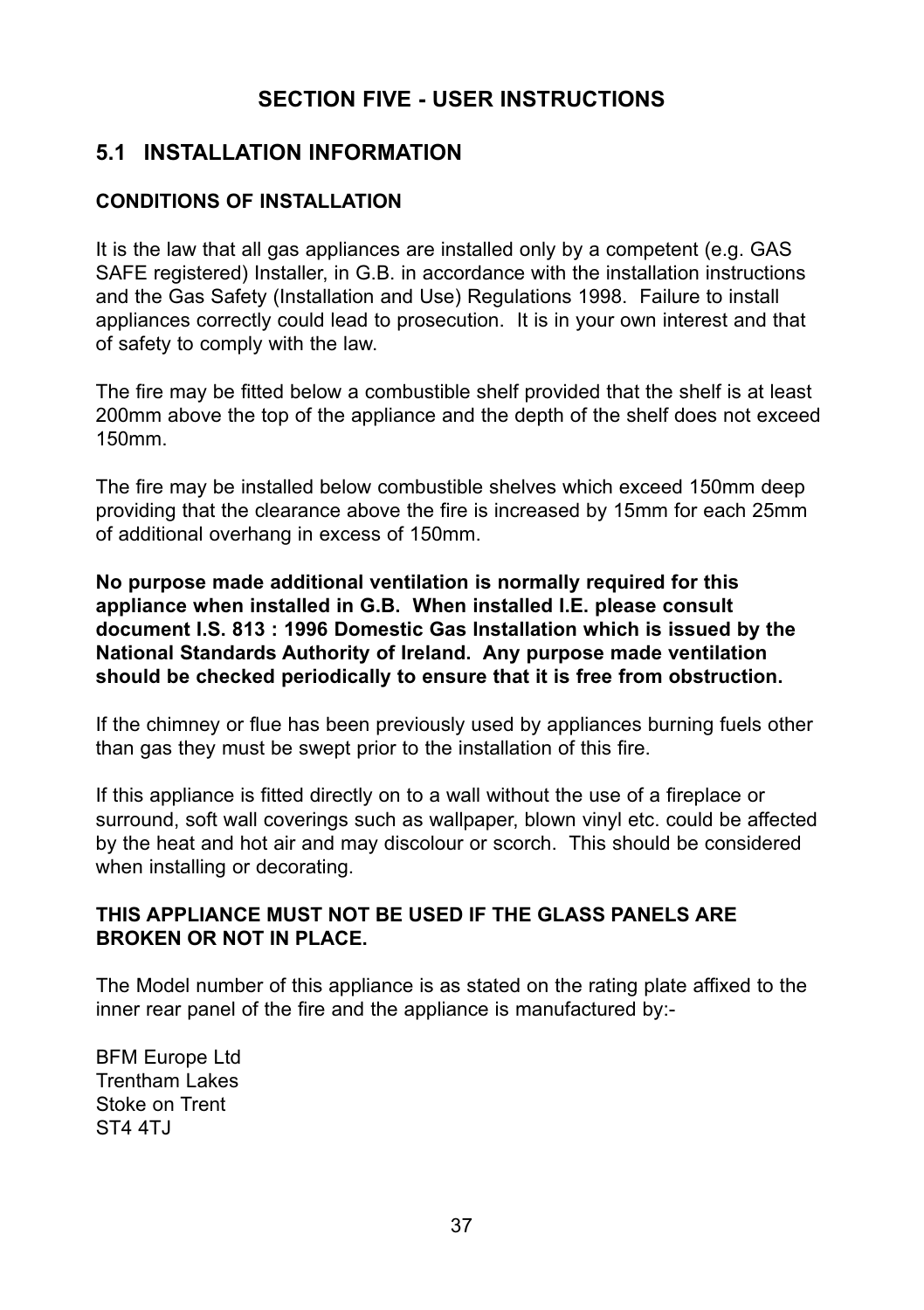# **ABOUT YOUR NEW FLAVEL EMBERGLOW GAS FIRE**

The Flavel Emberglow gas fire incorporates a unique and highly developed heat exchanger which combined with the coal effect gives maximum heat whilst maintaining reasonable running costs

Please take the time to fully read these instructions as you will then be able to obtain the most effective and safe operation of your fire.

# **IMPORTANT SAFETY INFORMATION**

#### **WARNING**

**This appliance has a naked flame and as with all heating appliances a fireguard should be used for the protection of children, the elderly and infirm. Fireguards that conform to B.S. 8423 : 2002 should be fitted. (Fireguards for use with gas heating appliances).**

It is important that this appliance is serviced at least once a year by a GAS SAFE registered gas installer. **During the annual service, replacement of the Oxy-pilot must be carried out. This is a condition of the manufacturers guarantee.**

Only the correct type of coals & fuelbed must be used and only complete and genuine replacement sets can be sourced from BFM Europe Ltd.

Always keep furniture and combustible materials well clear of the fire and never dry clothing or items either on or near to the fire. Never use aerosols or flammable cleaning products near to the fire when it is in use.

**The ceramic coal effect fuel-bed remains hot for a considerable period after use and sufficient time should be allowed for the fire to cool before cleaning etc. The fire must only be operated with the glass panel in place.**

# **IMPORTANT : THE FIRE MUST ONLY BE OPERATED WITH THE DECORATIVE FENDER** FRONT IN PLACE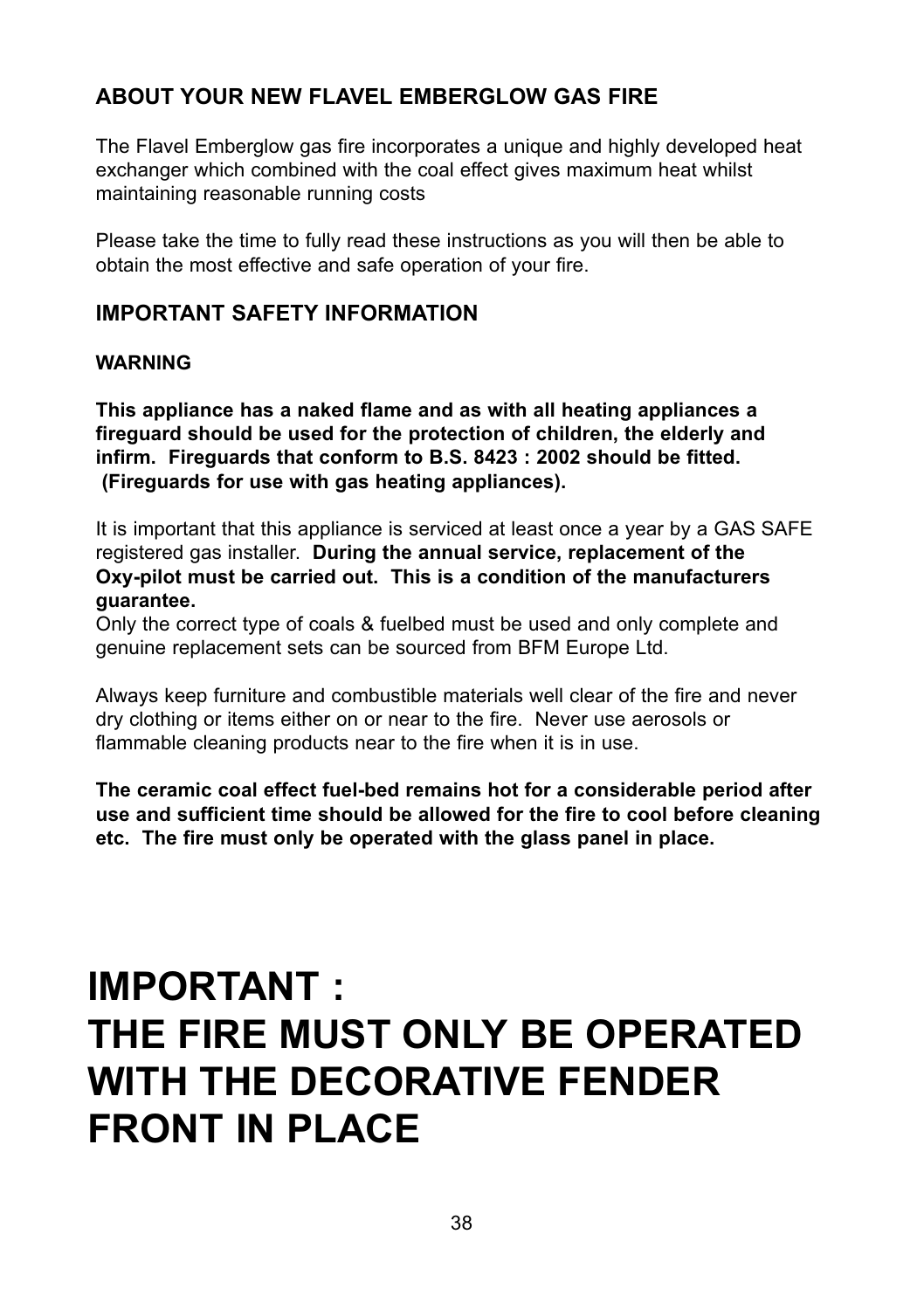# **5.2 OPERATING THE FIRE - REMOTE CONTROL MODELS**

5.2.1 Ensure valve power isolation switch is in the on position - see figure 6 Hold the handset with one hand ensuring your hand is wrapped around the back and that your hand is in contact with both sides of the handset. The green light of the "unlock" symbol should light. See figure 1 below.

#### **Fig. 1**



5.2.2 Press and hold the power button continuously until the word "PILOT" appears at the bottom left of the display as shown overpage in figure 2, (this typically takes two seconds). The burner will now light at maximum heat input level and will display "MAX" in the bottom left hand side of the display as shown in figure 3 overpage. **For most efficient performance leave the fire on high when lighting from cold for ten minutes.**

> NOTE : If the power button is pressed for too long or too short a time or the grip on the handset is not firm or is released too soon, the lighting sequence will be interrupted and not complete. The reason for the remote control having this strict start sequence is for safety reasons so that the starting operation of the fire will be most unlikely to be done other than intentionally by an adult.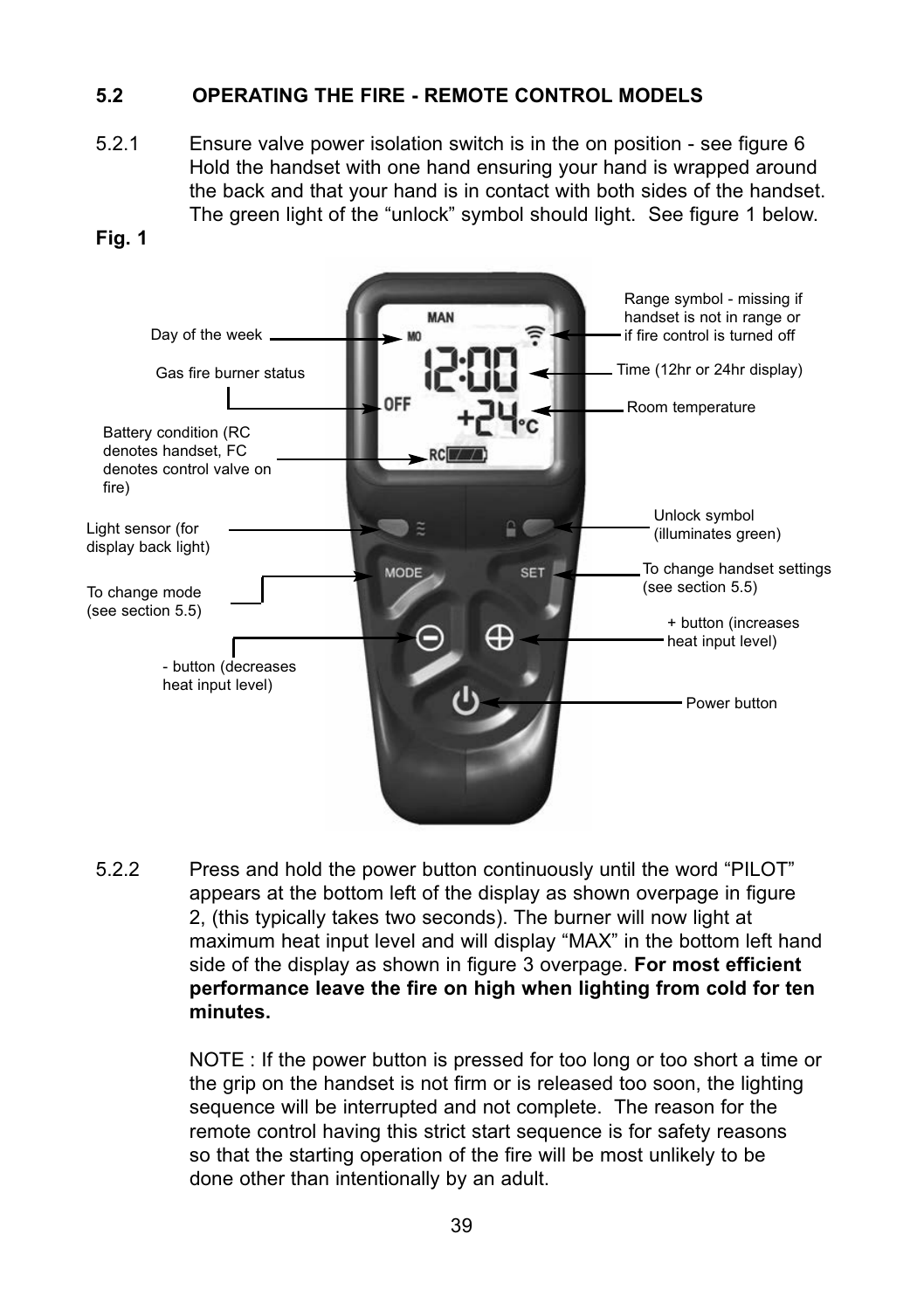# **Fig. 2 - "PILOT" displayed**



"PILOT" displayed on handset during ignition sequence (typically takes two seconds)

# **Fig. 3 - "MAX" & large flame symbol displayed**

"MAX FLAME" displayed on handset when burner is lit to maximum rate

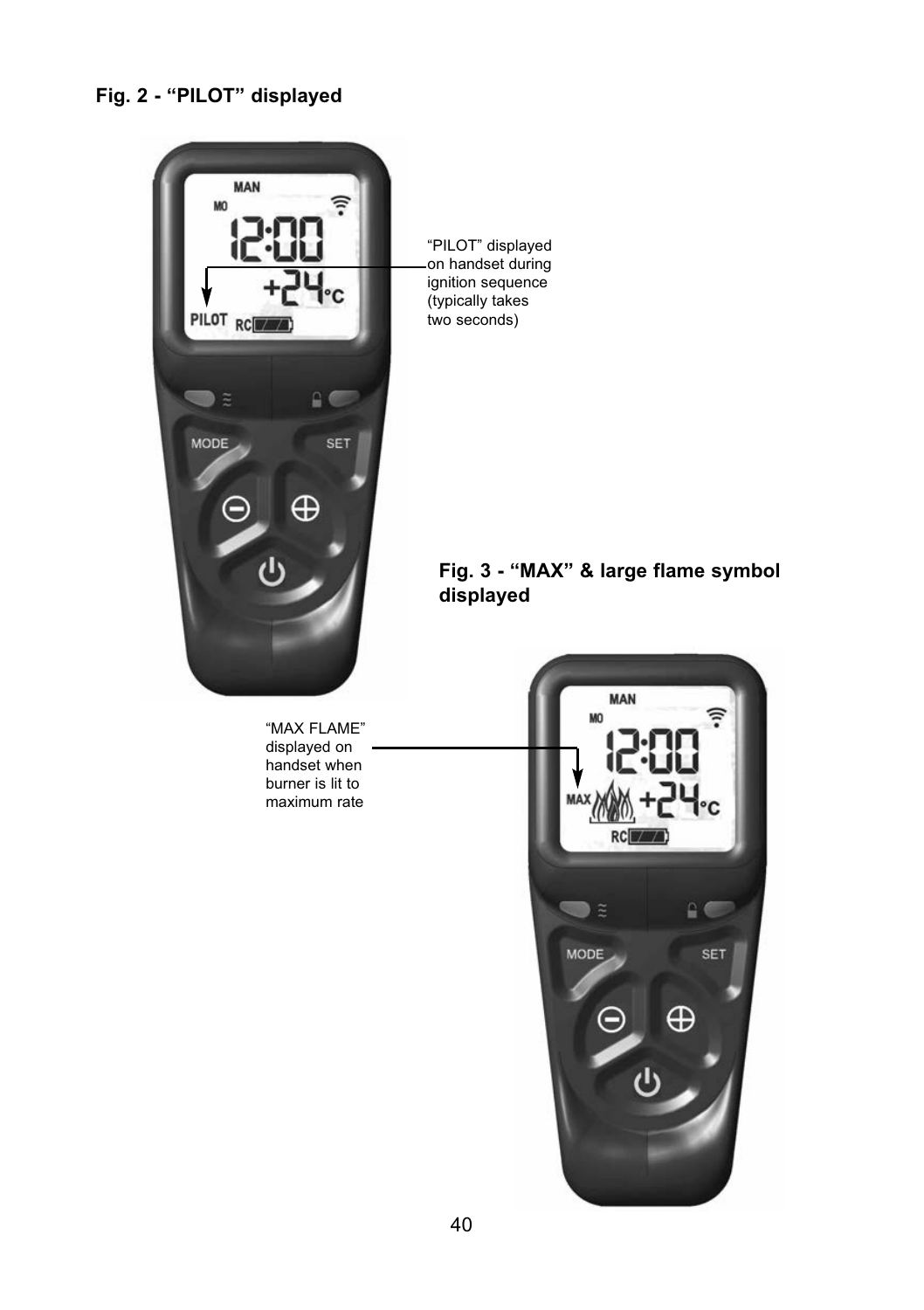#### **5.2 OPERATING THE APPLIANCE - REMOTE CONTROL MODELS  (CONTINUED)**

5.2.3 To decrease the heat input level of the burner hold the handset as described in section 5.2.1 to unlock the keypad then press and release the - button. Pressing and releasing the - button will lower the heat input level one step at a time. Pressing the - button continuously will move the heat input level to the minimum, see figure 4 below.





- 5.2.4 To increase the heat input level of the fire's burner hold the handset as described in section 5.2.1 to unlock the keypad then press and release the + button. Pressing and releasing the + button will increase the heat input level one step at a time. Pressing the + button continuously will move the heat input level to the maximum.
- 5.2.5 To turn the fire off hold the handset as described in section 5.2.1 to unlock the keypad then press and release the power button. The burner will go out.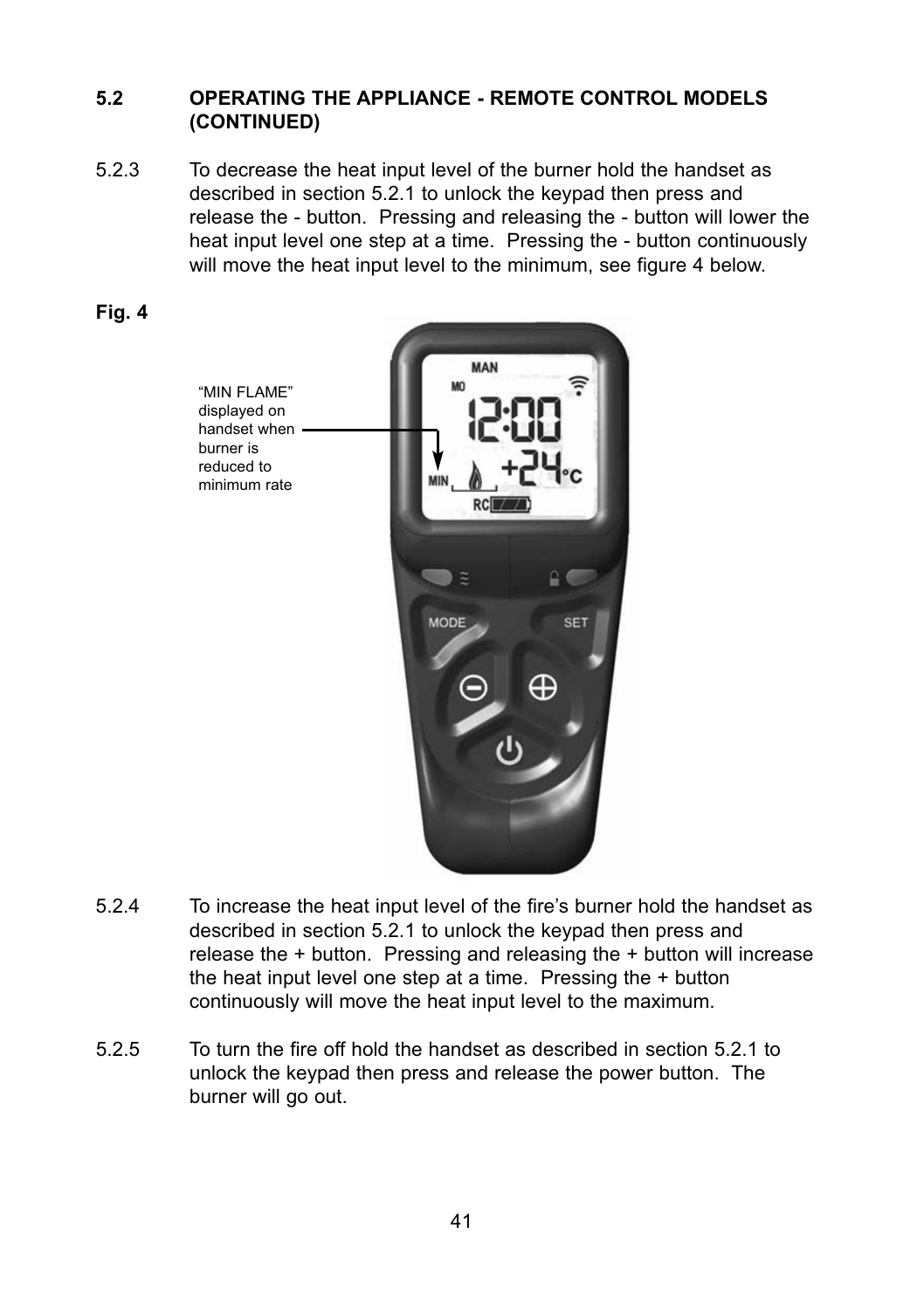- **5.2.6 If you are not intending to use the fire for a long period (i.e. over the summer months) the battery life can be extended by sliding the power isolator switch to the left (to the "0" position away from the "1" position) on the valve itself, which is located behind the ashpan cover on the fire.**
- **5.2.7 In the event of loss of the remote handset, as a backup the fire can be controlled from the valve, which is located behind the ashpan cover on the fire, see section 5.3 for full manual operating instructions. If your fire does not operate manually please consult the troubleshooting chart on the rear page of this manual.**
- 5.2.8 If the handset is misplaced you can "page it" by pressing the (+) button only on the control valve on the fire for a period of 5 seconds. The handset will flash and make an audible noise to help you locate it. Once you find the handset with one hand ensure your hand is wrapped around the back and that your hand is in contact with both sides of the handset then the audible noise will cease. The flashing and sound will last for 60 seconds each time the handset is paged as described. If not found in 60 seconds page the handset again until located.

**IMPORTANT NOTE : THE BATTERIES SHOULD BE REPLACED WITH GOOD QUALITY ALKALINE BATTERIES WHEN REQUIRED, THE BATTERY LIFE IS EXPECTED TO BE A MINIMUM OF 12 MONTHS WITH NORMAL USAGE. FOR BEST PERFORMANCE BFM EUROPE RECOMMEND THE USE OF ENERGIZER BATTERIES WITH IT'S PRODUCTS.**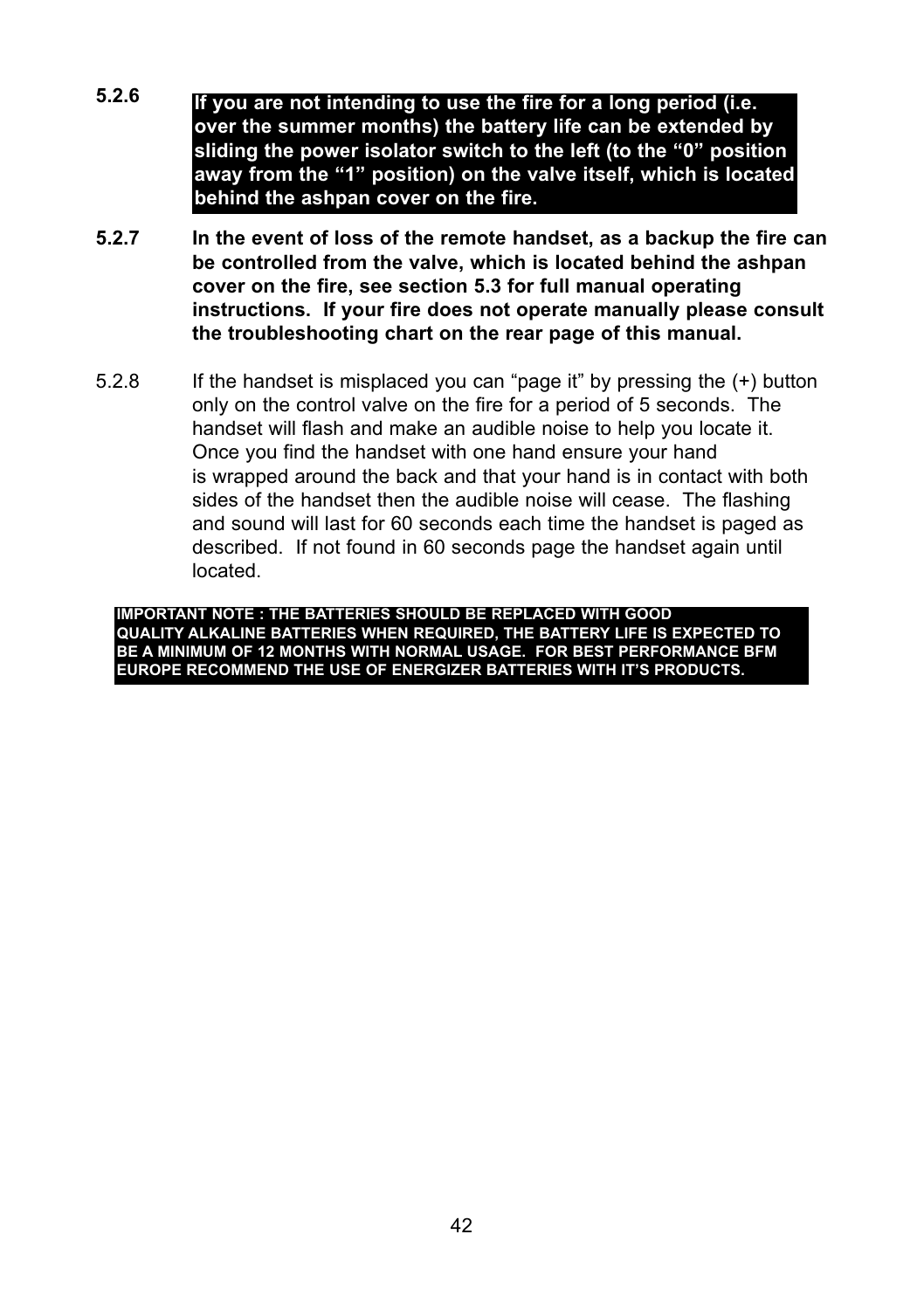# **5.3 MANUAL OPERATION OF THE FIRE - REMOTE CONTROL MODELS**

5.3.1 These products can be operated manually should the need arise. The control valve is located at the base of the fire at the right handside, remove the fender by lifting clear, the valve is then located as shown below in figure 5.





5.3.2 Ensure that the power isolation switch is in position "1" and the power indicator light is illuminated (red) as shown in figure 6 below.

**Fig. 6**

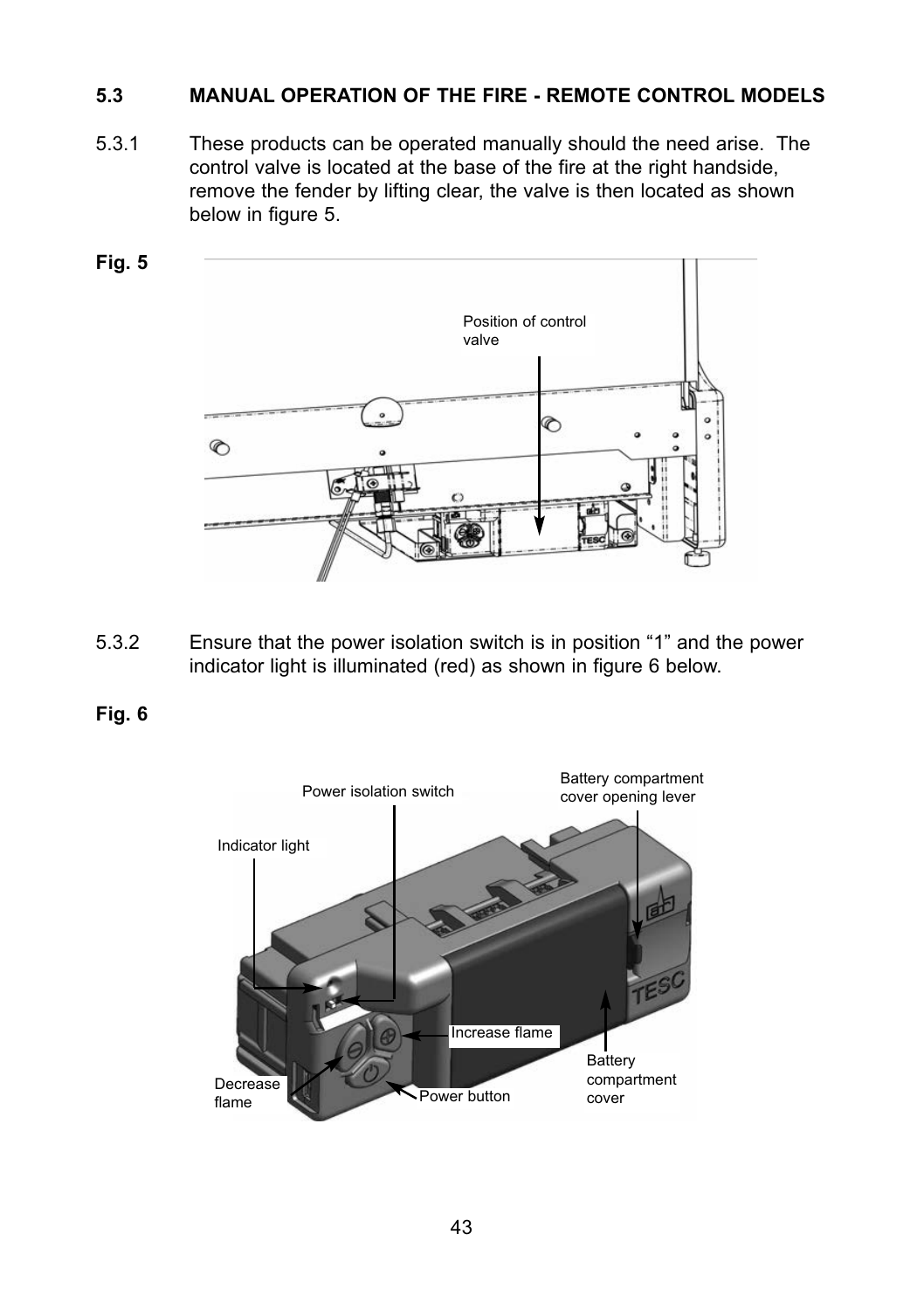- 5.3.3 To operate the fire press and hold the "power" button as shown in figure 2 on the previous page for two seconds, release as soon as the red indicator light in figure 2 on the previous page illuminates. The burner will start its ignition sequence and light to the maximum heat input level.
- 5.3.4 To reduce the heat input, press and release the (-) button to lower the heat input level one step at a time. Pressing the (-) button continuously will move the heat input level to the minimum.
- 5.3.5 To turn the fire off, press the power button and the burner will stop.
- **5.3.6 If you are not intending to use the fire for a long period (i.e. over the summer months) the battery life can be extended by sliding the power isolator switch to the left (to the "0" position away from the "1" position) on the valve itself, which is located behind the ashpan cover on the fire.**

#### **5.4 REPLACING THE BATTERIES ON REMOTE CONTROL MODELS**

- 5.4.1 Remove the ashpan cover, locate the control valve battery cover at the right hand side of the burner, slide the power isolator switch to the "0" position (to the left).
- 5.4.2 Remove the battery cover and replace the 3 off AA batteries with good quality Alkaline items, BFM Europe recommend the use of "Energizer" batteries. **It is important that only an alkaline battery is used, otherwise premature battery failure and leakage may result.**
- 5.4.3 Replace the battery cover and turn the power isolator switch to the "1" position (to the right).
- 5.4.4 Replace the ashpan cover and operate the fire as normal.
- 5.4.5 On remote control models only fit two off AA batteries to the handset in the direction shown inside the handset moulded into the plastic.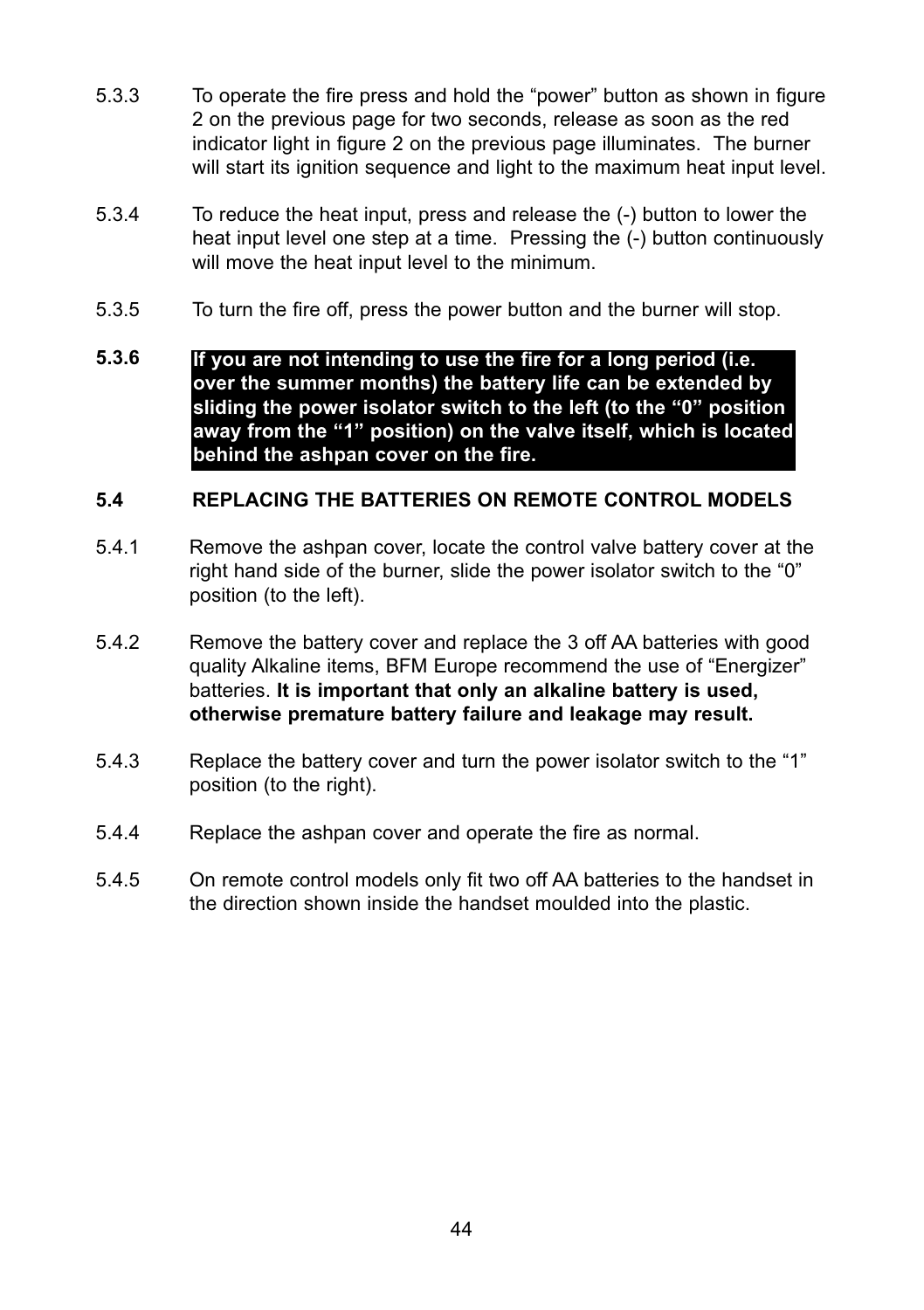# **5.5 SETTING THE TIME, DATE & TEMPERATURE ON THE REMOTE HANDSET**

- 5.5.1 Fit the 2 off AA batteries to the handset by removing the cover on the rear of the handset and inserting the batteries, ensure the correct +/ polarity is observed. Following insertion of the batteries the screen displayed will be as shown below in figure 7.
- **Fig. 7**



- 5.5.2 Hold the handset with one hand ensuring your hand is wrapped around the back and that your hand is in contact with both sides of the handset. The green light of the "unlock" symbol should light and the screen displayed will be as shown overpage in figure 8.
- 5.5.3 The "H" symbol as indicated in figure 8 overpage indicates that the timer can now be set in either 24hr or 12hr mode. Press the + or buttons on the handset to toggle between the two settings, figure 8 overpage displays the 24hr mode.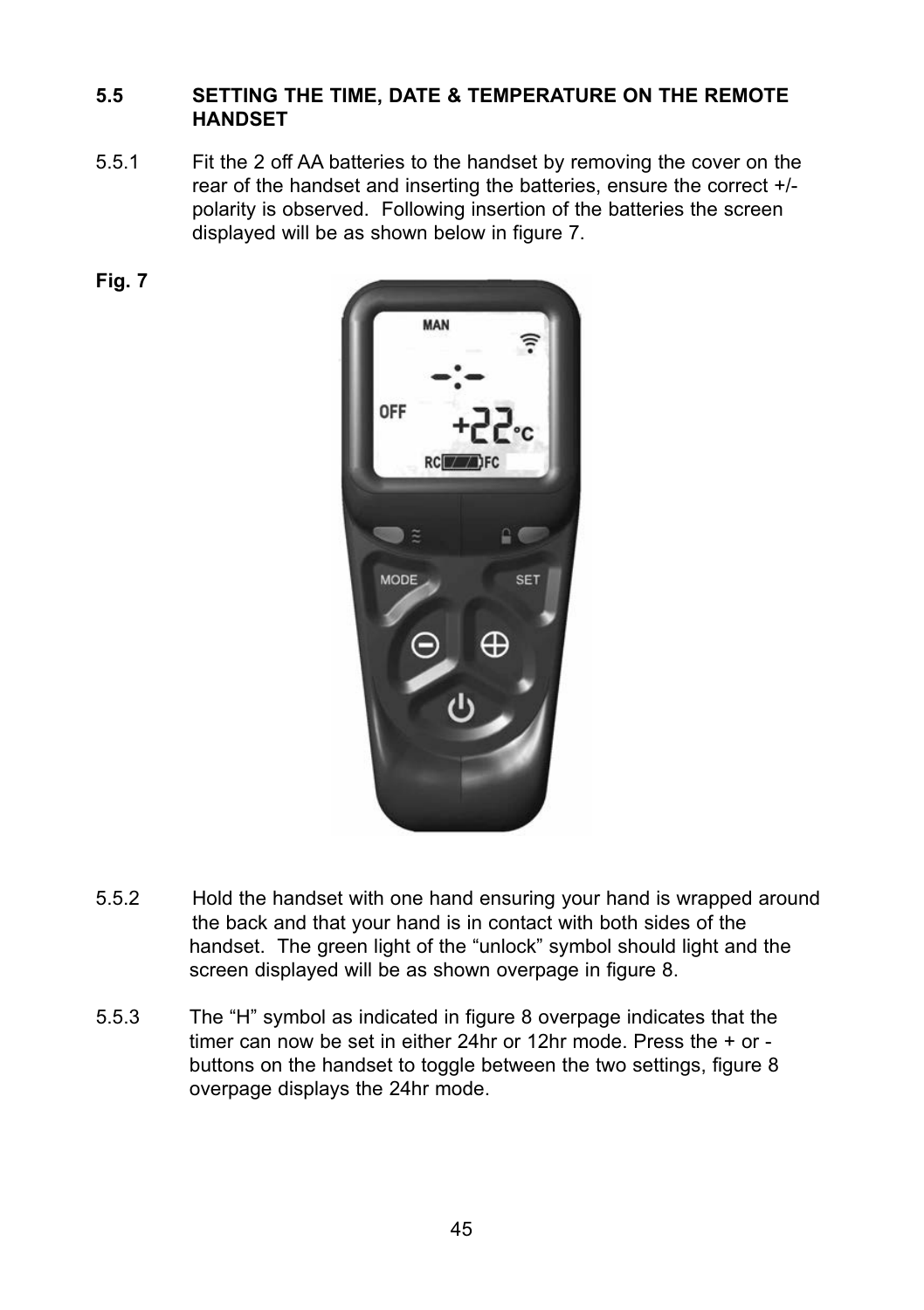

- 5.5.4 When the 24hr or 12hr time display option has been chosen and you are ready to confirm the setting you want press the SET button on the handset to progress to setting the day of the week as shown overpage in figure 9.
- 5.5.5 Press and release the + and buttons on the handset until the correct day of the week is shown on the handset display

Mo = Monday  $Tu = Tu$ esday We = Wednesdav Th = Thursday Fr = Friday Sa = Saturday Su = Sunday

5.5.6 Press SET to accept the day of the week and progress to setting the hour of the day.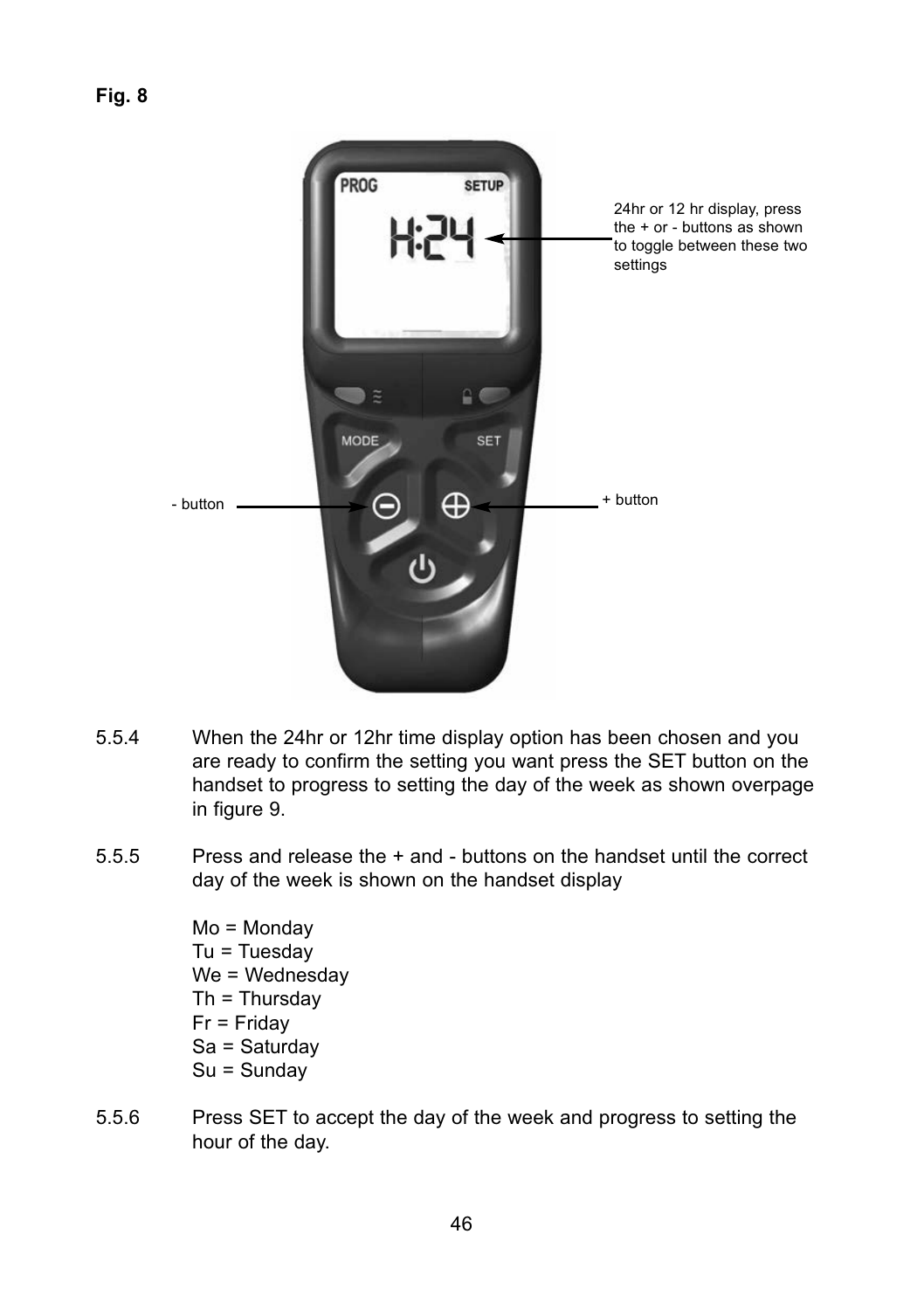

- 5.5.7 As shown above in figure 9 the time on the handset can now be set by using the + and - buttons to change the hour to the correct hour then press SET to store and to move to setting the minute. Repeat this process for setting the minute to the correct minute then press SET to store.
- 5.5.8 The handset will then display the temperature setting screen as shown overpage in figure 10, the option to choose either Celsius or Fahrenheit can be chosen, these settings are shown as either C or F. Use the + and - buttons to toggle between these two options then press SET to store. The important settings have now been completed so press and hold the SET button for a few seconds and this will exit the set-up menu.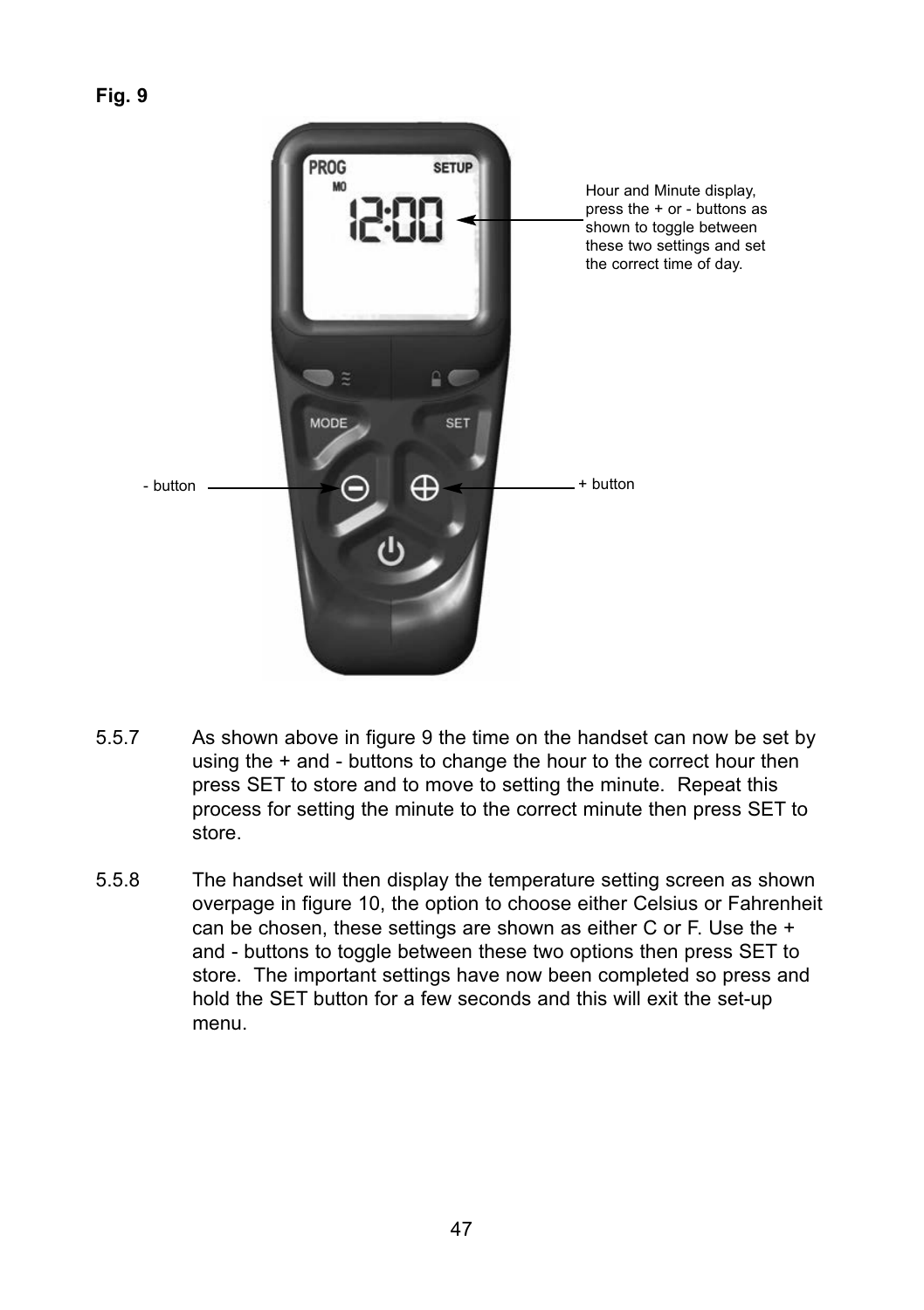

- 5.5.9 The control is now ready for use with the burner.
- 5.5.10 If the handset is misplaced you can "page it" by pressing the (+) button only on the control valve on the fire for a period of 5 seconds. The handset will flash and make an audible noise to help you locate it. Once you find the handset with one hand ensure your hand is wrapped around the back and that your hand is in contact with both sides of the handset then the audible noise will cease. The flashing and sound will last for 60 seconds each time the handset is paged as described. If not found in 60 seconds page the handset again until located.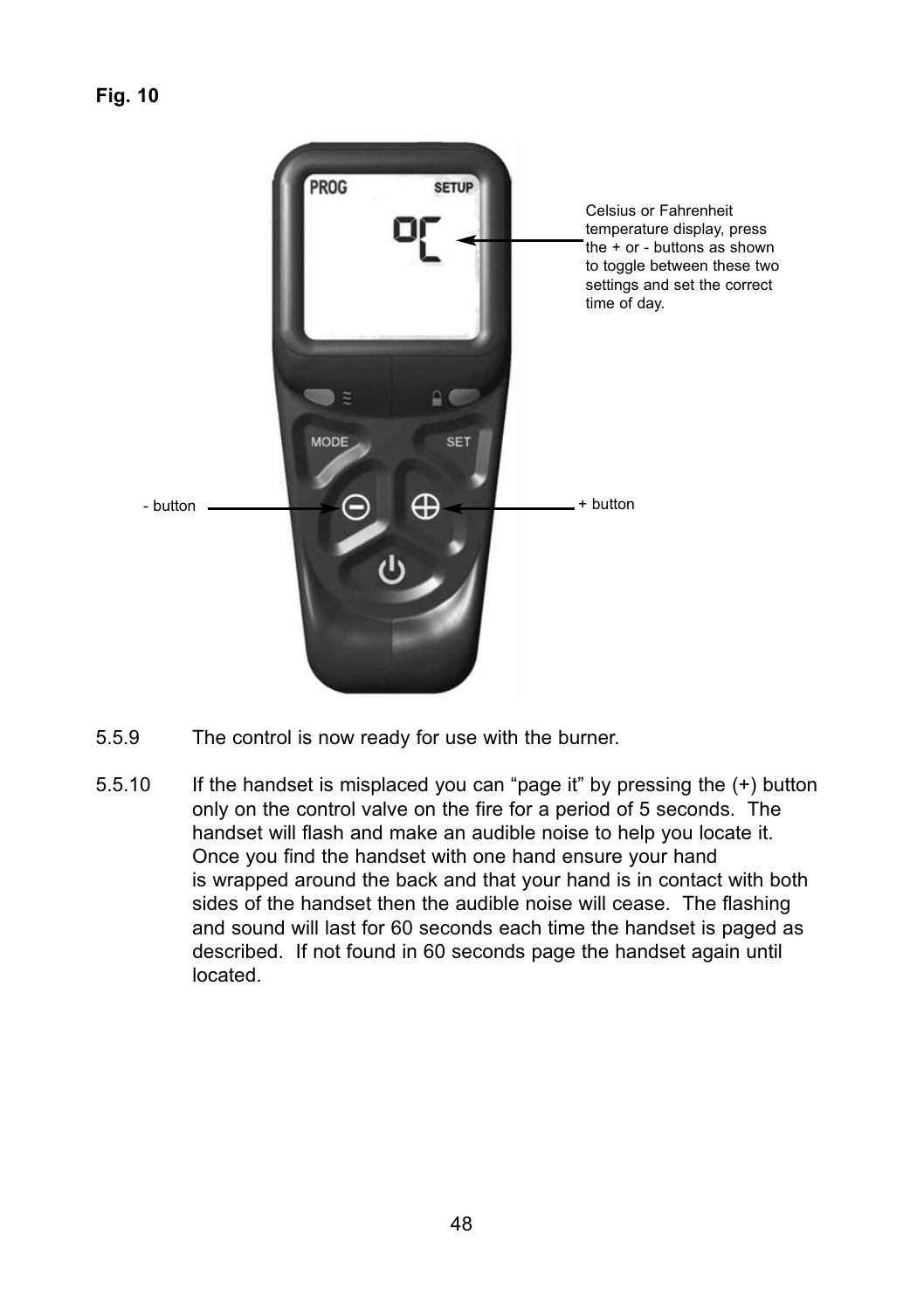# **5.6 ADVANCED SETTINGS MENU OF THE REMOTE CONTROL**

# **5.6.1 Snooze mode in manual operation**

- 5.6.1.1 Snooze mode is a time period which can be set which will turn the fire automatically off after a certain time period has elapsed.
- 5.6.1.2 Hold the handset with one hand ensuring your hand is wrapped around the back and that your hand is in contact with both sides of the handset. The green light of the "unlock" symbol should light. The snooze time period can be set either before or during manual operation of the fire.
- 5.6.1.3 With the handset held as described above, press the mode button to scroll through the functions until the symbols MAN and Zzz are flashing at the top of the display as shown below in figure 11.
- 5.6.1.4 Press and release the set button and this will put the control into the manual snooze mode.
- 5.6.1.5 The default time period in snooze mode is 1:00 hour.

#### **Fig. 11**

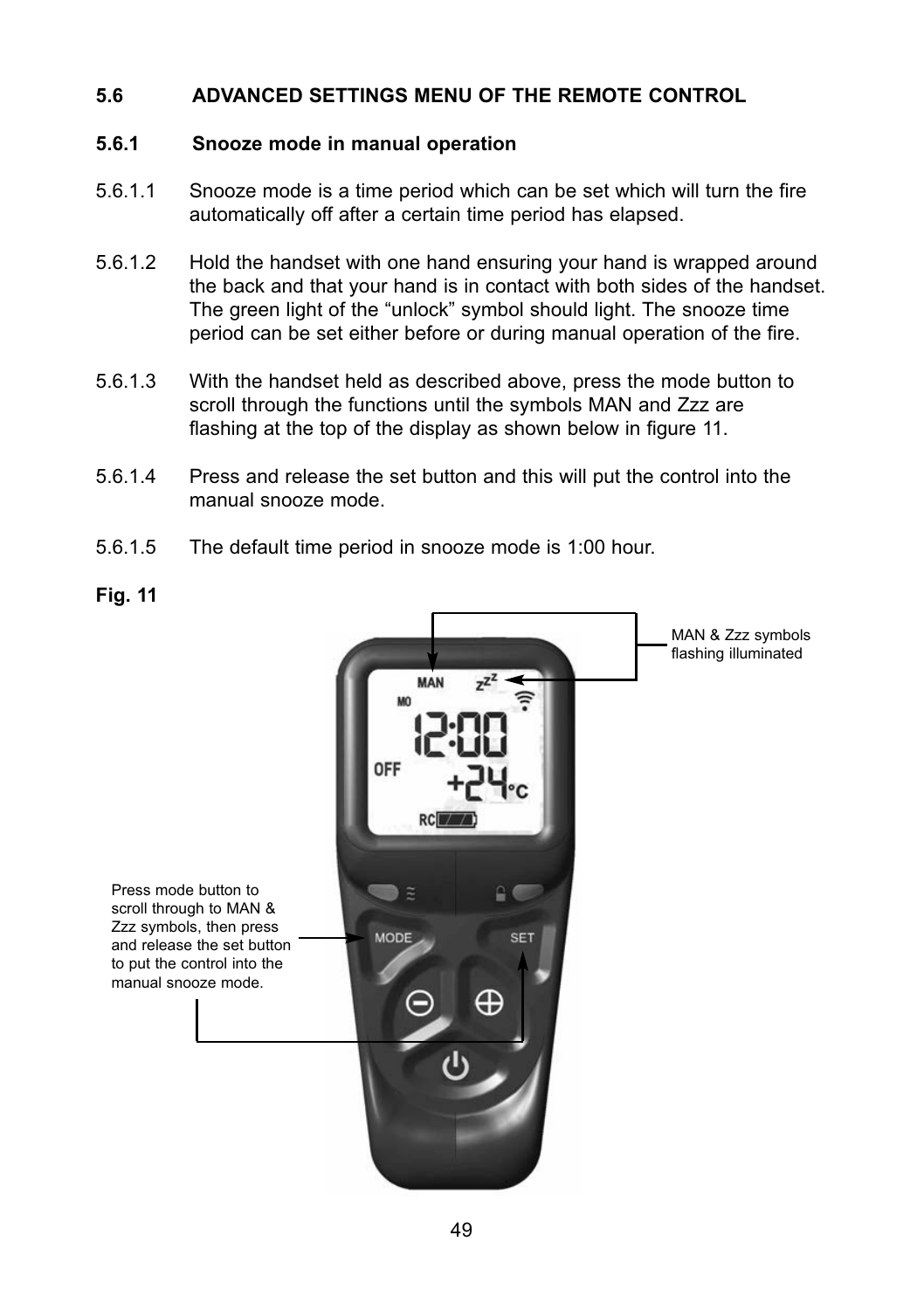- 5.6.1.6 Pressing the set button again will now show you the snooze time period remaining. The snooze time period can be adjusted by pressing the + or - buttons on the handset. This time period can be set ranging from 1 minute to 4:00 hours.
- 5.6.1.7 To adjust the snooze period, hold the handset with one hand ensuring your hand is wrapped around the back and that your hand is in contact with both sides of the handset. The green light of the "unlock" symbol should light. Press the set button and the screen will show how long is left of the snooze period as shown below in figure 12.

# **Fig. 12**



- 5.6.1.8 To adjust the snooze period use the + and - buttons to increase or decrease the snooze period for any period between 1 minute and 4:00 hours.
- 5.6.1.9 When the correct snooze period is indicated on the handset, press the set button to store the required time period, or alternatively the handset can be left for a few seconds and the period will be stored automatically.
- 5.6.1.10 When the countdown timer for the snooze period has reached zero the fire will turn off (as if you had turned the fire off manually).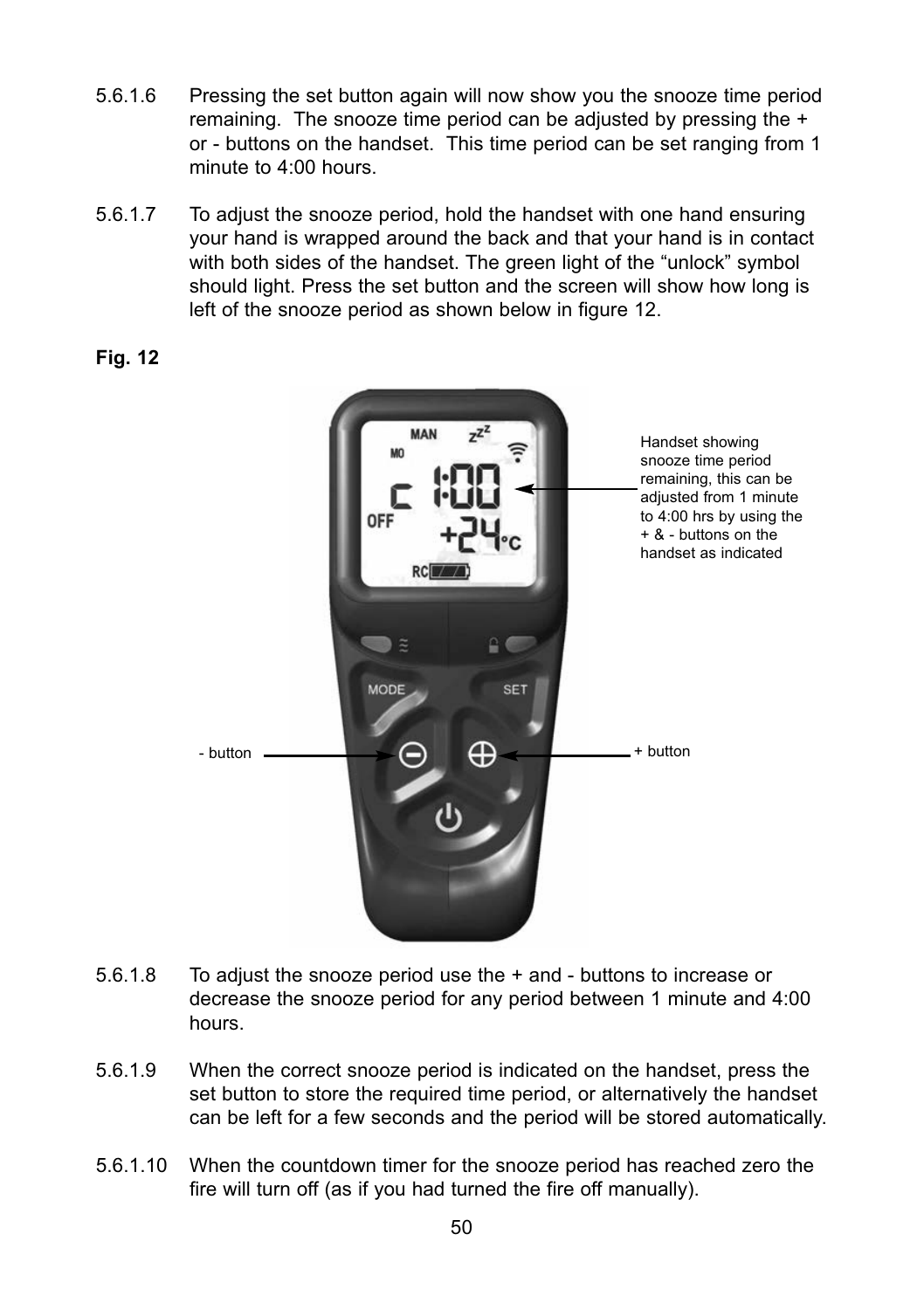# **5.6.2 Thermostatic mode**

**PLEASE NOTE : Thermostatic mode of this fire will only allow regulation of the room temperature by the fire when it has been already lit via manual operation of the handset. It will not allow the fire to light automatically due to low ambient room temperature and should therefore not be relied upon for frost protection purposes.**

- 5.6.2.1 Hold the handset with one hand ensuring your hand is wrapped around the back and that your hand is in contact with both sides of the handset. The green light of the "unlock" symbol should light.
- 5.6.2.2 With the handset held as described above, press and release the mode button several times as necessary until the display has the thermometer symbol flashing at the top of the display. Press the set button to enter this mode, as shown below in figure 13.

**Fig. 13**



5.6.2.3 Press the set button again to see the temperature setting that is set (the default is 24 degrees celsius). If a different set temperature is required, whilst the display is showing this set temperature, press the + and buttons to alter this setting, press the set button to store the required temperature, or alternatively the handset can be left for a few seconds and the temperature will be stored automatically.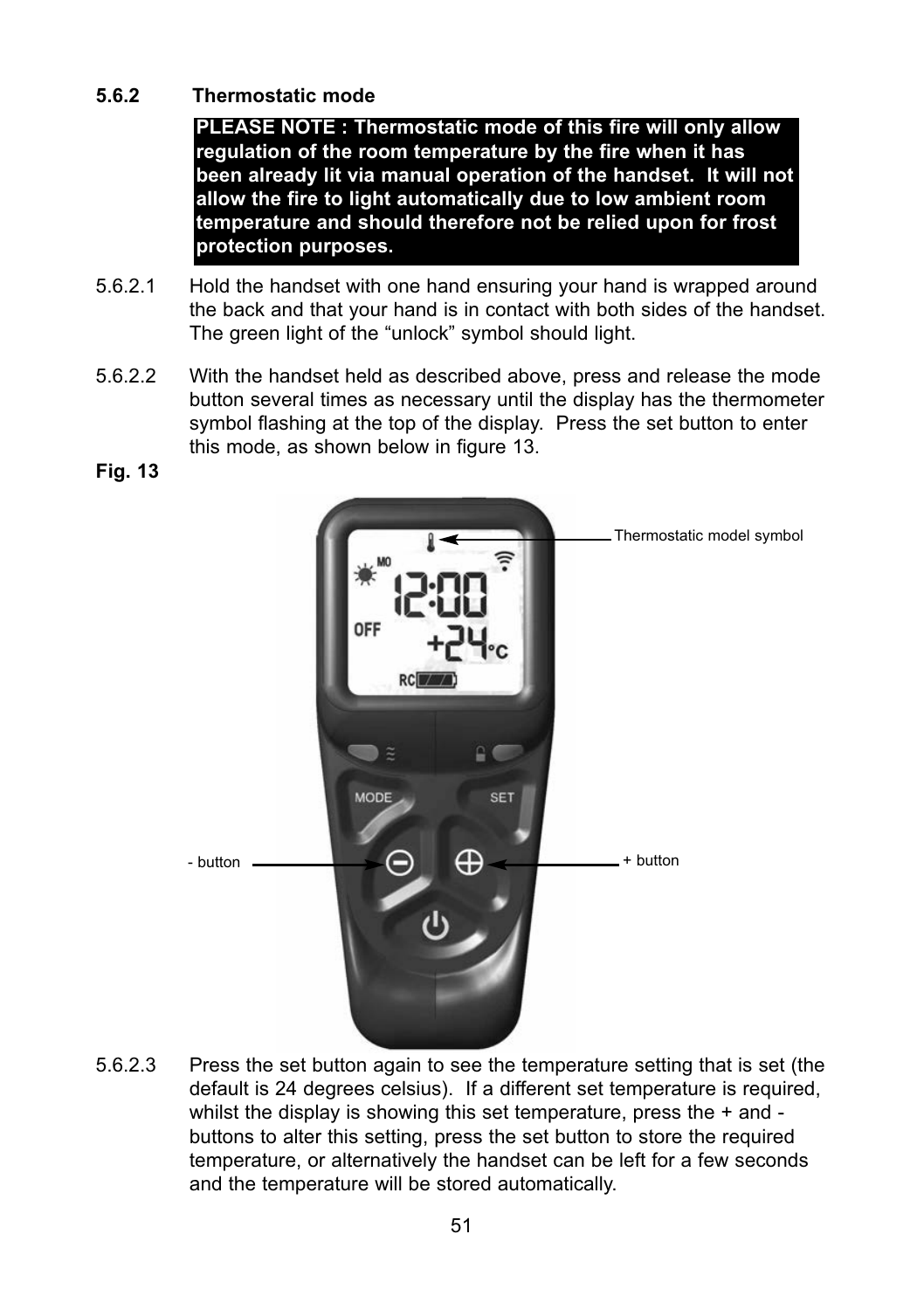- 5.6.2.4 If at any time the power button is operated during thermostat mode the control will cancel any thermostat operation and return the control to manual mode.
- 5.6.2.5 **IMPORTANT NOTE : Thermostat mode will not light the fire automatically and will only regulate between the maximum and minimum burner setting. The fire must be lit manually via the handset and then you enter thermostat mode as described in this section and set the temperature. When no longer requiring thermostat mode turn off the burner and the handset will return to manual mode.**

# **5.7 OPERATING THE FIRE - MANUAL CONTROL MODELS**

- 5.7.1 Light the pilot by depressing the control knob at the "off" position and turn anti-clockwise (with the control depressed) to the second position marked \*.
- 5.7.2 When the pilot lights, (pilot can be seen between the coals and fuelbed base through the side window) hold the control knob down for 10 seconds.
- 5.7.3 If the pilot fails to light, repeat the ignition sequence and hold in the control knob for slightly longer.
- 5.7.4 When the pilot has lit, release the control knob from the depress position, depress slightly again and turn the control anti-clockwise to the HIGH position.
- 5.7.5 It is recommended that the fire is left in the HIGH position to warm up for approximately 10 minutes before turning to the required heat setting.

# **WARNING**

**If the fire goes out for any reason or is turned off and it is necessary to relight the fire it is important to allow the fire to cool for 3 minutes before attempting to re-light it.**

#### **SPILLAGE MONITORING SYSTEM**

This appliance is fitted with a spillage monitoring system which shuts down the fire if the evacuation of combustion products from the fire is affected by a partially or fully blocked flue.If this system operates the fire will go out. If this occurs, leave the fire for at least three minutes then follow the lighting procedure as described in the previous section. **In the event of repeated operation a GAS SAFE registered gas installer must be called to investigate and rectify the cause.**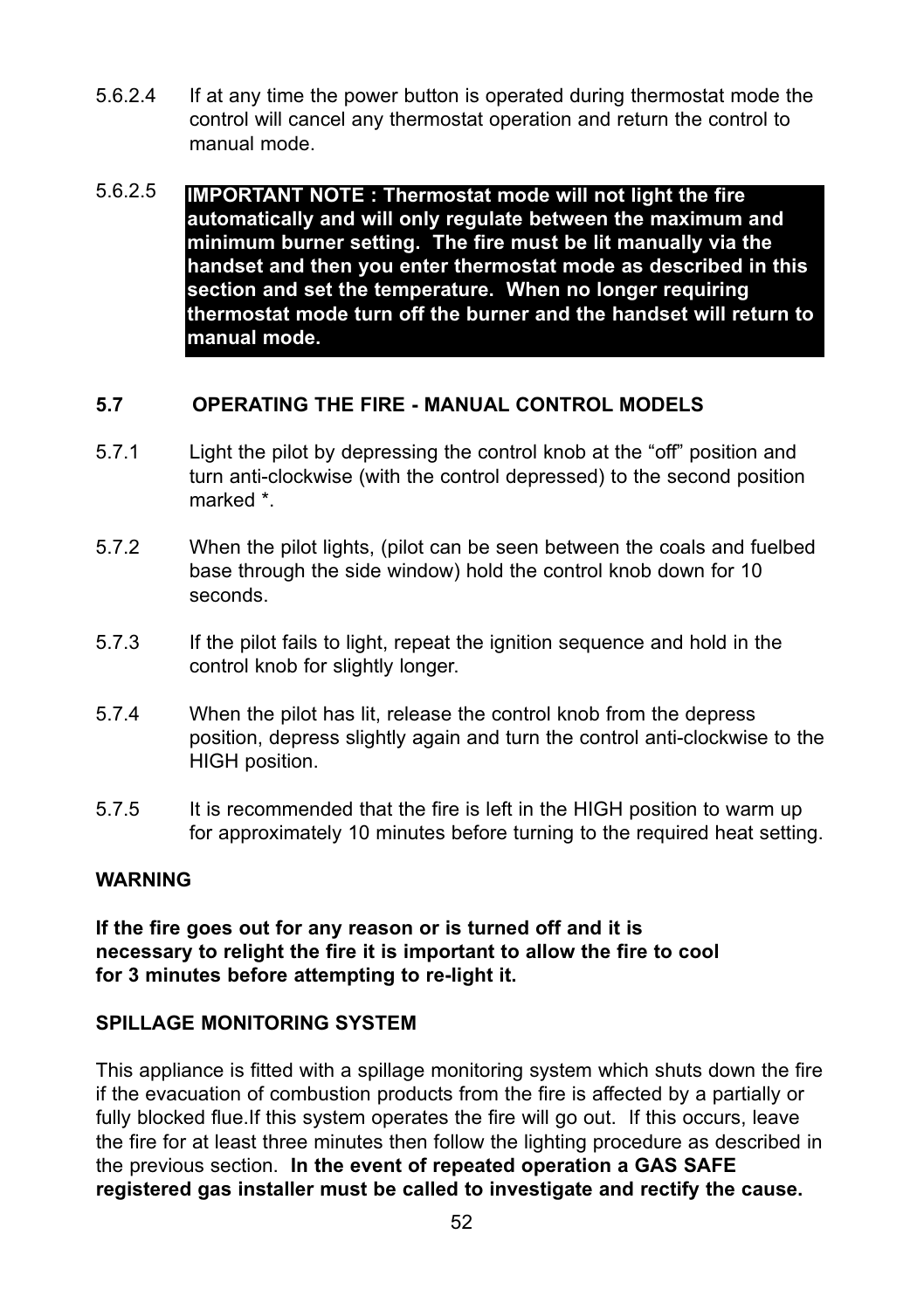# **5.8 REPLACING THE BATTERY IN THE IGNITION GENERATOR**

The battery holder is located at the bottom R/H/S of the fire, unscrew the cap, fit a new AA battery and re-fit the cap. See figure 14 below.

# **Fig. 14**



# **5.9 CLEANING - WARNING**

Before attempting any cleaning operation ensure that the fire has been allowed to fully cool.

# **5.9.1 CLEANING THE FUELBED CERAMICS**

We do not recommend regular cleaning of the fuelbed ceramics as these are fragile and damage may result. **None of these parts must be washed or exposed to any cleaning agents or water**.

Any damaged parts must be replaced by contacting your dealer or telephoning BFM Europe Ltd. on the number stated on the rear cover of this book. The fuelbed ceramics must only be replaced with a complete and genuine replacement set and the fire must never be run with the wrong number or damaged fuelbed ceramics. The ceramic fuelbed must be carefully re-assembled as stated in the following section.

# **5.9.2 CLEANING THE OUTER CASTINGS**

Dusting is normally all that is required. But where extra cleaning is necessary, use a damp cloth.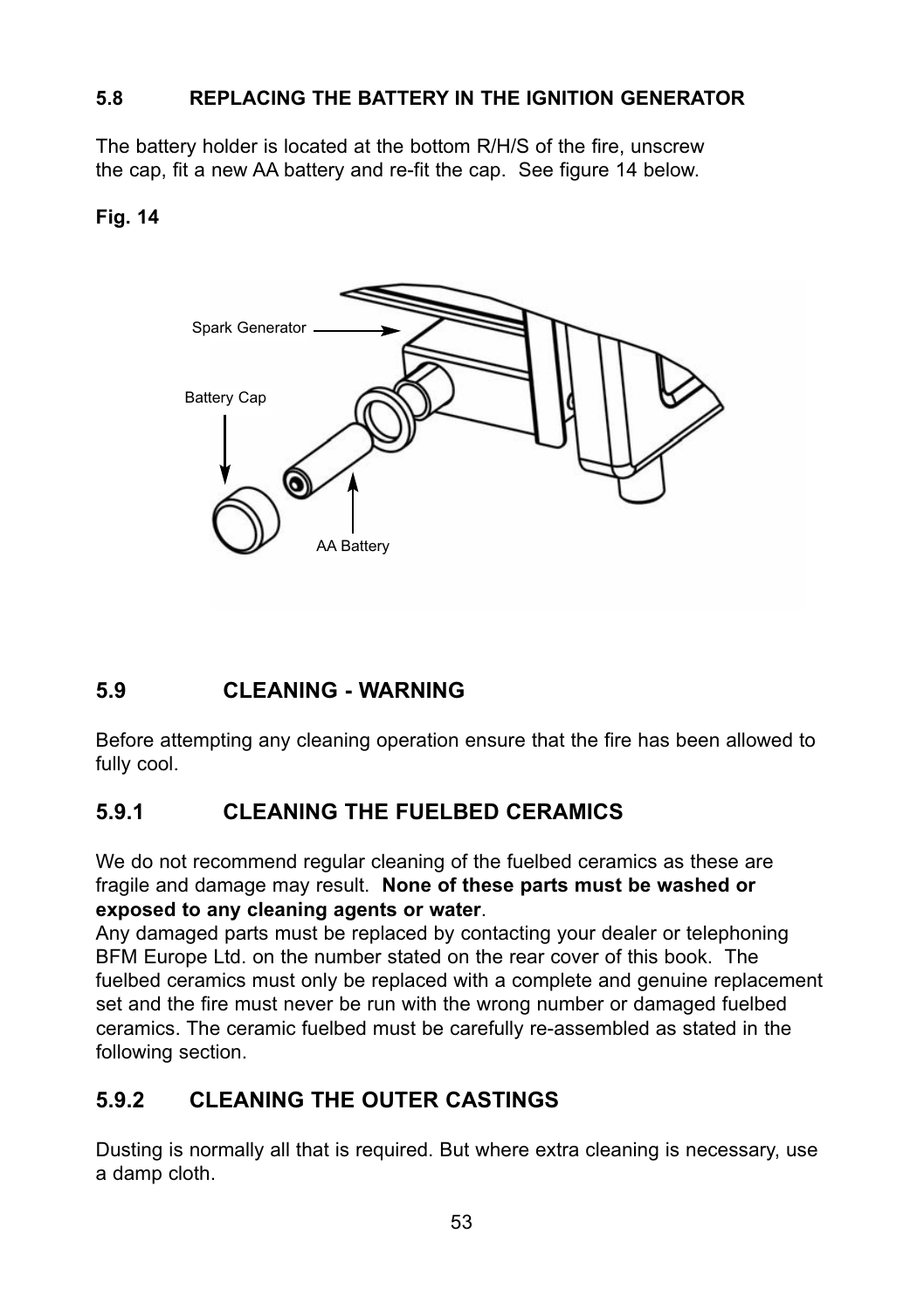# **5.10 REMOVAL & RE-ASSEMBLY OF THE FUELBED**

**NOTE : The position of the fuel-bed components are critical to the performance of the product. Therefore please ensure that the fuel-bed components are positioned as described in the following section prior to requesting a service call due to soot build up, poor flame pattern etc.**

- 5.10.1 Fit the fuelbed base into the combustion chamber as shown below in figure 15. Ensure that the slot in the fuel-bed is located onto the lip on the fuel-bed base support.
- 



**Section View of** 

Locating Lip on

- 5.10.2 Fit coal "A" onto the fuelbed base in the position as shown below in figure 16. The coal form has the individual placement letters stamped on the bottom face.
- **Fig. 16**

**Fig. 15**

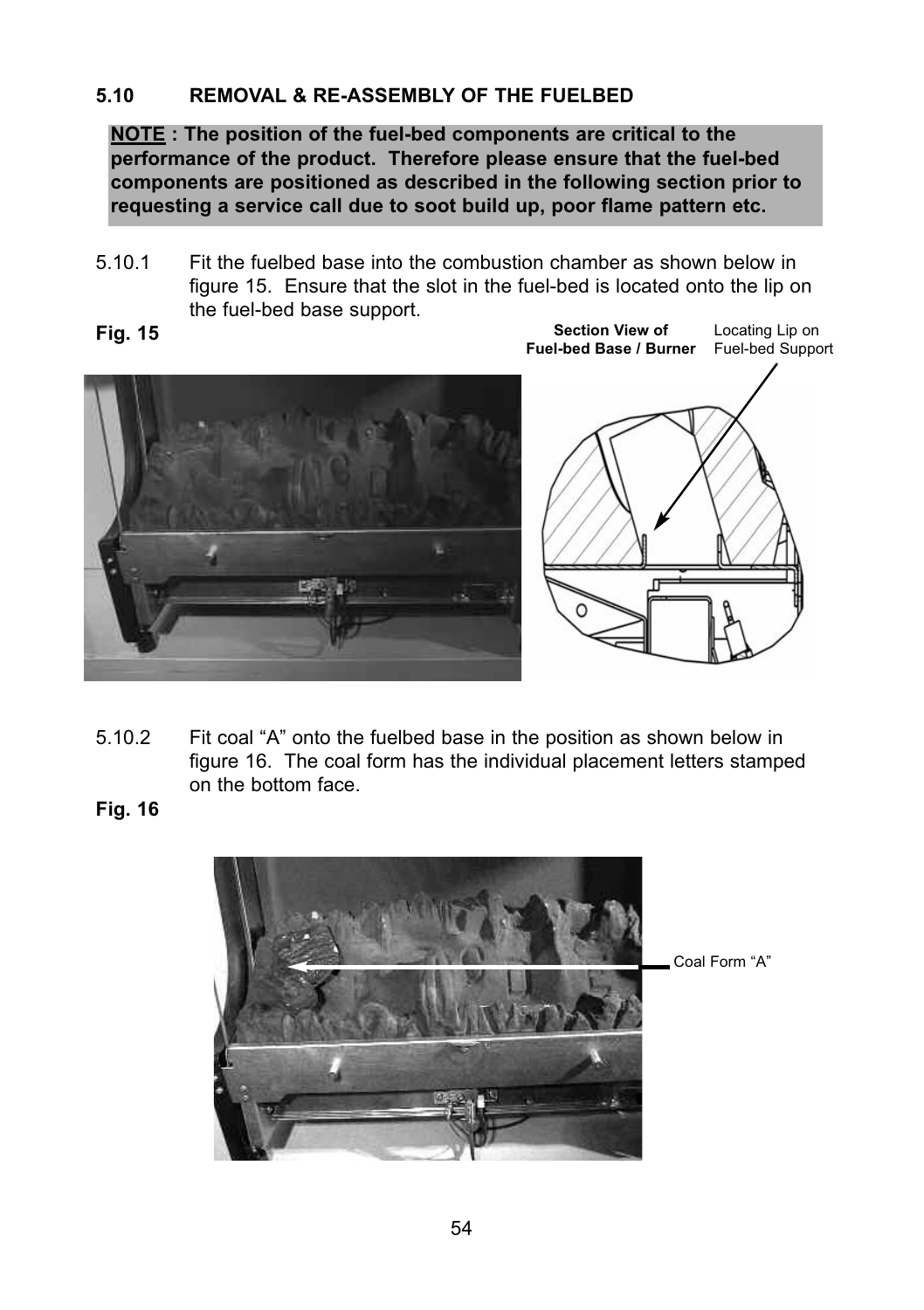- 5.10.3 Fit coal "B" onto the fuelbed base in the position as shown below in figure 17. The coal form has the individual placement letters stamped on the bottom face.
- **Fig. 17**



5.10.4 Fit coal "C" onto the fuelbed base in the position as shown below in figure 18. The coal form has the individual placement letters stamped on the bottom face.

# **Fig. 18**

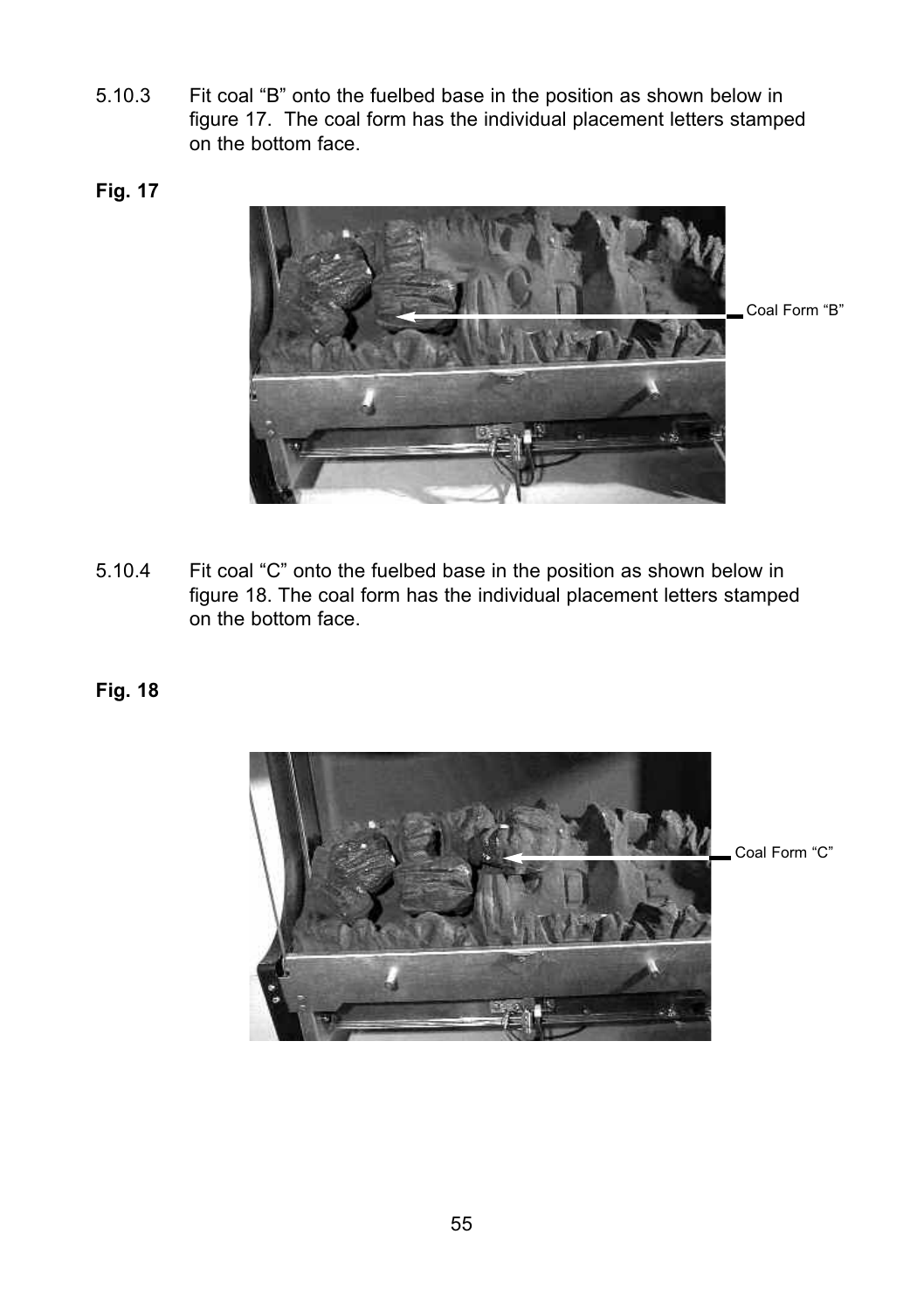- 5.10.5 Fit coal "D" onto the fuelbed base in the position as shown below in figure 19. The coal form has the individual placement letters stamped on the bottom face.
- **Fig. 19**



- 5.10.6 Fit coal "E" onto the fuelbed base in the position as shown below in figure 20. The coal form has the individual placement letters stamped on the bottom face.
- **Fig. 20**



**Ensure the both the glass panel and decorative fender front are refitted before attempting to light the fire.**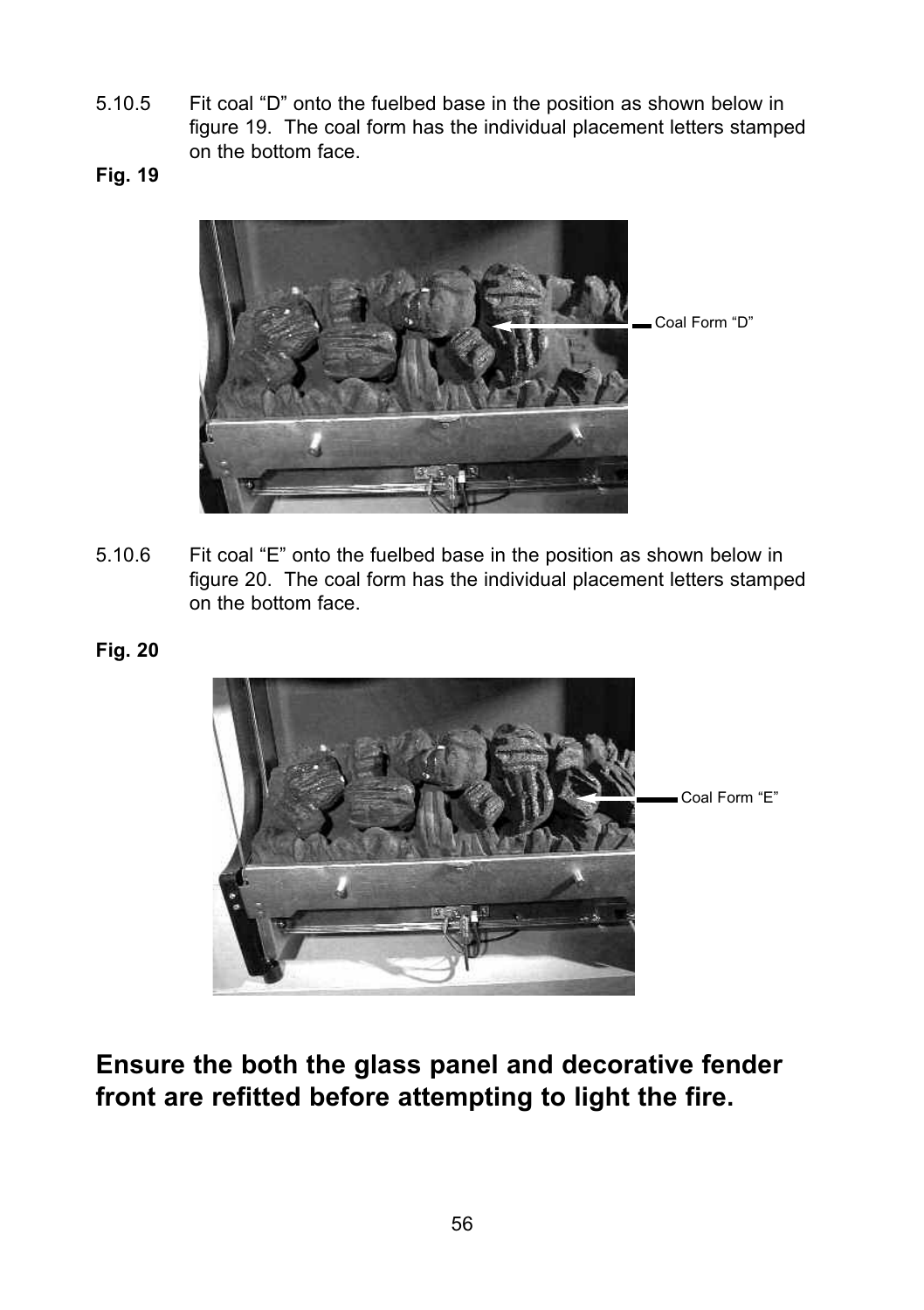**To ensure that the release of fibres from these R.C.F (Refractory Ceramic Fibre) articles is kept to a minimum, during installation and servicing we recommend that you use a HEPA filtered vacuum to remove any dust accumulated in and around the appliance before and after working on the appliance. When replacing these articles we recommend that the replaced items are not broken up, but are sealed within heavy duty polythene bags, clearly labelled as "RCF waste". RCF waste is classed as a "stable", non reactive hazardous waste and may be disposed of at a landfill licensed to accept such waste Protective clothing is not required when handling these articles, but we recommend you follow the normal hygiene rules of not smoking, eating or drinking in the work area, and always wash your hands before eating or drinking.**

#### **5.11 USER REPLACEABLE PARTS**

Glass assembly (front) SP-10677<br>Coal set SP-10677<br>Coal set SP-085332 Coal set FC-P085332 Fuelbed B-123570